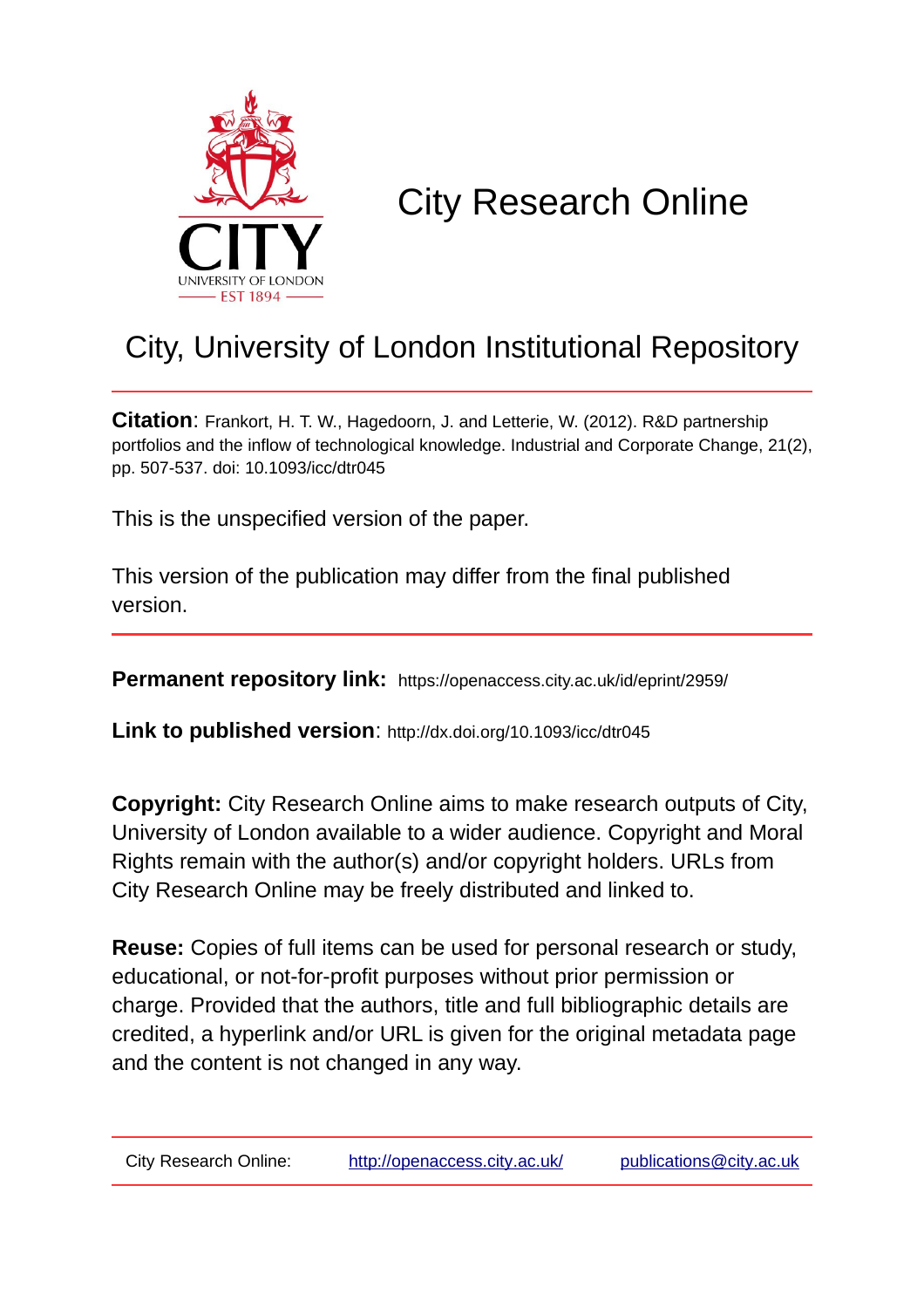# R&D Partnership Portfolios and the Inflow of Technological Knowledge<sup>•</sup>

Hans T. W. Frankort Cass Business School 106 Bunhill Row London EC1Y 8TZ Tel: +44 207 040 5202 hans.frankort.1@city.ac.uk

John Hagedoorn School of Business and Economics Maastricht University P.O. Box 616 6200 MD Maastricht, the Netherlands Tel: +31 433 883 823 j.hagedoorn@maastrichtuniversity.nl

Wilko Letterie School of Business and Economics Maastricht University P.O. Box 616 6200 MD Maastricht, the Netherlands Tel: +31 433 883 645 w.letterie@maastrichtuniversity.nl

Forthcoming, *Industrial and Corporate Change*

We thank two anonymous reviewers, Sjoerd Beugelsdijk, Santi Furnari, and seminar participants at Copenhagen Business School, Heriot-Watt University, London Business School, London School of Economics and Political Science, and ICS (Utrecht University) for many helpful suggestions. Part of this research was performed while the first author was a visiting scholar at the Haas School of Business (UC Berkeley), for which he acknowledges funding by METEOR (Maastricht University) and Dr. Hendrik Muller's Vaderlandsch Fonds, and while the third author was a visiting scholar at SCANCOR (Stanford University).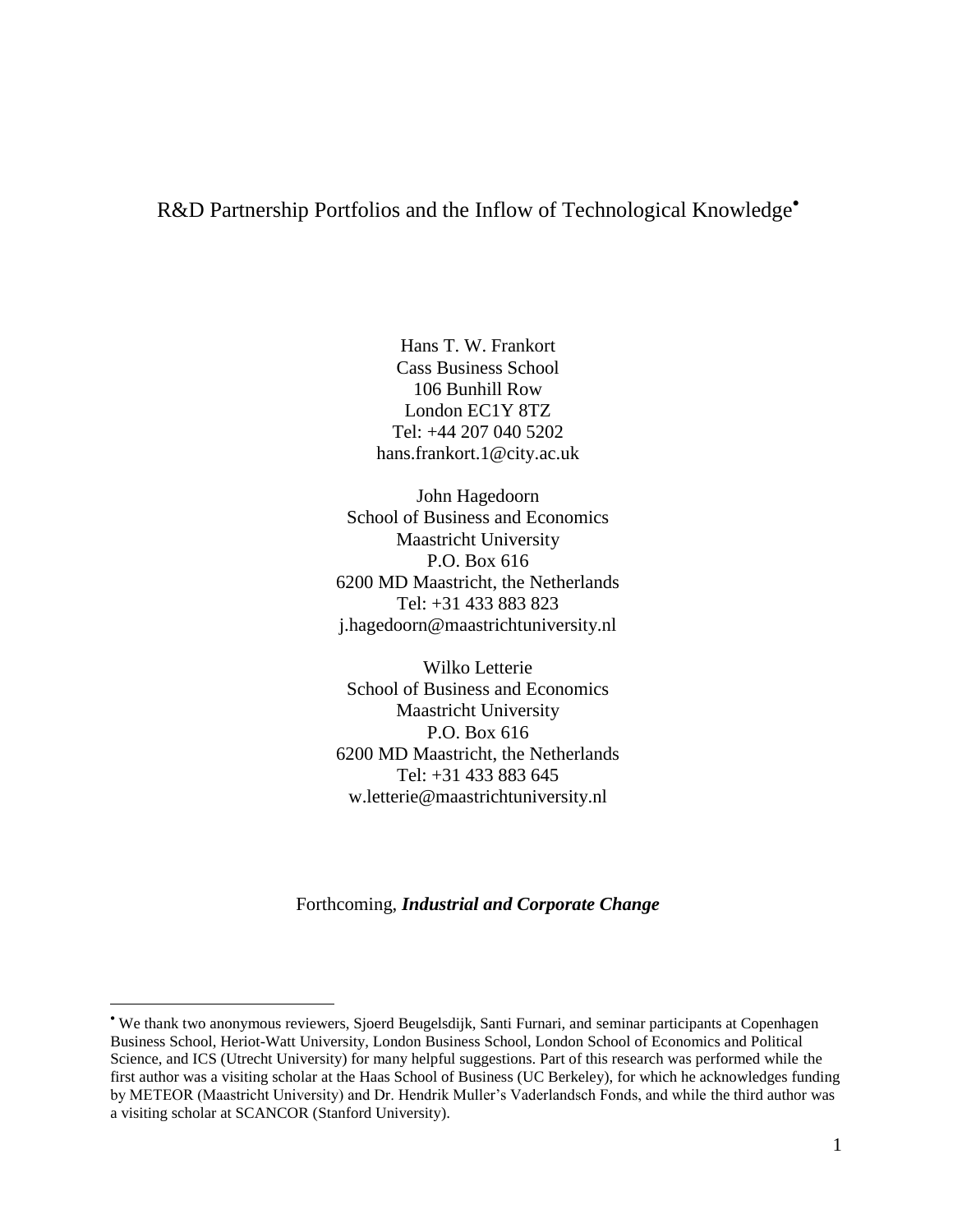# R&D Partnership Portfolios and the Inflow of Technological Knowledge

#### Abstract

This paper links research on parallel search and joint R&D to contribute a portfolio perspective to the study of knowledge flows within interfirm R&D partnerships. In a longitudinal analysis of firms engaged in R&D partnerships relating to information technology between 1975 and 1999, we show that the size of a firm's R&D partnership portfolio and its share of novel partners both have an inverted U-shaped effect on the inflow of technological knowledge from the firm's R&D partners. We also show how these direct effects vary as a function of the level of technological uncertainty within the portfolio.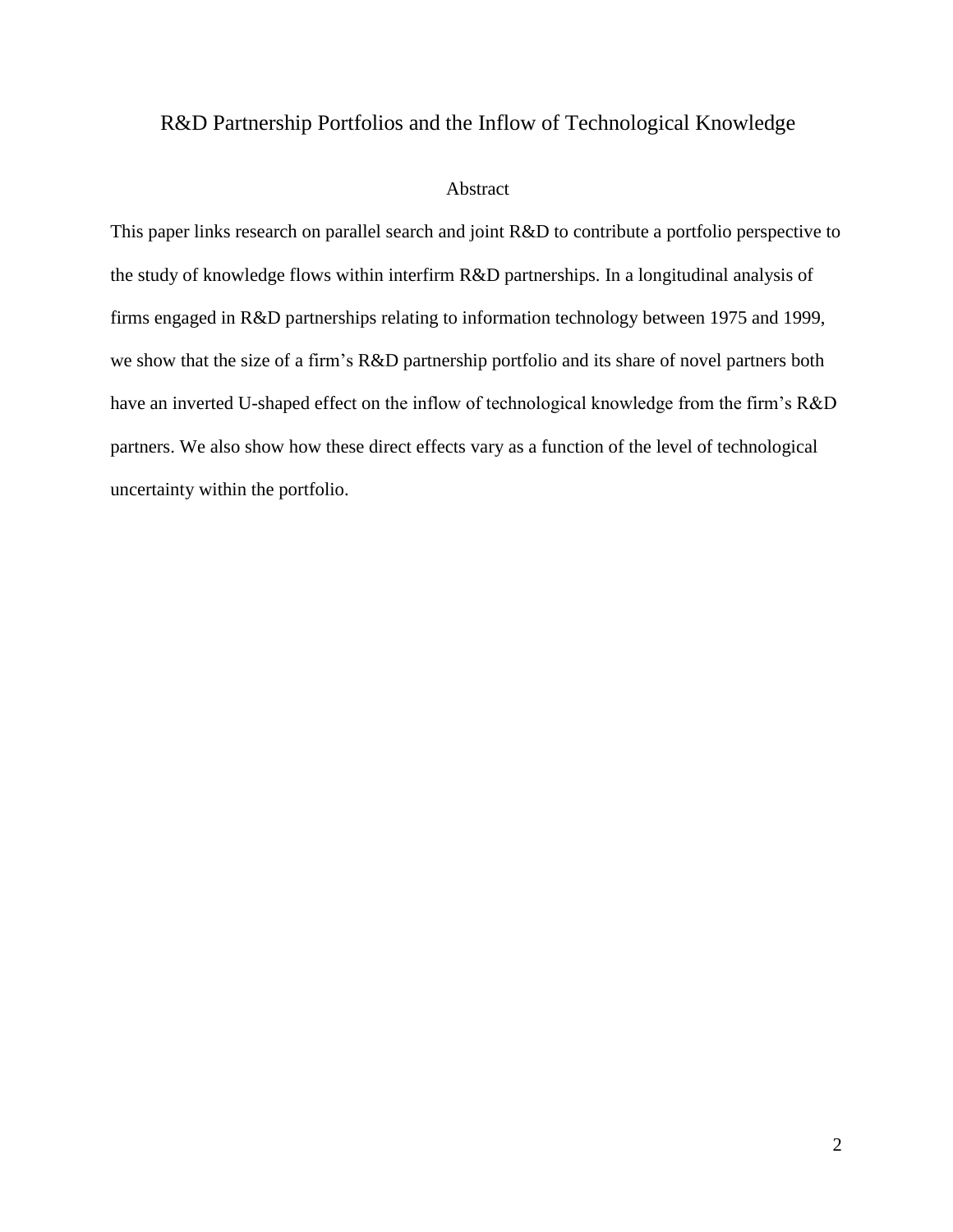#### **INTRODUCTION**

Firms engaged in technological innovation face great uncertainty about the future value of new technologies, products, and processes (Freeman & Soete, 1997; Wheelwright & Clark, 1992) and crucial knowledge necessary to make research and development decisions in the face of such uncertainty is often scattered across industry segments. Therefore, many firms have assembled portfolios of R&D partnerships to scan multiple external sources of knowledge, allowing them to reduce technological uncertainty, shorten their innovation time span, and increase their performance (Hagedoorn, 1993, 2002; Laursen & Salter, 2006; Leiponen & Helfat, 2010; Powell, Koput, Smith-Doerr, & Owen-Smith, 1999). Recent studies argue that R&D partnership portfolios, more than individual partnerships alone, represent key knowledge-gathering conduits that allow firms to leverage informational complementarities across their various R&D projects (Faems, van Looy, & Debackere, 2005; George, Zahra, Wheatley, & Khan, 2001; Munson & Spivey, 2006). Consistent with this view, several studies have shown empirical associations between R&D partnership portfolios and innovation (Powell et al., 1999; Rothaermel & Deeds, 2006; Soh, 2003; Stuart, 2000; Wuyts, Dutta, & Stremersch, 2004), while others have suggested a link between technological uncertainty and firms' proclivity to engage in multiple simultaneous R&D partnerships (Hagedoorn, 1993; Powell, Koput, & Smith-Doerr, 1996; Rosenkopf & Schilling, 2008).

However, while research to date has provided important insights into R&D partnership portfolios, a number of issues have remained underexplored. For example, though prior studies have tended to assume that knowledge flows represent a proximate consequence of R&D partnership portfolios (e.g., Soh, 2003; Wuyts et al., 2004), direct evidence on such knowledge flows is largely restricted to studies of dyadic partnerships (Gomes-Casseres, Hagedoorn, & Jaffe, 2006; Mowery, Oxley, & Silverman, 1996; Oxley & Wada 2009; Rosenkopf & Almeida,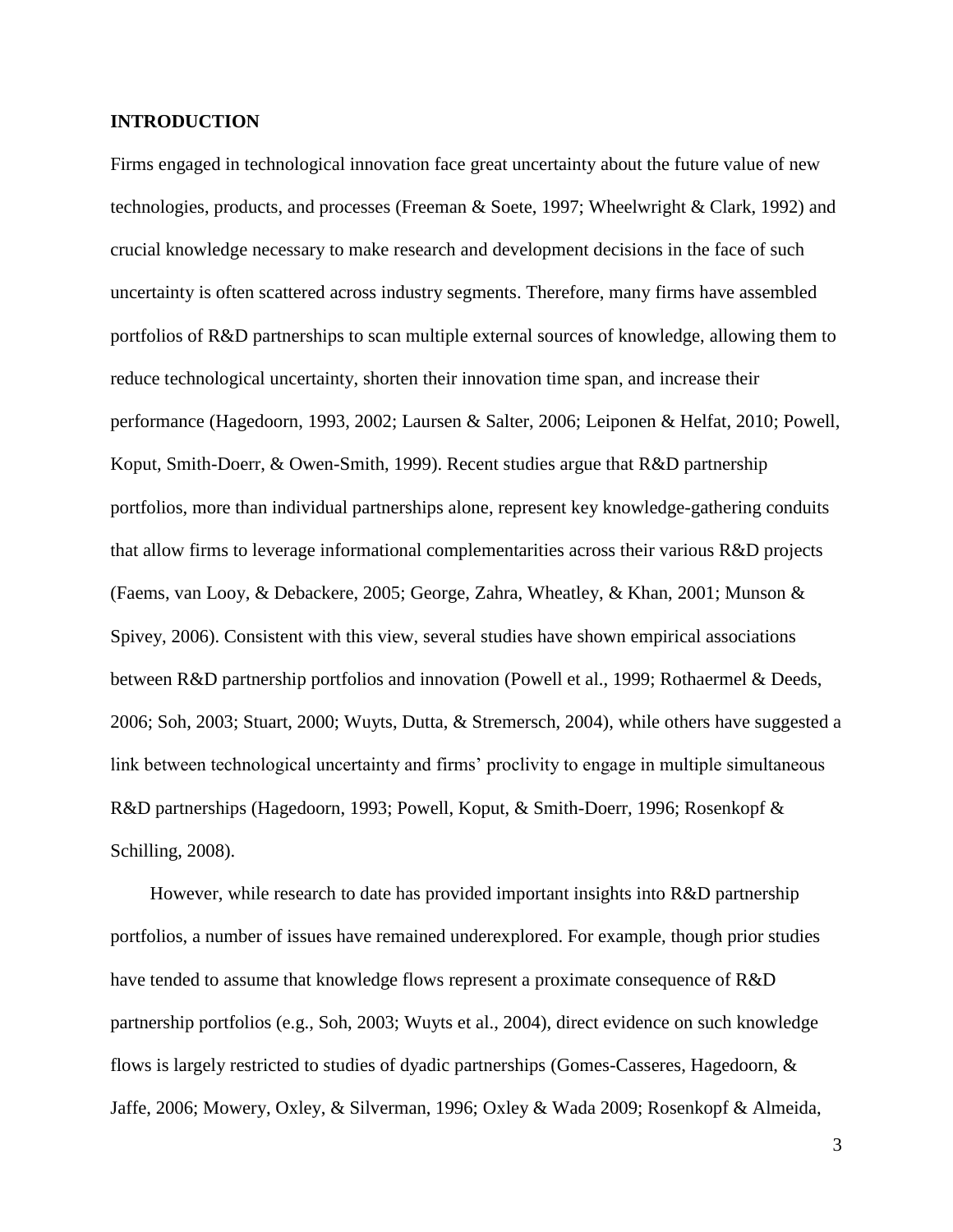2003). Empirical research has yet to connect dimensions of R&D partnership portfolios directly to the inflow of technological knowledge from a firm's R&D partners. In addition, the level of technological uncertainty varies considerably across a firm's R&D partnerships, which likely influences the knowledge-gathering effect of its partnership portfolio (e.g., Hagedoorn, 1993; Nelson, 1961). Nevertheless, available evidence provides limited insight into the effects of technological uncertainty on knowledge gathering in R&D partnership portfolios of varying size and composition.

In light of these issues, we aim to contribute to the theoretical and empirical literature on R&D partnerships in two ways. First, we bridge the gap between theory and evidence by providing a direct test of the proposition that an R&D partnership portfolio has predictable and substantive effects on the inflow of technological knowledge from a firm's partners. In particular, we examine whether portfolio size and its composition – i.e., the mix of novel and repeat partners – affect inward knowledge flows. Evidence on such relationships contributes to our understanding of the mechanisms that prior work has assumed, explicitly or implicitly, to drive the performance correlates of R&D partnership portfolios.

Second, we develop and test a contingency perspective that considers how the extent of technological uncertainty characterizing a firm's R&D partnerships affects inward knowledge flows in portfolios of different size and composition. To do so, we first distinguish research- and development-oriented partnerships as indicators of, respectively, higher and lower technological uncertainty. Drawing on the literature on parallel research and development efforts within firms (e.g., Nelson, 1961), we then argue that the extent to which a portfolio is composed of researchoriented partnerships affects the optimal portfolio size and partner mix. This contingency view extends nascent understanding of R&D partnership portfolios by suggesting that optimal portfolio design varies with the types of projects comprising those portfolios.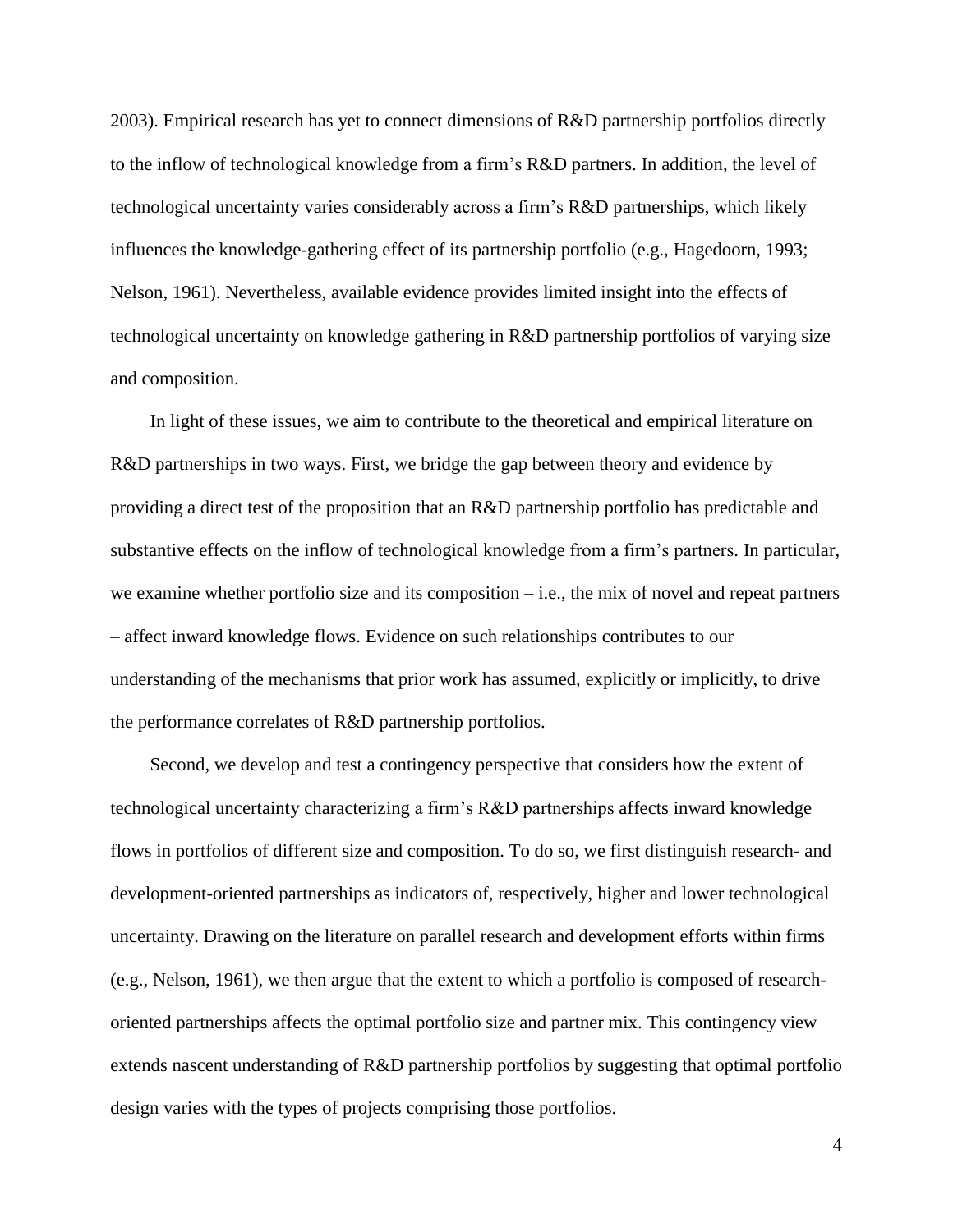We define an R&D partnership portfolio as a firm's set of partnerships formed with other firms to share existing technologies and develop new technologies, products, and processes. We define inward knowledge flows as the knowledge flows a firm draws from its R&D partners and that relate to the development of technological innovations. We evaluate our hypotheses using a panel dataset on the innovative and partnering activities of firms engaged in R&D partnerships related to information technology (IT) during 1975-1999. To allow for a conservative test of our theory, we exploit rich longitudinal data by incorporating fixed effects for firms and years, and a wide range of time-varying controls at the firm, portfolio, and partner level.

## **KNOWLEDGE GATHERING IN R&D PARTNERSHIP PORTFOLIOS**

Technological innovation is essential to a firm's commercial and financial performance (Bayus, Erickson, & Jacobson, 2003; Hall, Jaffe, & Trajtenberg, 2005) and so developing valuable innovation projects represents a key managerial challenge (Freeman & Soete, 1997). An important complication in innovation is that the future value of new technologies, products, and processes is inherently uncertain. Among other uncertainty-reduction strategies, the formation of R&D partnerships represents a major factor helping firms to address this challenge (Hagedoorn, 1993; Powell et al., 1999; Stuart, 2000). R&D partnerships help reduce uncertainty in particular because they allow a firm to gather information, by providing access to externally available technological knowledge (Gomes-Casseres et al., 2006; Mowery et al., 1996; Rosenkopf & Almeida, 2003).

Recent studies suggest that R&D partnership portfolios, more than individual partnerships alone, represent key knowledge-gathering conduits because a portfolio allows a firm to leverage informational complementarities across its various R&D projects (Faems et al., 2005; George et al., 2001; Munson & Spivey, 2006; Soh, 2003). This portfolio argument echoes insights provided by the literature on parallel search in research and development projects (Abernathy &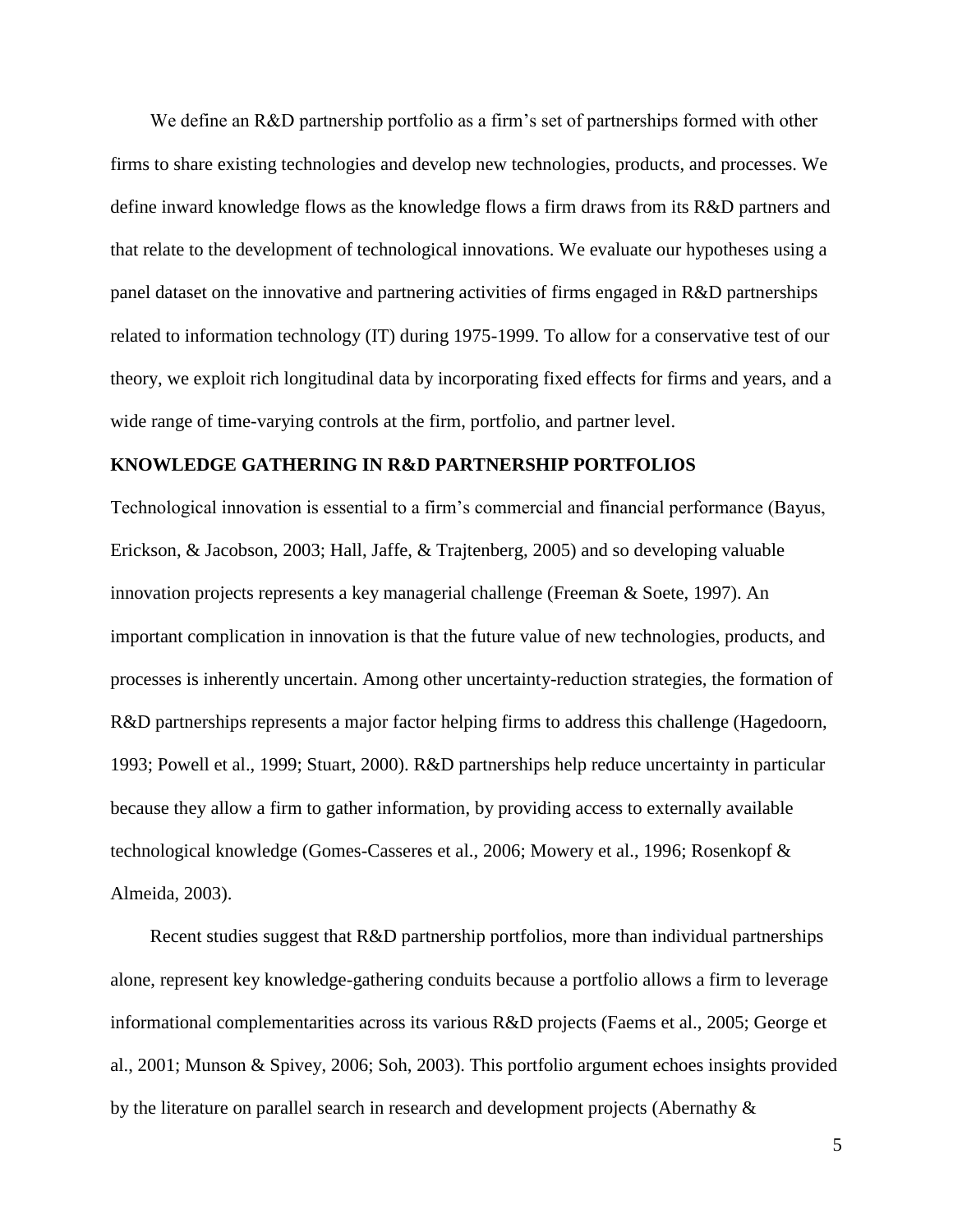Rosenbloom, 1969; Childs & Triantis, 1999; Krishnan & Ulrich, 2001; Nelson, 1961). These studies have compared the 'classic' sequential project selection model to a parallel search approach. In the sequential model, firms bet all resources on one 'best evidence' R&D project and only consider alternative projects if the initial investments have proven unsuccessful. However, in the face of significant uncertainty  $-e.g.,$  when the project concerns novel, cutting-edge technologies and the competitive environment forces short development cycles – such a sequential strategy is risky. Sequential evaluation of approaches means that firms lose costly time and resources by investing in new projects only after earlier projects have failed.

Alternatively, under technological uncertainty, a firm can benefit from investment in a portfolio of parallel R&D projects. This way, the firm avoids the risks of a priori decision making about uncertain R&D projects. Instead of picking an early winner and so potentially cutting off promising alternative options, 'parallelism' generates information about the future value of a broader range of products and technologies. Nelson (1961) demonstrated that a parallel investment approach can be cost effective in the long run because it generates an investment decision that is based on more information while, as compared with the later stages of an innovation trajectory, the costs of R&D are still relatively low.

The benefits typically attributed to a portfolio of internal R&D projects (Abernathy & Rosenbloom, 1969) – e.g., long run cost efficiency, information gains, hedging against the risk of individual project failure, generating competing perspectives on novel technologies, and boosting technological competencies – are also relevant for a portfolio of external R&D partnerships. Therefore, convergent with the literatures on parallel search and R&D partnership portfolios, we develop the argument that a portfolio of parallel R&D partnerships will directly help innovating firms gather the requisite technological knowledge to counter technological uncertainty. In particular, we first focus on the effects of portfolio size and composition – i.e., the mix of novel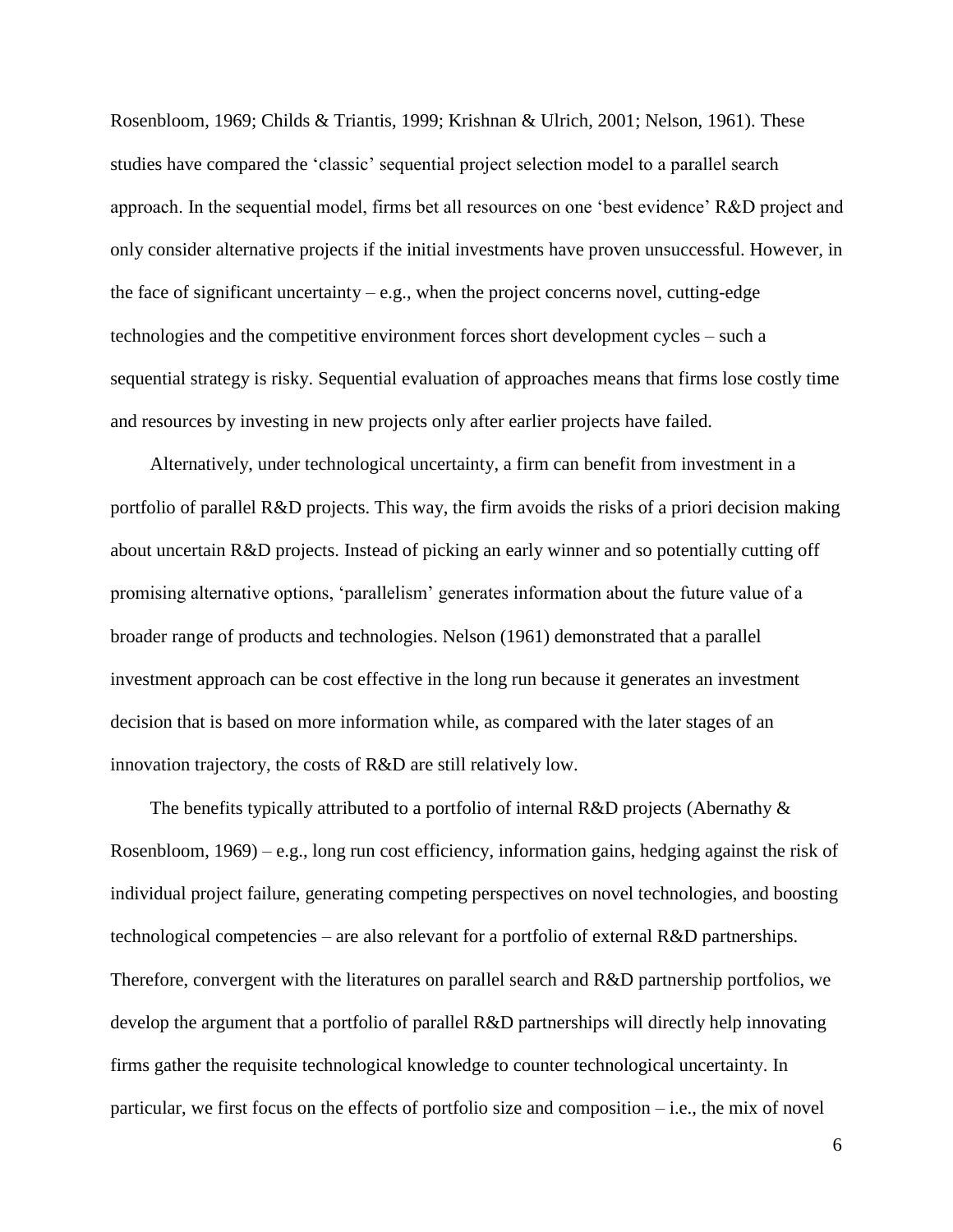and repeat partners – on the amount of technological knowledge a firm draws from its R&D partners. Second, we argue that these direct effects vary with the level of technological uncertainty within an R&D partnership portfolio.

## **Portfolio Size**

A key premise of the literature on parallel search is that increases in the number of parallel projects generate informational benefits that help firms make better technology-related investment decisions (Nelson, 1961). As Helper, MacDuffie, and Sabel (2000: 471) argue, "the experience of firms in technologically sophisticated industries with extremely short product life cycles shows (…) that pursuit of many alternatives is the best way of understanding the advantages and disadvantages of each, and so contributes to selection of the best current possibilities." Within the R&D partnership literature, some results are consistent with this premise. For example, Ahuja (2000), Powell et al. (1999), and Soh (2003) show correlations between a firm's number of simultaneous R&D partnerships and their patenting and new product performance. In general, firms with a portfolio of R&D partnerships have access to more external technological knowledge, which helps them to improve their estimates of potentially valuable technologies. Such firms will also develop capabilities to learn from a range of partners, which decreases the likelihood that they fail to locate relevant technological knowledge and in turn increases their ability to compare the value of divergent bits of knowledge (Powell et al., 1996).

However, beyond an optimum number of parallel partnerships, added costs should start to outweigh any portfolio benefits (cf. Nelson, 1961: 356-357). If so, then the marginal effect of additional R&D partnerships decreases, and perhaps becomes negative, with an increase in the size of a portfolio. Firms will enter the most promising partnerships first and so the amount of relevant information drawn from additional partners, and the concomitant potential for uncertainty reduction, should gradually decrease (Rothaermel  $\&$  Deeds, 2006). Moreover, increasing the size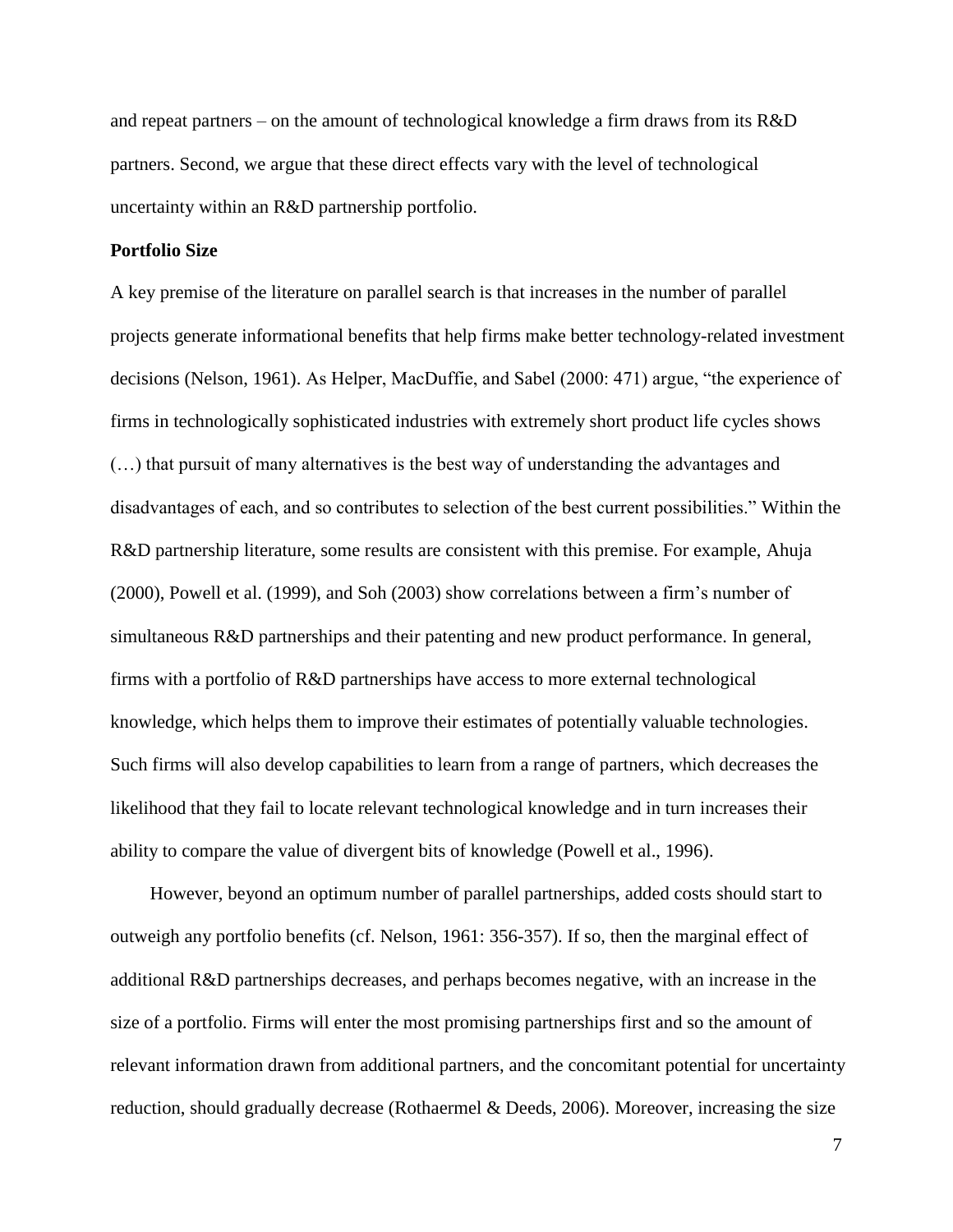of a portfolio increases burdens on their management and monitoring (Deeds & Hill, 1996). Beyond a certain portfolio size, additional R&D partnerships generate an overexposure to information, which in turn increases the cognitive strain on those responsible for inspecting and monitoring such partnerships. Together, these arguments suggest that initial increases in portfolio size increase the inflow of technological knowledge but only up to a point. Beyond an optimum portfolio size, the inflow of technological knowledge gradually decreases.

*Hypothesis 1. The inward flow of technological knowledge from a firm's R&D partners first increases and then decreases with the size of the firm's R&D partnership portfolio.*

## **Portfolio Composition: Combining Novel and Repeat Partners**

Apart from the size of an R&D partnership portfolio, its composition in terms of the mix of novel and repeat partners may also influence inward flows of technological knowledge (e.g., Wuyts et al., 2004). In uncertain environments, firms tend to engage in partnerships with firms they have collaborated with before (Gulati 1995). Such repeat collaboration promotes the development of cooperative routines, especially in the area of R&D in which tacit knowledge sharing requires rich interactions among the personnel of the sponsoring firms (Hoang & Rothaermel, 2005; Zollo, Reuer, & Singh, 2002). Thus, the inflow of technological knowledge from R&D partners increases with repeat collaboration.

Although repeat collaboration might initially increase knowledge inflows into the focal firm, there may be decreasing marginal returns to repeated engagements with prior partners. For example, Gulati (1995) shows that the relation between prior partnerships and future partnership formation at the dyad level is an inverted U-shaped one and Hoang and Rothaermel (2005) suggested an inverted U-shaped relationship between repeat partnerships and alliance success. Beyond a certain threshold, additional information benefits of repeat partnerships may thus dry up. Indeed, Hagedoorn and Frankort (2008) indicated that during the 1990s, IBM's extensive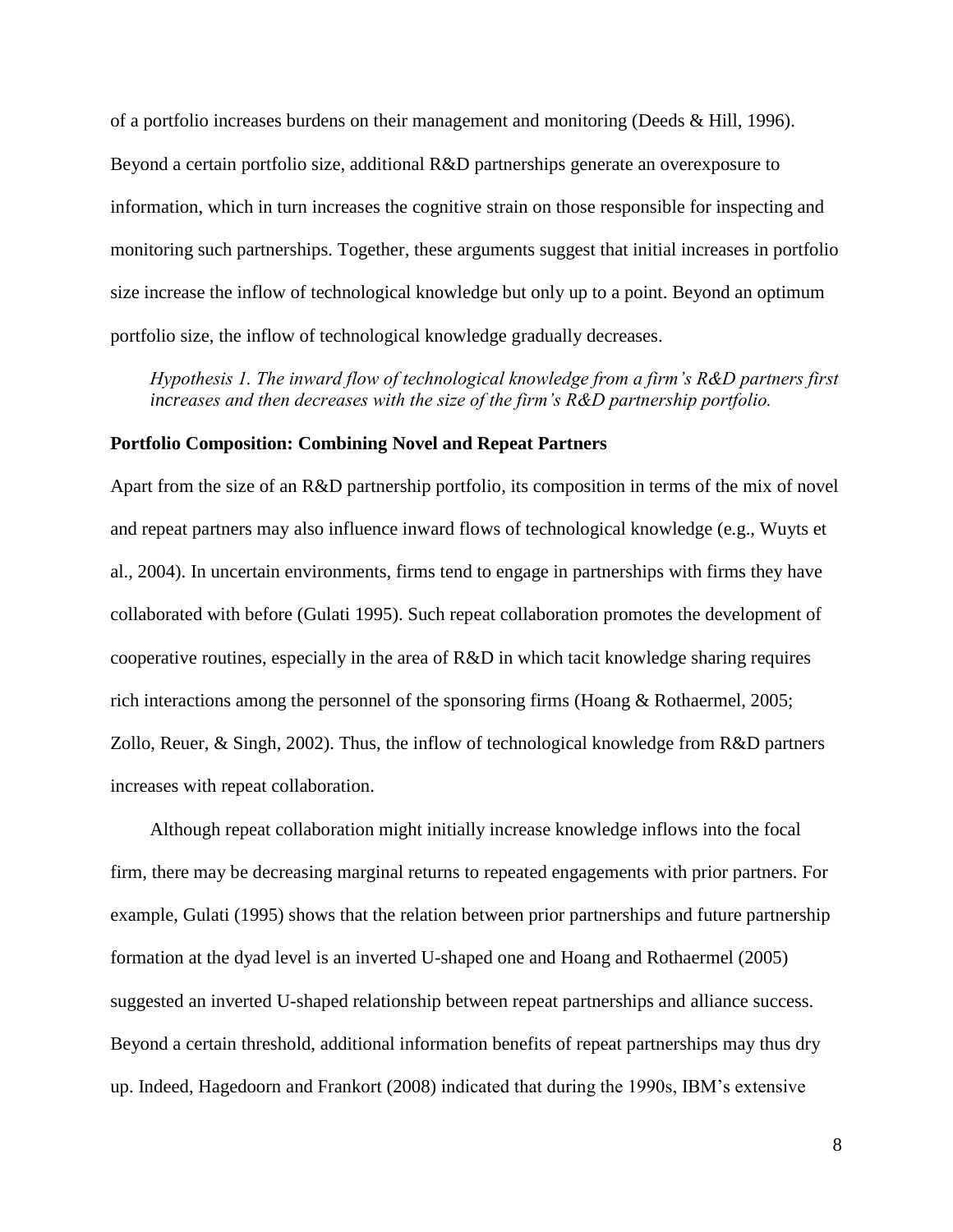R&D partnerships with firms like Apple, Siemens, Toshiba, and HP appeared to have eventually exhausted opportunities for interfirm learning. This led IBM to engage in partnerships with a new set of firms that had not featured prominently in its R&D partnership portfolio before. Hence, an overdependence on prior partners ultimately eliminates further information benefits.

In high tech industries characterized by continual exit and entry of firms, useful sources for novel perspectives are unlikely to reside infinitely within a firm's group of repeat partners. Consequently, cooperation with R&D partners that have no prior partnerships to the firm provides welcome access to novel technological perspectives (Lavie & Rosenkopf, 2006). Novel partners enrich the opportunity set a firm faces versus its competition, which allows the firm to reduce technological uncertainty and increase its prospects for promising technologies.

At the portfolio level, these arguments imply that though repeat partnerships are valuable due to increasingly fine-grained information sharing, novel partnerships are valuable as they infuse the firm with new information with higher marginal benefits. Hence, a firm maintaining a portfolio with both repeat partners and novel ones balances the informational benefits of relational routines with higher marginal returns of information drawn from novel partners. Repeat partnerships would predominantly deepen a firm's technological understanding, while novel partnerships would instead enrich the focal firms' perspectives on new technologies (Lavie & Rosenkopf 2006). As excessive depth would ultimately lock a firm into one technological direction and excessive breadth would challenge the cognitive abilities of a firm to make sense of disparate bits of technological knowledge, R&D partnership portfolios that mix novel and repeat partners should generate the largest inflow of technological knowledge. Thus, the share of novel partners in a portfolio will have an inverted U-shaped effect on inward knowledge flows.<sup>1</sup>

*Hypothesis 2. The inward flow of technological knowledge from a firm's partners first increases and then decreases with the share of novel partners in the firm's R&D partnership portfolio.*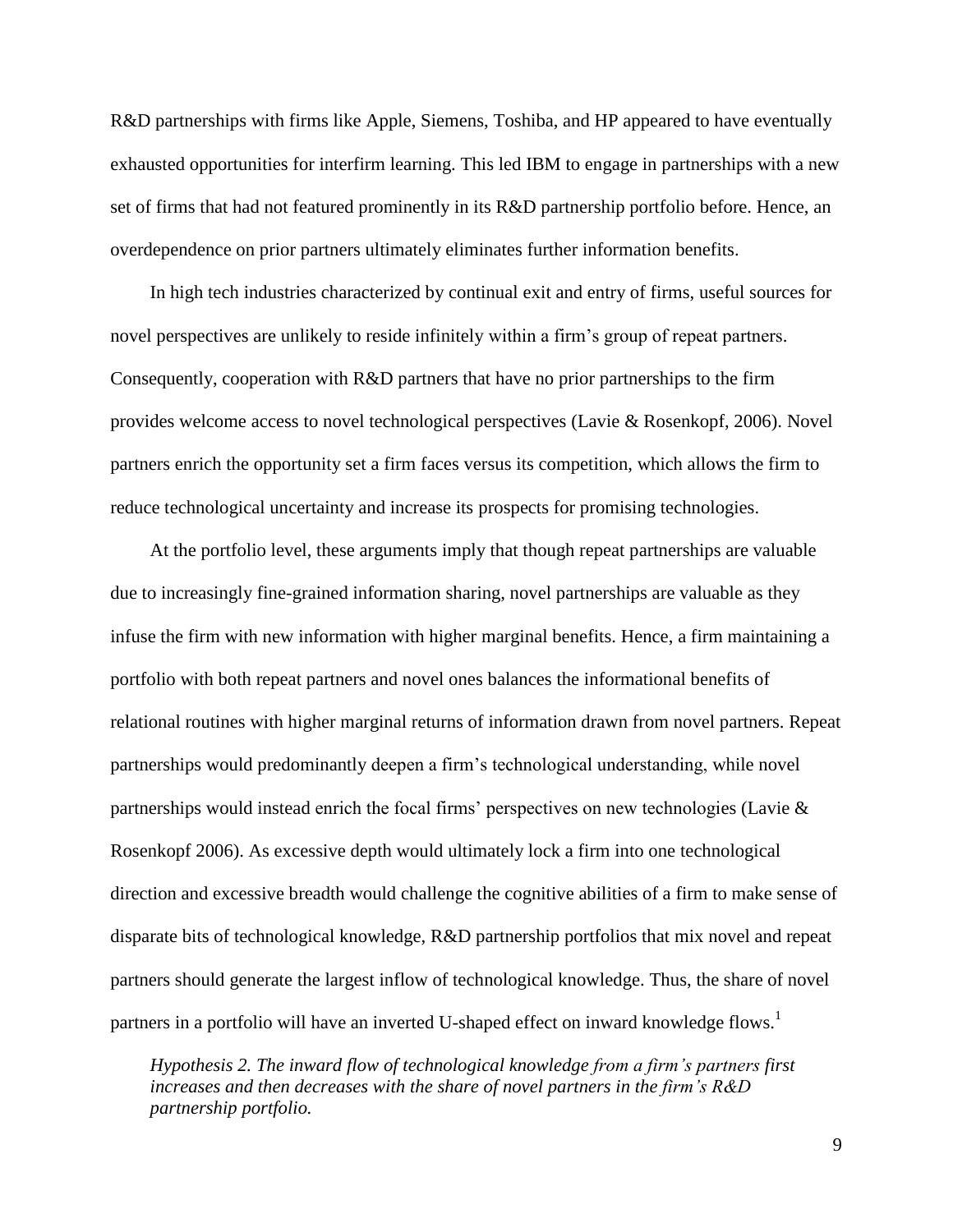#### **Research versus Development Focus: the Contingency of Technological Uncertainty**

The level of technological uncertainty is a key factor that determines the value of a parallel R&D approach and it varies across the different stages of the innovation process (Abernathy & Rosenbloom, 1969; Nelson, 1961; Wheelwright & Clark, 1992). Specifically, it should decrease over time (Roberts & Weitzman, 1981). Consequently, we expect to observe differences between, on the one hand, firms that focus on early-stage experimental, basic or applied research projects within their R&D partnership portfolios and, on the other hand, firms that focus more on partnerships aimed at the further development and refinement of existing technologies.

Early-stage experimental and applied research is rife with uncertainties. Firms face many technological options and, therefore, many different directions for potential research projects (Freeman & Soete, 1997; Nelson, 1961, 1982). Across these options, the information availability ranges from no information to crude ideas about various technological attributes and their relation to economic payoffs. The sequencing of research steps is unclear *ex ante* as means-ends connections await establishment and concrete performance information is lacking (Van de Ven & Polley, 1992). Behavioral tendencies of key R&D managers further aggravate the uncertainty because of incentives to over-estimate the rates of return to favored technological paths (Freeman & Soete, 1997). Therefore, even although decision makers may have crude estimates about the merits of several potential research projects early on, these estimates are often highly unreliable. In short, a priori decision making about which research projects to pursue is a misfortune if unreliable estimates can only improve *ex post*, i.e. during the actual project when additional information has been gathered (Roberts & Weitzman, 1981).

In contrast, development projects are far less uncertain in technological terms because they often start from a set of decisions about which technologies will be developed to commercial ends. These decisions in turn define stricter boundary conditions within which a firm will expend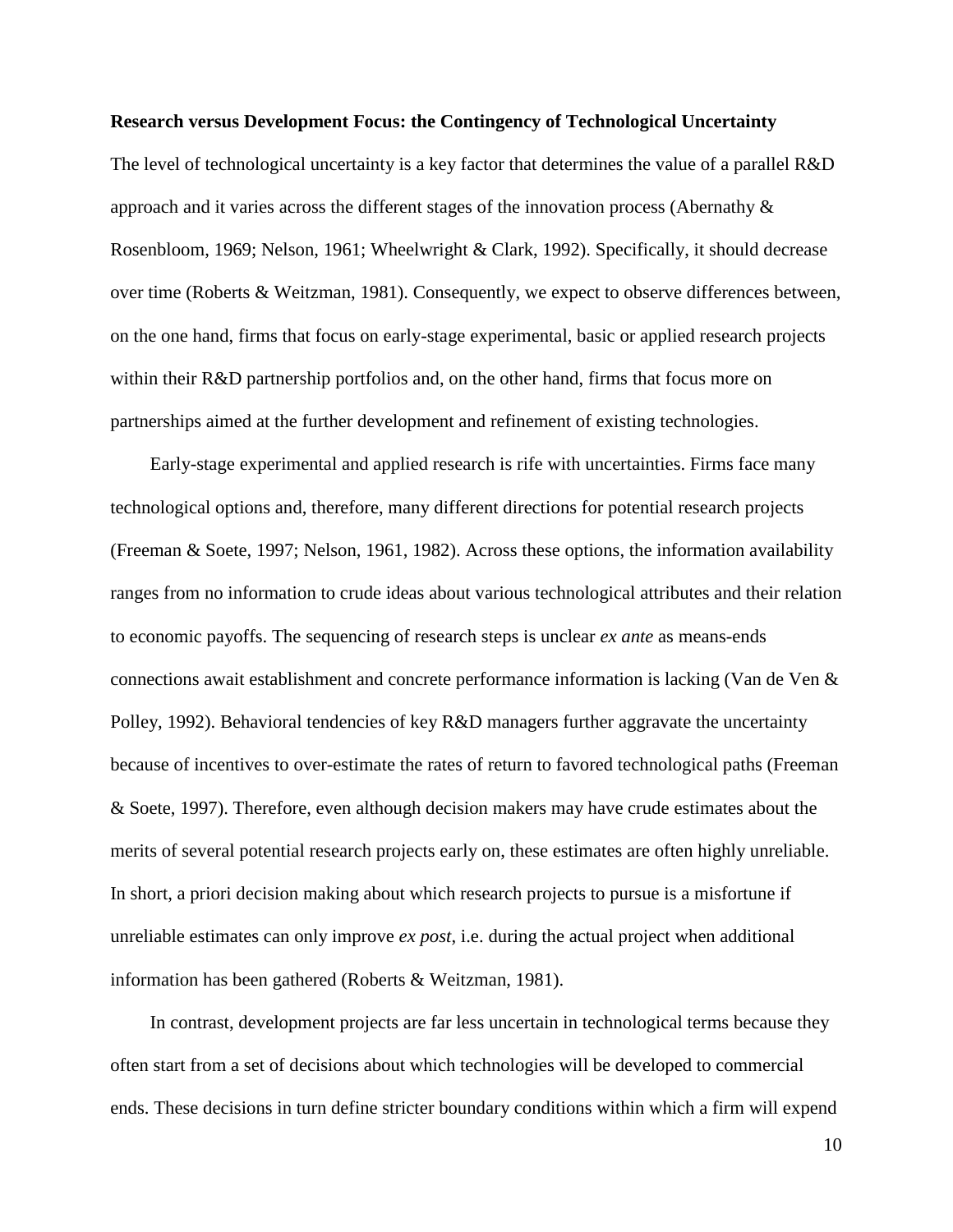further efforts. During development, firms work increasingly towards the implementation of innovations and, eventually, the introduction of new products and processes. Prior technological choices thus lock firms into development trajectories that become more proprietary and firm specific over time.

With the distinction in mind between research and development, we expect that a portfolio of parallel R&D partnerships is most useful if the partnerships in such a portfolio focus strongly on basic and applied research. A portfolio of parallel R&D partnerships geared towards performing joint research, rather than development, will increase the reliability of estimates of total effort, time-line, costs, and performance prospects of the various technological options, before firms make irreversible investments in downstream development. Over time, firms in turn weed out the options with poor prospects and continue to develop the most promising ones. In line with Nelson (1961), we expect that the parallel pursuit of a number of joint R&D projects gravitating towards joint research is effective to hedge against potentially inaccurate decisions when firms' knowledge about the future is fuzzy.

Because the early stages of research are notoriously uncertain, they offer the clearest motivation for uncertainty reduction. For two reasons, they also seem to offer the best opportunities to reduce uncertainty. First, early-stage basic and applied research has fewer immediate implications for interfirm rivalry in downstream product markets than more close-to commercial activities such as the development and commercialization of concrete technologies, products, or processes (Harrigan 2003 [1985]: 380). Firms thus tend to be more open and perceptive to external knowledge sources during the early stages of research, whereas towards development, firms become increasingly secretive (Faems, Janssens, & Van Looy, 2007).

The second opportunity factor is cost related. The early stage of an R&D effort tends to be significantly less costly than the later stage of an R&D effort. Parallel efforts early in a research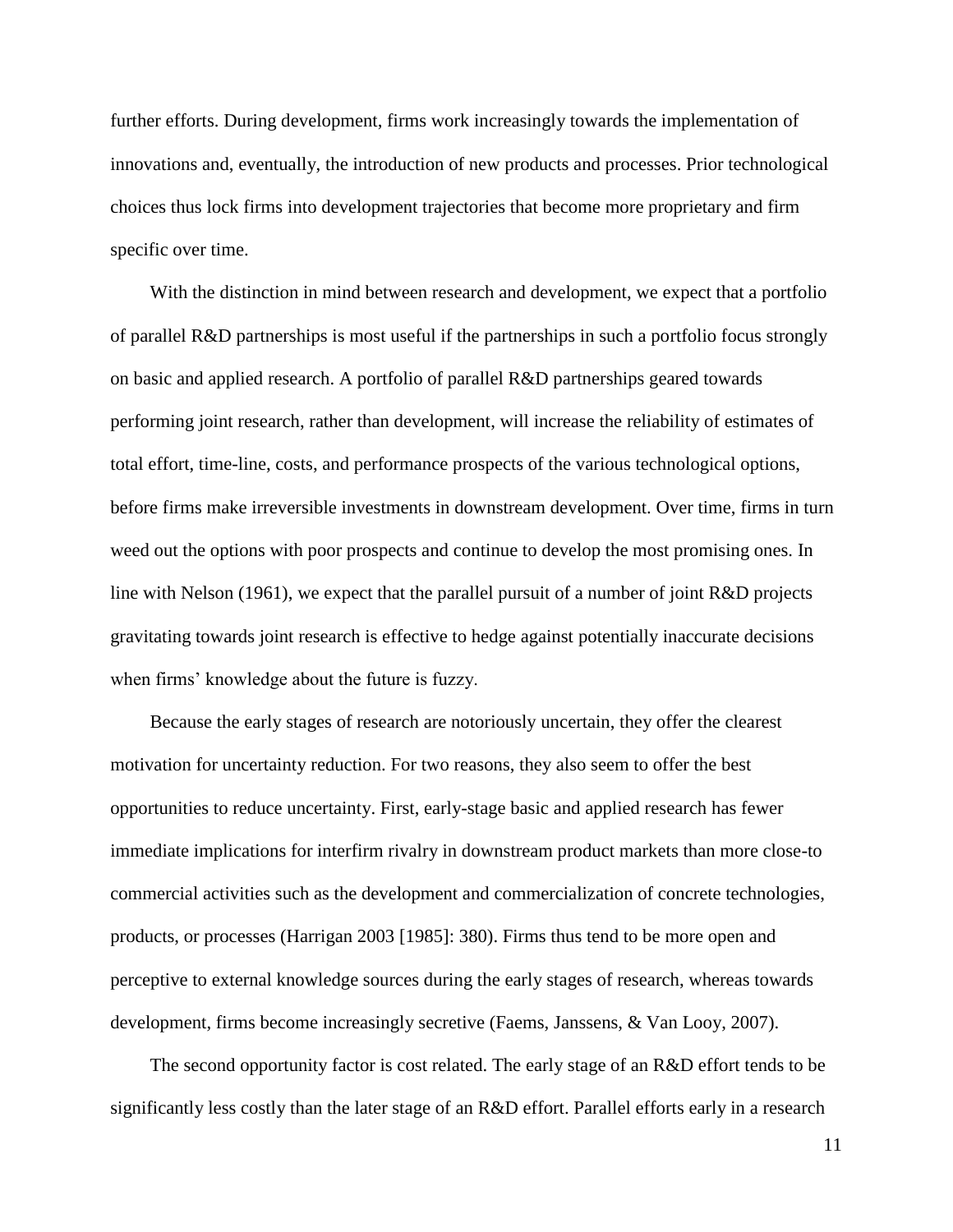trajectory therefore reduce uncertainty in a cost-effective way. For example, data on US industrial R&D expenditures compiled by the US National Science Foundation show that, during the period 1975-1999, only 23 to 31% of firms' total R&D costs related to basic and applied research, whereas roughly 70 to 80% was dedicated to development activities (National Science Foundation, 2006: table 32). Similarly, Freeman and Soete (1997) indicate that the costs of basic and applied research are comparatively low in relation to the total costs of an innovation trajectory. A range of additional activities related to development, such as engineering, prototyping, and design, create major expenses at the later stages of the innovation process.

To summarize, uncertainty reduction through an R&D partnership portfolio should be more effective when uncertainty is higher and so the knowledge-gathering effect of a portfolio of parallel R&D partnerships will be more positive when the portfolio focuses mainly on research rather than development. As in Nelson's (1961: 356-357) model, the marginal benefit of an additional partnership, and the optimum number of projects to run in parallel, will thus be greater when the learning potential is greater. Hence, with increased research focus, the positive slope of the portfolio size effect (Hypothesis 1) will be steeper and the inflection point beyond which additional R&D partnerships have a negative impact will shift to the right. Empirical corroboration of these arguments would support descriptive work by Hagedoorn (1993), suggesting that firms in high tech environments often decrease technological uncertainties through a range of research-focused interfirm partnerships. $<sup>2</sup>$ </sup>

*Hypothesis 3. The research focus of a firm's R&D partnership portfolio positively moderates the curvilinear relationship between portfolio size and knowledge inflows, such that increasing research focus will increase the portfolio size that maximizes knowledge inflows.*

The research focus of a firm's R&D partnership portfolio may also alter the effect that the partner mix within a portfolio has on inward knowledge flows. Early-stage experimental and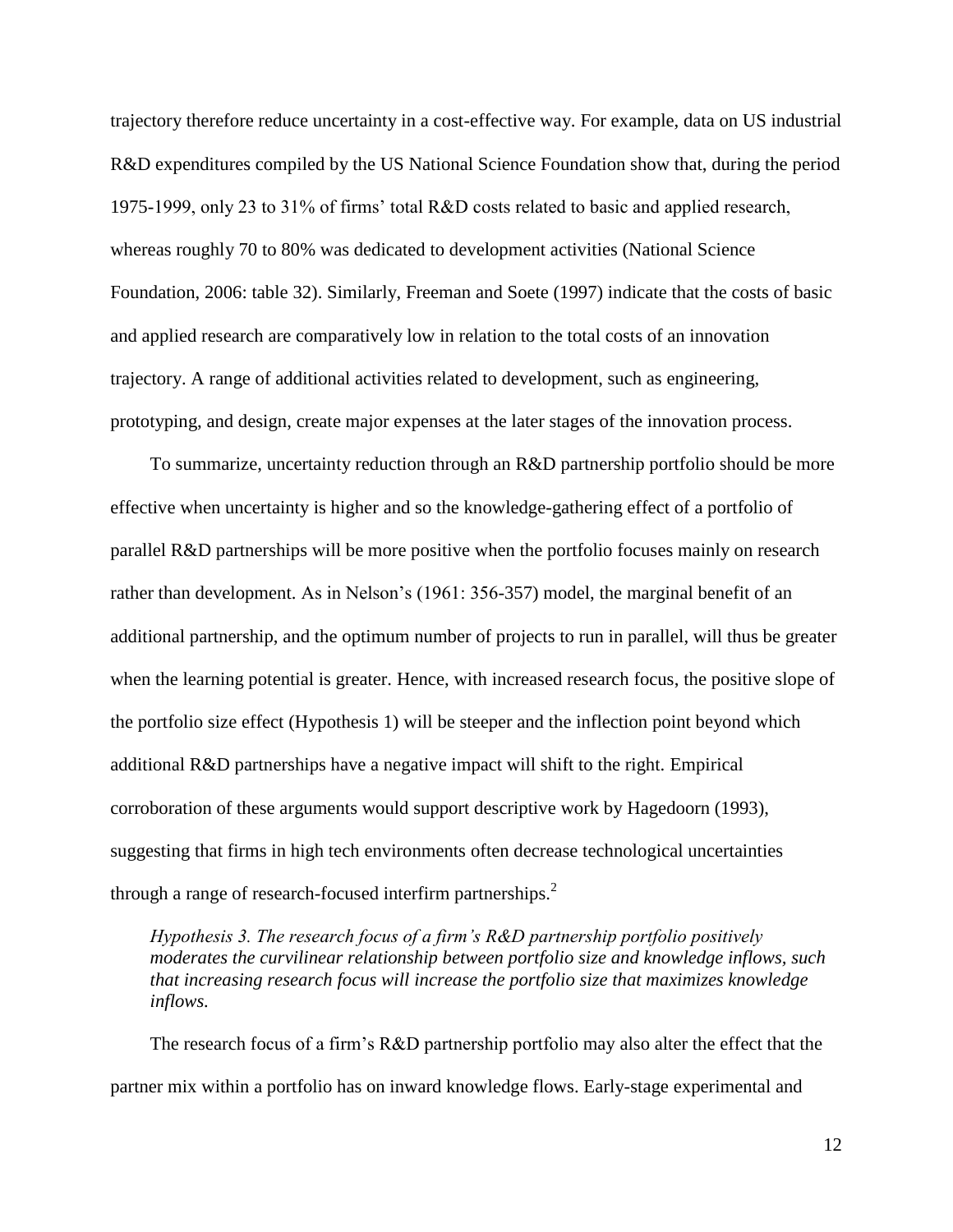applied research is rife with uncertainties and requires the combination and recombination of bits of knowledge that are implicit, poorly objectified, and embedded within the context of individual firms (Kogut & Zander 1992; Van de Ven & Polley, 1992). Recognizing, identifying, and understanding the value of such knowledge will require significant efforts and so the more firms can rely on a basic, pre-established, understanding of their partners, the more they can mitigate any potential information-gathering problems (Kale, Singh, & Perlmutter, 2000; Simonin, 1999; Zollo et al., 2002). This understanding is significantly greater when firms have collaborated before and so in a research-focused portfolio, firms should benefit more from a reliance on preestablished routines shared with repeat partners.

A portfolio with fewer novel partners admittedly loses some of its absolute knowledge gathering benefits because the marginal value of knowledge held by novel partners tends to be higher than that of repeat partners. Nevertheless, this knowledge is less useful if the focal firm cannot recognize, identify, and understand it, for example because it is implicit and poorly objectified (Simonin, 1999).

By this logic, the marginal benefit of an additional novel partner, and the optimum number of novel partners, will thus be lower when technological uncertainty is greater. Hence, with increased research focus, the positive slope of the portfolio novelty effect (Hypothesis 2) will be flatter and the inflection point beyond which additional novel partners have a negative impact will shift to the left. Thus, knowledge gathering in a research-focused portfolio peaks at a lower (higher) share of novel (repeat) R&D partners, and its peak reaches a lower level, than knowledge gathering in a development-focused portfolio.

*Hypothesis 4. The research focus of a firm's R&D partnership portfolio negatively moderates the curvilinear relationship between the share of novel partners and knowledge inflows, such that increasing research focus will decrease the share of novel partners that maximizes knowledge inflows.*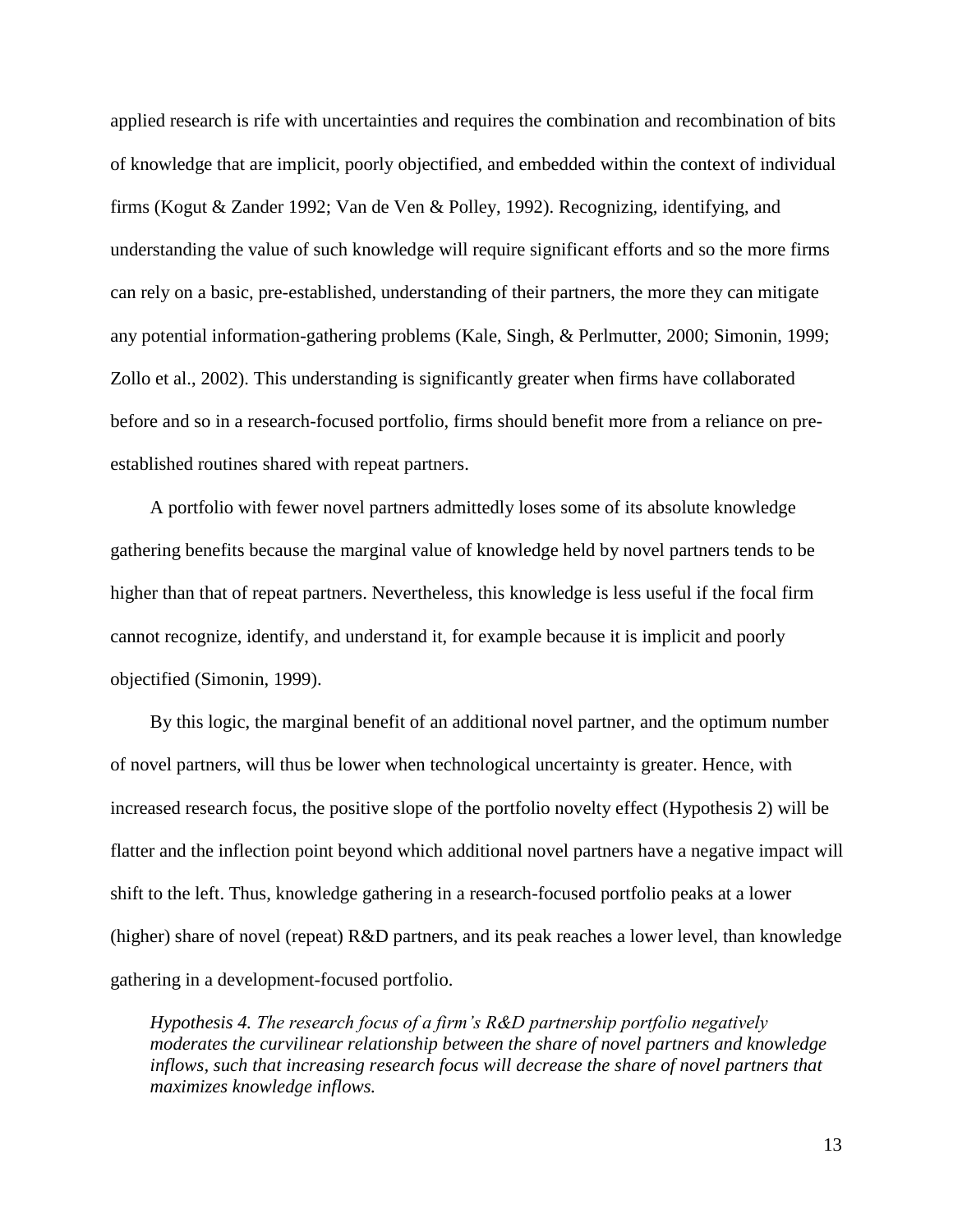From a knowledge-gathering perspective, these contingency hypotheses suggest that an optimal research-focused R&D partnership portfolio is larger, and its share of novel partners smaller, than an optimal development-focused portfolio. Crucially, these hypotheses assume constant the governance of the R&D partnerships in the portfolio.<sup>3</sup> Transaction cost economics research (e.g., Oxley, 1997) has argued and shown that when technology is difficult to specify and uncertain, firms often choose more hierarchical governance modes to govern their partnerships. If a greater research focus in a firm's R&D partnership portfolio reflects greater uncertainty (Roberts & Weitzman, 1981), then appropriability hazards should be greater and so a larger share of the R&D partnerships in the portfolio should be equity based, ceteris paribus.<sup>4</sup> To account for such transaction cost concerns in our empirical analysis, we hold constant partnership governance (equity versus nonequity partnerships), which is widely recognized as an important 'cure' for transaction costs associated with transactional uncertainty (Mowery et al., 1996; Oxley, 1997).

#### **METHOD**

#### **Data**

We use data from a database developed by researchers from Brandeis University and Maastricht University (see Gomes-Casseres et al., 2006). This database contains data on R&D partnerships, patents and patent citations in the IT industry for the period 1975-1999. For the current paper, we added information from CATI, Osiris, Datastream, and firms' annual reports. The Brandeis-Maastricht database is a merger of parts of the CATI database on R&D partnerships (Hagedoorn, 2002), the NBER patent data file (Hall, Jaffe, & Trajtenberg, 2002), and Standard & Poor's COMPUSTAT database. CATI contains detailed information on interfirm R&D partnerships starting in 1960, including partner identities, organizational form, and other specifics of the partnerships. The NBER patent data file contains detailed information on all utility patents granted by the USPTO since 1963, the citations among them (1975-2002), and information about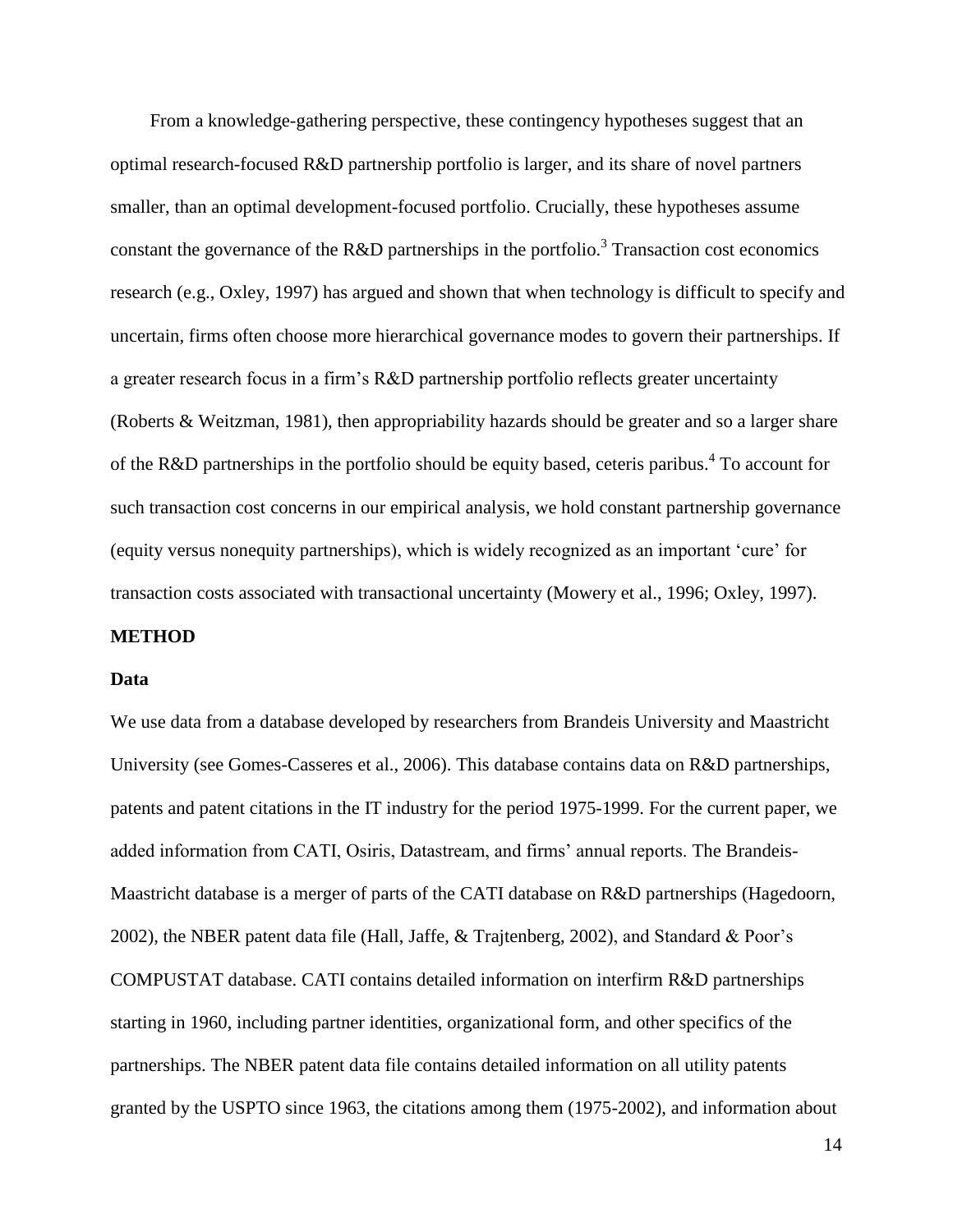inventors and firms. COMPUSTAT contains a wide range of firm-level financial variables.

IT includes segments such as computers, semiconductors, and communications, corresponding to patent classes for communications, computer hardware and software, computer peripherals, information storage and semiconductor devices (patent class subcategories 21-24 and 46 in Hall et al. 2002). We use two rules sequentially for including firms in our estimation sample. First, a firm is included if it had at least one patent in patent classes for communications, computer hardware and software, computer peripherals, information storage and semiconductor devices in 1975-1999. Second, of the selected firms we include only those that had at least one R&D partnership in IT, devised to perform joint R&D and/or joint technology development. These two rules ensure that firms in the sample are, at a minimum, at risk of citing (or being cited by) a partner. The partnership/patent sample contains 152 firms, organized as an unbalanced panel of 1,836 firm-years.

The longitudinal nature of our data necessarily leads to missing values for some of the key control variables. We include only those firm-years for which both firm- and partner-specific data are complete and delete others listwise. In addition, the lagging of independent variables and restrictions imposed by the count data models discard additional firm-year records from the analyses. Taken together, these steps lead to an effective sample size of 1,030 firm-years. Below, we probe the sensitivity of the analyses to this reduction in sample size. Further, our design might raise concerns of left censoring because some firms were already in business prior to our sampling window. However, the sample firms' R&D partnership activity prior to 1975 was negligible. In fact, R&D partnering did not take serious shape until the second half of the eighties, although the IT industry took an early lead (Hagedoorn, 2002).

#### **Dependent Variable**

Following work by Gomes-Casseres et al. (2006), Mowery et al. (1996), Rosenkopf and Almeida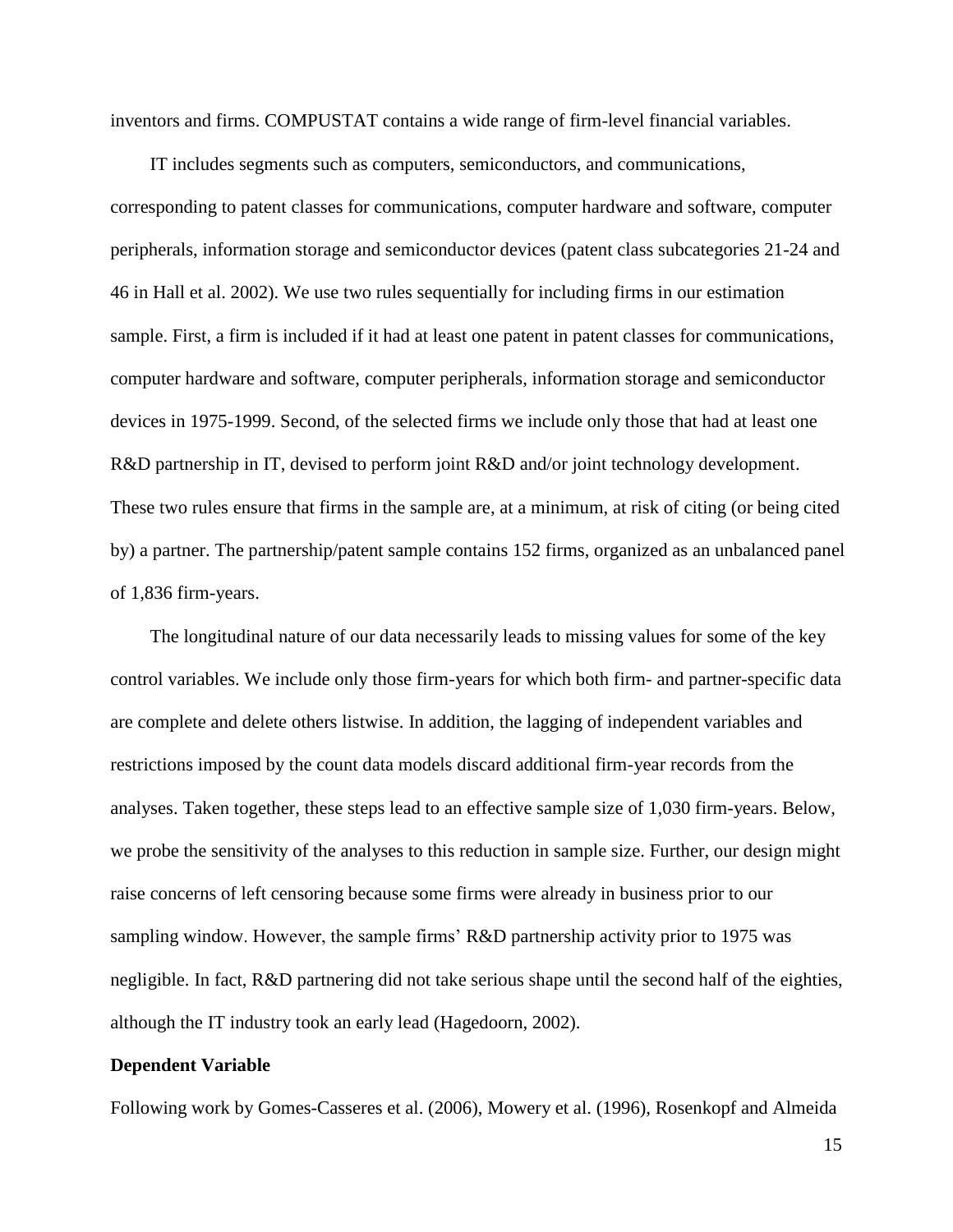(2003), we use patent citations to proxy the inflows of technological knowledge from a firm's R&D partners. Patent citations indicate that existing patents, representing 'prior art', were relevant for a new patent and, therefore, they likely represent the flow of knowledge between the citing and cited party. Some survey-based results indeed indicate that the flow of technological knowledge between actors is significantly larger when they cite each other's patents (Duguet  $\&$ MacGarvie, 2005; Jaffe, Trajtenberg, & Fogarty, 2000). Jaffe et al. (2000) concluded that aggregated, actor-centric citation measures are reasonable proxies for the intensity of knowledge flow between actors.

We recognize that patents embody codified knowledge, whereas much of the technological knowledge in the innovation process is tacit (Appleyard, 1996). Yet, tracing tacit knowledge empirically is nearly impossible, especially given our longitudinal design. Instead, we align with Almeida et al. (2002: 152), Mowery et al. (1996: 83), and Patel and Pavitt (1997: 143) and assume that flows of codified and tacit knowledge are closely related and complementary. We thus abstract from the codified-tacit distinction and use the pattern of citations between firms' patents to identify the magnitude of inflows of technological knowledge.

Nevertheless, some recent work has called for caution when using patent citations to proxy flows of technological knowledge (Alcácer & Gittelman, 2006). For instance, part of the citations on a patent may be 'strategic', to avoid litigation only. More importantly, however, patent examiners or a firm's lawyers might add citations to the patent that the inventors were not aware of themselves. Only since the 2001 change in U.S. patent reporting do patents contain a separate listing of inventor- and examiner-inserted citations. Our sampling period (1975-1999) thus precludes the use of a more fine-grained proxy.

Despite these potential issues, we have five reasons to expect that patent citations are useful in our analyses of technological knowledge flows in the context of interfirm R&D partnerships.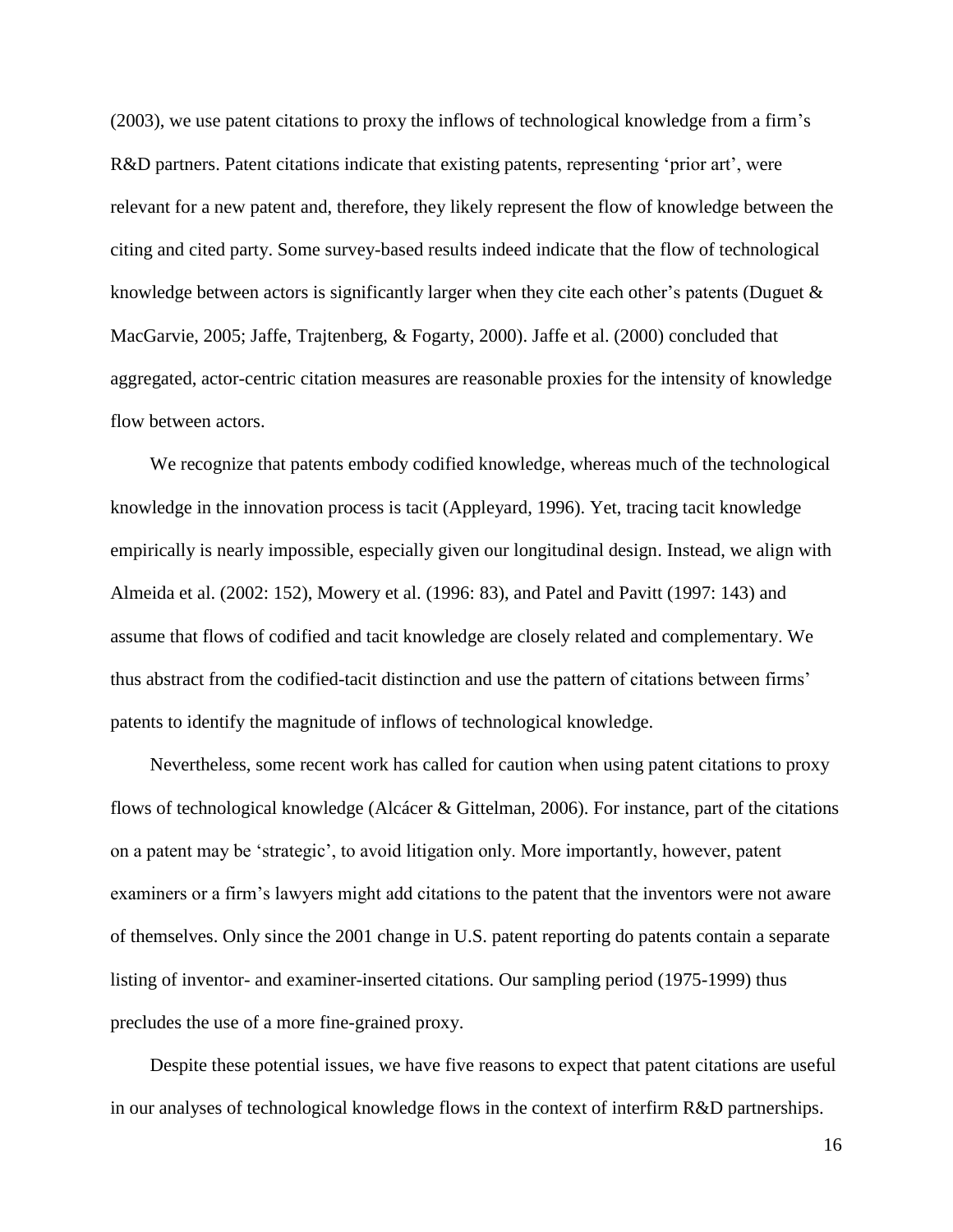First, interfirm R&D partnerships serve as embedded mechanisms in which people intervene to transfer technological knowledge (Autant-Bernard, 2001; Singh, 2005). As such, cooperating firms are most likely cognizant of partners' relevant lines of research and pending patents. Second, violating a partner's interests by wittingly excluding citations may harm a firm's reputation as a trustworthy partner and, hence, restrict future cooperative possibilities. To illustrate, Harrigan (2003 [1985]: 342) drew from in-depth field studies of interfirm R&D partnerships to conclude that "…if a trusted partner chose to betray its partner by pirating intellectual property, word went out in the industry." Third, to protect its interests a firm has an incentive to monitor the applications of its partners and, if necessary, suggest citations to its own patents. Fourth, we have no reason to expect that examiners pattern their interventions on characteristics of an applicant's R&D partnership portfolio. Hence, in our setting, examinerinserted citations should only add noise to the knowledge flow measures, without systematically (dis-)favoring particular firms. Finally, examiner-inserted citations appear especially troublesome for analyzing self-citations (Alcácer & Gittelman, 2006), which are beyond our theoretical and empirical focus.

Besides these five reasons, we also cover a period in which the use of R&D partnerships flourished (Hagedoorn, 2002), generating important cross-sectional and longitudinal variation. Given the large number of patents and citations in our data, we expect that annual firm-level citation counts reveal a meaningful signal about the magnitude and direction of technological knowledge flows between partnered firms. We define *Inward knowledge flows* as the aggregate annual number of patent citations made by the focal firm to patents of its R&D partners. To evade simultaneity, this dependent variable takes a one-year lead to the independent variables and control variables.

#### **Independent Variables**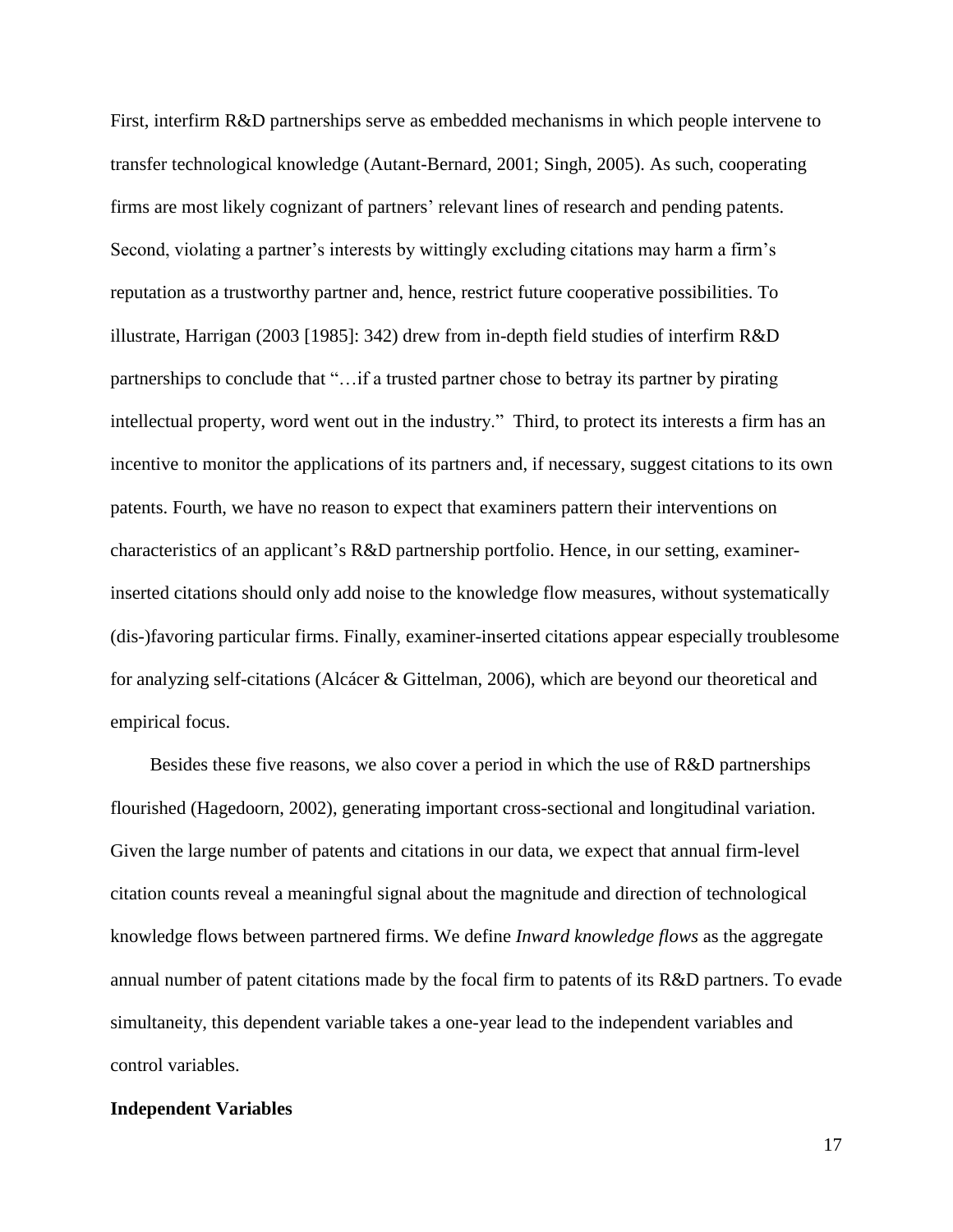*Portfolio size* is the count of R&D partnerships a firm maintains in *t*. To test hypothesis 1, we include in our models both a monotonic and squared portfolio size term. To test hypothesis 3, we interact portfolio size with our measure for portfolio research focus.

We measure *Portfolio novelty* as a firm's share of partners in *t* that it has never collaborated with before. This measure ranges between 0 and 1 and a higher value indicates that a firm maintains more partnerships with firms it has never previously collaborated with. For example, a value of 0.4 means that 40% of all of a firm's R&D partners are novel to the firm and the other 60% are repeat partners. To test hypothesis 2, we include in our models both a monotonic and squared portfolio novelty term. To test hypothesis 4, we interact portfolio novelty with our measure for portfolio research focus. Our findings are robust to treating as novel those partners that a firm has not otherwise collaborated with in the past five years (rather than ever).

Whereas much prior work has distinguished R&D partnerships from a variety of other partnership types such as second-sourcing deals, marketing, licensing, royalty and sales agreements (e.g., Lavie, 2007; Lavie, Kang, & Rosenkopf, 2011), we identify an R&D partnership's research focus (we split the R from the D). Convergent with OECD guidelines for distinguishing types of R&D (OECD, 2002: 77-82), we distinguish partnerships that focus on basic and applied research on the one hand from those focusing on development activities on the other. We exploit the granular categorical information about the cooperative forms of the partnerships contained in CATI. In particular, we consider partnerships that fall into one of four categories: (1) joint research pacts, (2) joint development agreements, (3) joint ventures, and (4) research corporations. Categories (1) and (4) unambiguously indicate a focus on basic and applied research. Category (2) unambiguously indicates a focus on development. However, category (3) is ambiguous. For example, detailed inspection of partnership announcements reveals that this category contains partnerships that may focus on either research or development. Therefore, we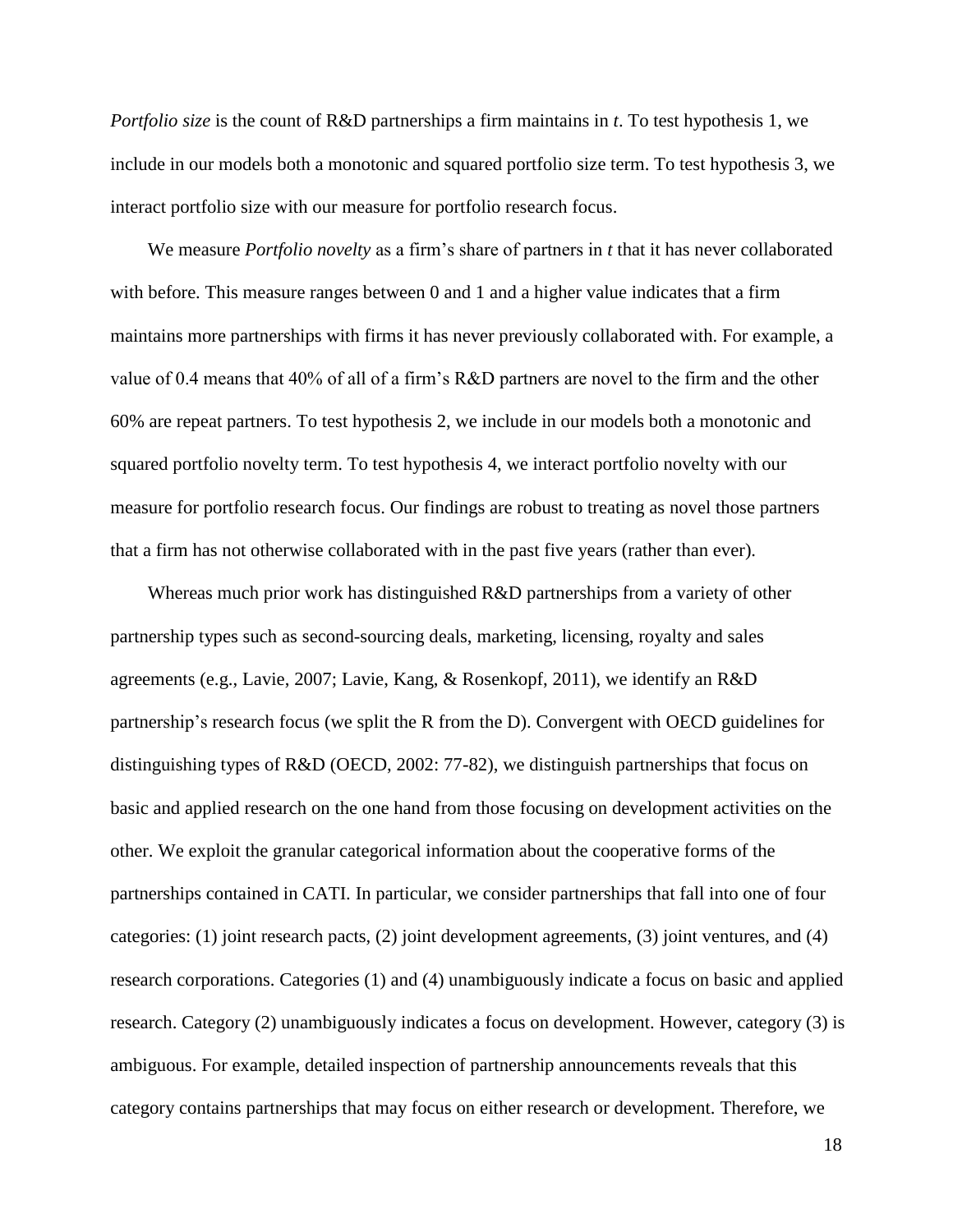label partnerships in category (3) as research focused only if the public announcement clearly indicated that the partnership focuses on basic and/or applied research activities rather than the development of existing technologies.

To summarize, we code a partnership as research focused if it is a joint research pact, a research corporation, or if it is a joint venture with an explicit focus on research. Using this dyadlevel coding, we calculate *Portfolio research focus* as a firm's share of partnerships with a distinctive research focus in *t*. To test hypothesis 3, we evaluate the interaction between portfolio size and portfolio research focus. To test hypothesis 4, we evaluate the interaction between portfolio novelty and portfolio research focus.<sup>5</sup>

## **Control Variables**

We test our hypotheses net of a rich control model of knowledge inflows. This model reflects that knowledge inflows are a function of firm, partner, and portfolio properties (Greve, 2005; Kalaignanam, Shankar, & Varadarajan, 2007) and we include a full set of year dummies (1975- 1998, omitting 1999) that capture unobserved temporal effects.

**Firm controls.** *Size* is the logarithm of a firm's total sales in *t* (using values in millions of U.S. dollars). We control for firm size as larger firms tend to have more financial and managerial resources, and more partnerships than smaller ones. This in turn influences their investments and attractiveness for cooperation in R&D partnerships. We define the variable *Profitability* as the ratio of a firm's operating income to its sales in *t*. A firm's profitability possibly signals that it successfully commercialized new technologies. In addition, the firm can use profits to invest in new technological activities.

To control for the confounding effects of innovativeness, we include the variable *R&D intensity* as the ratio of a firm's R&D spending to its sales in *t*. A firm's innovativeness likely reflects its absorptive capacity (Cohen & Levinthal, 1990), which should ease the assimilation of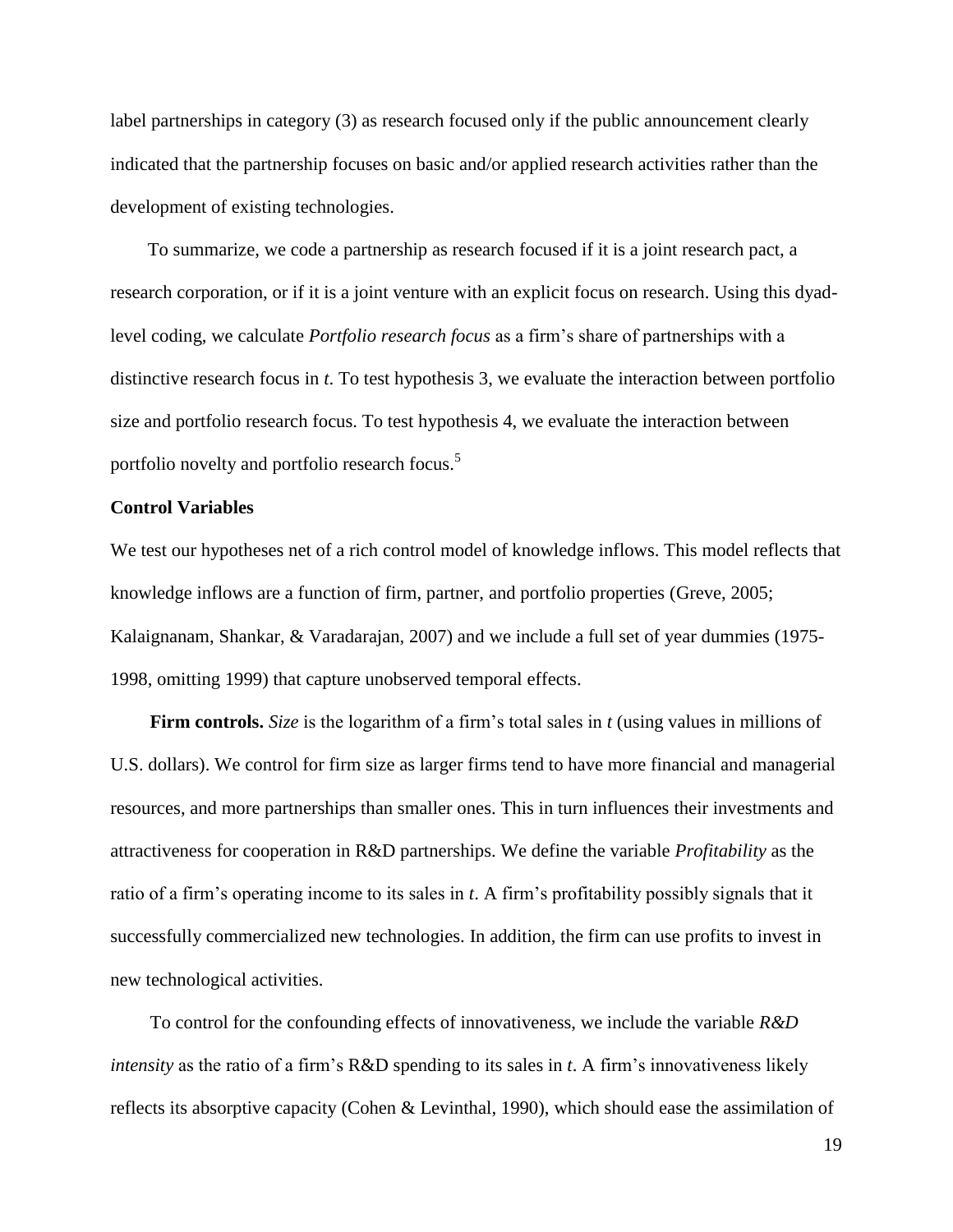externally generated technological knowledge. In addition, increases in firms' technological inputs broaden the scope for complementarities to exploit, which may lead to the formation of additional partnerships (Cassiman & Veugelers, 2002). *Patent stock* measures the size of a firm's patent stock in *t*. To control for a firm's overall patent citing activity, we include *Total citations made*, indexing the total number of patent citations made by the focal firm in a given year. Because any unobserved, time varying, factors would be manifest in the total number of citations a firm makes to others' patents, these factors should not confound our analysis and so this control helps us to rule out a number of time-varying sources of unobserved heterogeneity.

We include the variable *Partnering experience* that measures the count of R&D partnerships a firm has entered by *t*. Evolutionary theory states that a firm's past pursuit of technological knowledge is important for new searches (Nelson & Winter, 1982). Hence, a firm's partnering experience may ease the search for knowledge. Further, recent work reveals that more experienced firms may develop a dedicated alliance management function, which would enable the coordination of collaborative activities across a portfolio of partnerships (Heimeriks, Duysters, & Vanhaverbeke, 2007; Sarkar, Aulakh, & Madhok, 2009).

**Partner controls.** We include a number of partner-specific measures that capture their potential value as sources of knowledge. *Size* is the mean value of partners' logged sales in *t*. *Profitability* is the mean value of partners' operating income divided by sales in *t*. *R&D intensity* is the mean value of partners' R&D spending divided by sales in *t*. *Patent stock* is the mean value of the size of partners' patent stock in *t*. Finally, to control for partners' overall numbers of patent citations received, we include *Total citations received* as the mean value of the total number of patent citations received by the patents of a firm's partners in *t*.

**Portfolio controls.** *Bilateral competition* is a firm's proportion of partners active in its own primary 3-digit SIC in *t*. Firms that cooperate in IT may nevertheless compete in product markets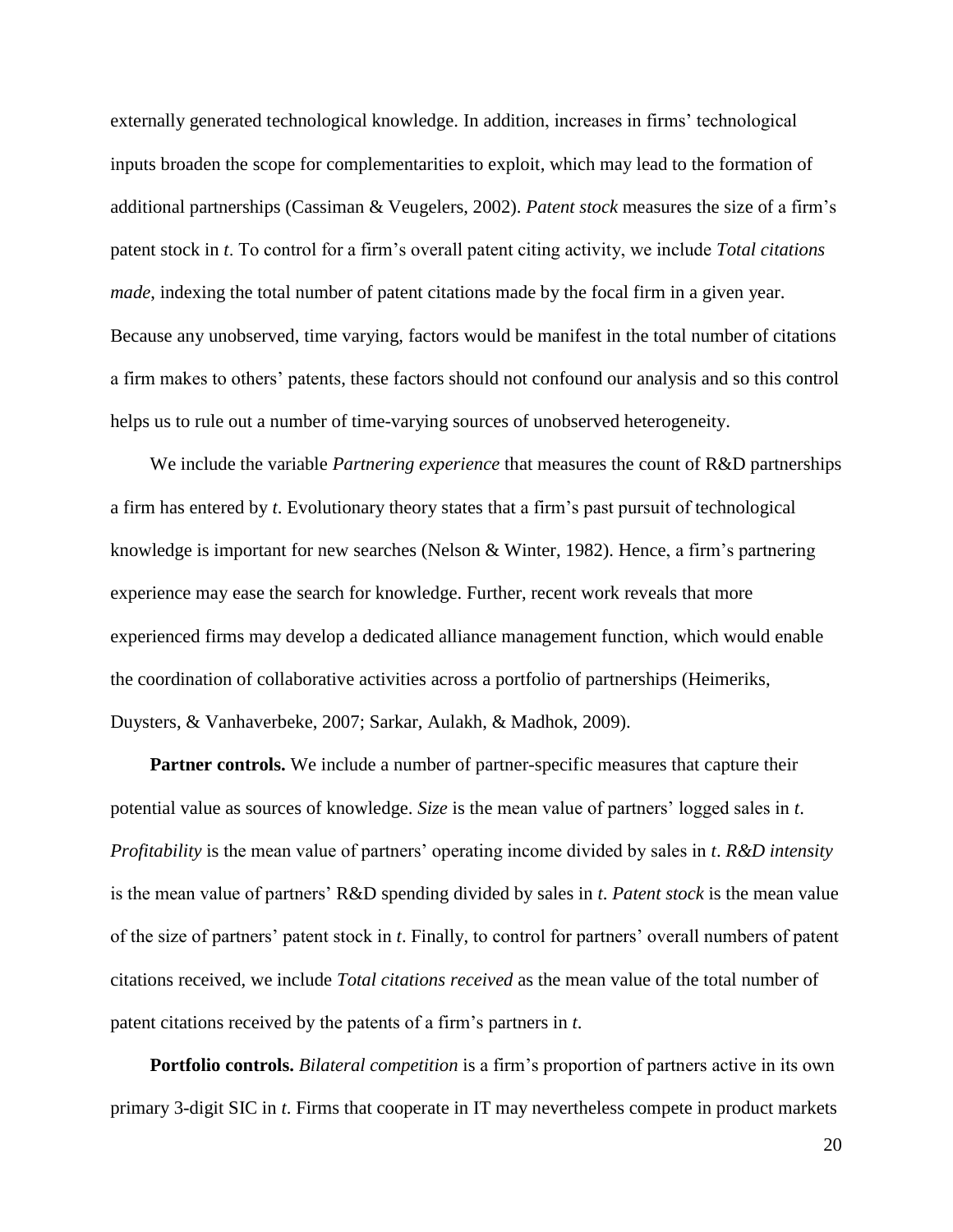(Mowery et al., 1996). We thus control for the extent to which partners are active in primary product markets identical to the focal firm (Lavie, 2007). To account for the effects of equity partnerships on technological knowledge flows (Almeida et al., 2002; Mowery et al., 1996), we include the variable *Equity partnerships* as a firm's share of equity-based partnerships. This variable is bounded by 0 and 1, and a value closer to 1 indicates a higher share of equity-based partnerships. We control for geographic explanations of technological knowledge flows and include the variable *Regional concentration*, which is the proportion of a firm's partners in its home region. This variable ranges from 0 to 1, and a value closer to 1 indicates a higher share of intraregional partnerships. We use the home country of a firm's headquarters to classify firms in one of four regions: the United States, Europe, Japan, and Other regions.

#### **Statistical Method**

Our statistical model allows us to obtain estimates of the determinants of the amount of partnership-related knowledge flowing into firm  $i$  in year  $t+1$ ,  $K_{it+1}$ . Specifically:

$$
E(K_{it+1} | X_{it}, C_{it}, \alpha_t, \delta_i) \propto exp[\beta_X X_{it} + \beta_C C_{it} + \beta_\alpha \alpha_t + \delta_i],
$$

where  $X_{it}$  is a time-varying vector of independent variables, and their interactions, characterizing firm i;  $C_{it}$  is a time-varying vector of control variables characterizing firm i;  $\alpha_t$  is a vector of year dummies; and  $\delta_i$  represents unobserved time-invariant firm effects not captured by the independent and control variables. We use a conditional fixed effects negative binomial specification to estimate this model (Hausman, Hall, & Griliches, 1984), which accommodates the discrete, nonnegative, and overdispersed nature of the dependent variable. Further, it partials out time-invariant unobserved firm heterogeneity by conditioning on firms' total partnership-related inward knowledge flows during the sampling window (Hausman et al., 1984: 923-924). Though this conditioning procedure drops firms for which the dependent variable is zero in the entire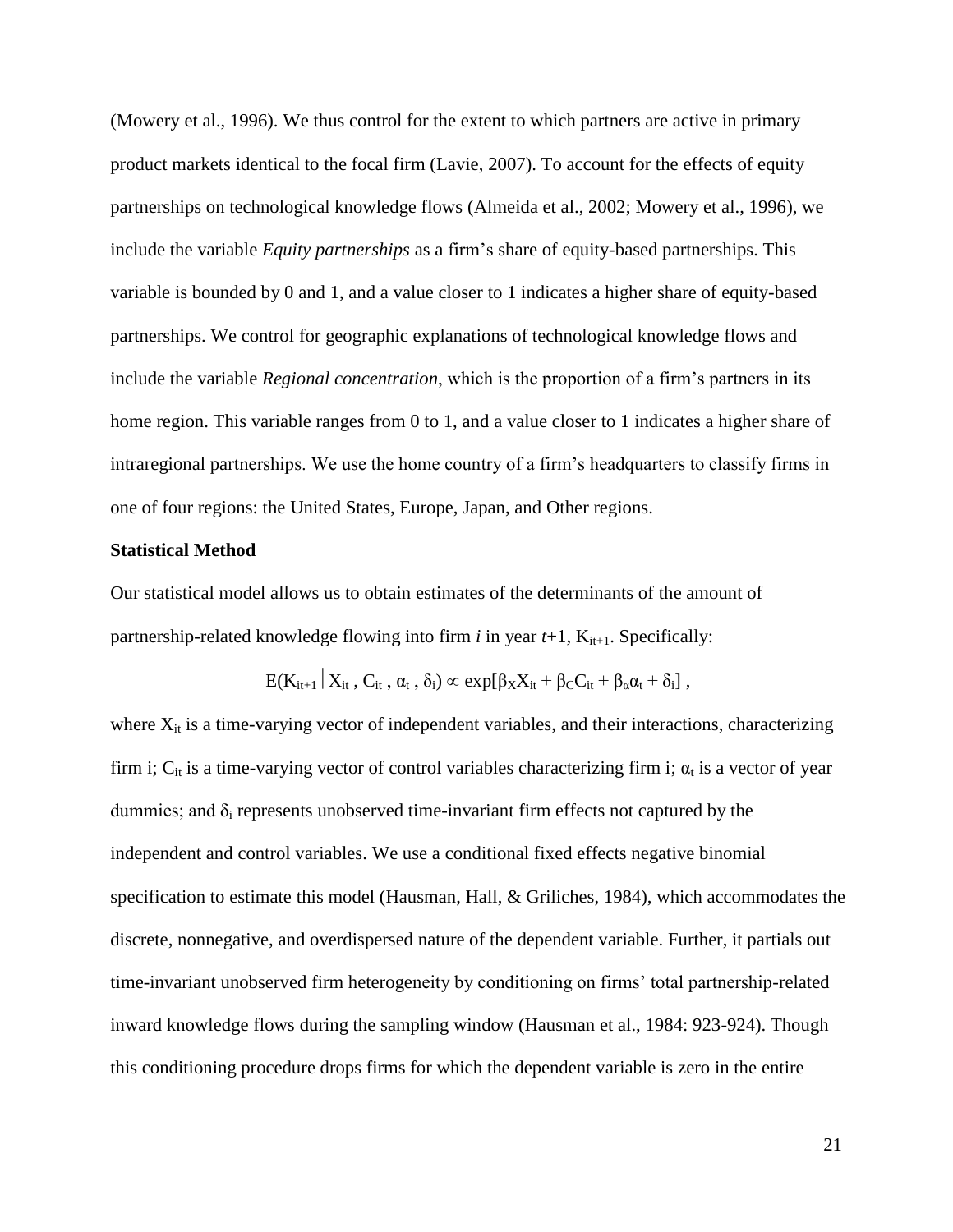sampling period, the estimates are unbiased and consistent (for the proof, see Hausman et al., 1984: 935). Though we also estimated random effects negative binomial models, Hausman (1978) specification tests consistently indicated that the use of random effects specifications would have generated parameter inconsistencies. These inconsistencies are due to correlations between unobserved firm effects and the covariate matrices, providing prima facie evidence for persistent differences between the sample firms. We therefore report results based on fixed effects specifications that produce firm-specific intercepts.

#### **RESULTS**

Tables 1 and 2 show descriptive statistics and bivariate correlations. Most correlation coefficients are low in magnitude, though a few are somewhat higher  $(> 0.80)$ . Unreported analyses indicated that all variance inflation factors had a value less than 10. To address the potential impact of multicollinearity on the standard errors of the estimates of our key independent variables, we centered these variables on their means prior to calculation of the squared and interaction terms. An average of 16% of firms' R&D partnerships was research focused, which mirrors R&D data provided by the National Science Foundation (NSF 2006: table 32), showing that U.S. firms spent about 20 to 30% of their full R&D budget on basic and applied research during 1975-1999.

--- Insert tables 1, 2, and 3 about here ---

Table 3 shows our findings regarding inward knowledge flows. The control variables show some persistent results. Inward knowledge flows increase with firm size, indicating that larger firms attract more knowledge. In addition, a firm's total citations made correlates positively with inward knowledge flows. Partnering experience also generally increases inward knowledge flows. A firm's profitability, R&D intensity, and patent stock have no significant effects on inward knowledge flows. Of the partner controls, only the size of partners' patent stock affects inward knowledge flows, which perhaps indicates that the other partner controls may matter more at the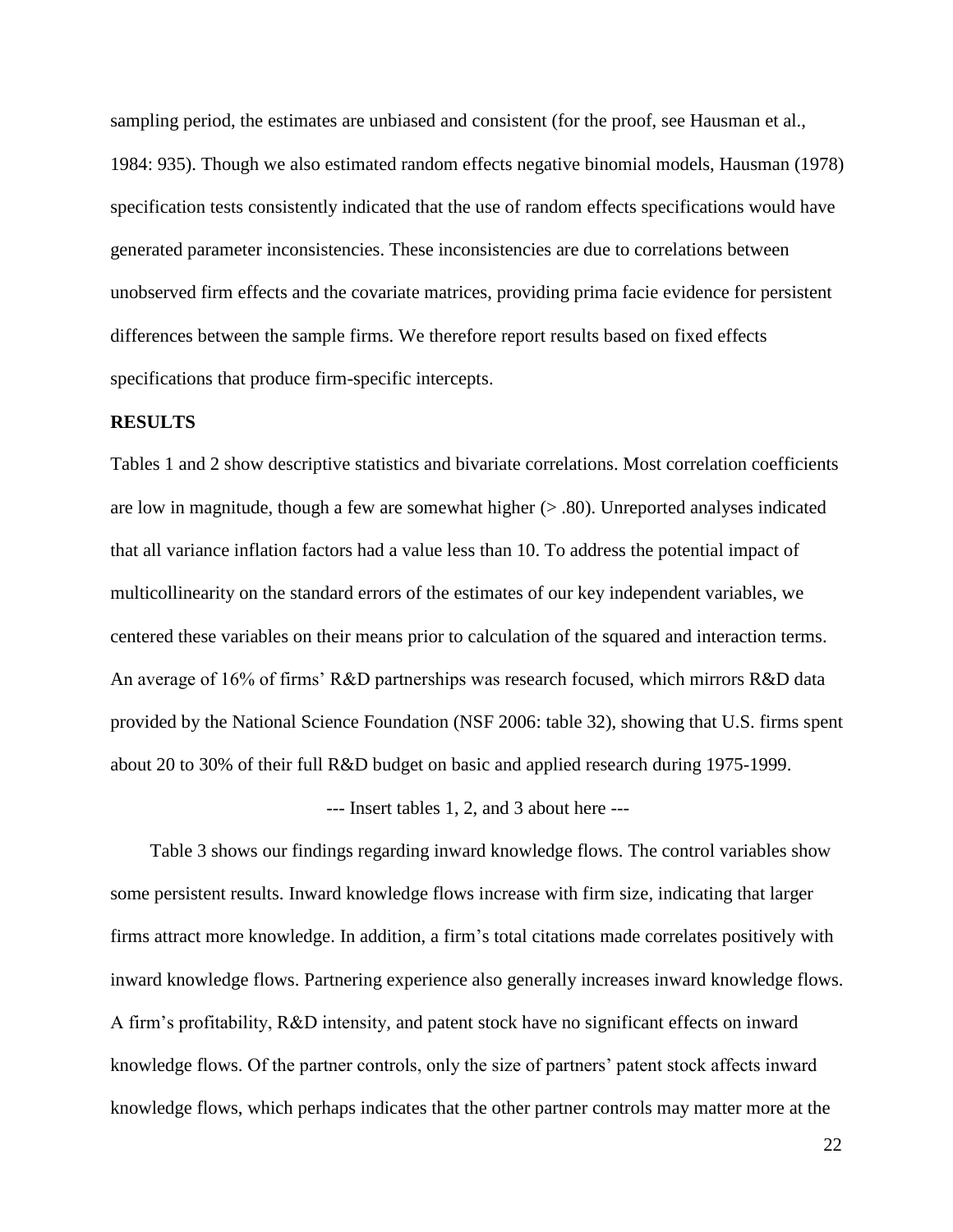level of individual partnerships rather than in the aggregate. These results thus suggest that the most important partner-level factor affecting inward knowledge flows is the mere size of the citable stock of knowledge within a firm's R&D partnership portfolio.

Inward knowledge flows increase with the share of equity partnerships in a portfolio, confirming previous findings by Mowery et al. (1996), who show that knowledge flows are greater in equity partnerships. Finally, firms with a high proportion of partners in their home region experience lower inward knowledge flows. This surprising yet consistent finding may reflect that firms' choice of foreign partners is endogenous to expected knowledge flows, which in turn explains why firms that do have international partners face fewer difficulties in attracting knowledge (Lavie & Miller, 2008). Moreover, Peri (2005) shows that technological knowledge in especially the computer sector flows significantly farther internationally than in a number of other sectors.

#### **Hypotheses**

In support of hypothesis 1, models 2-6 show a positive and significant main effect, and a negative and significant squared effect, for portfolio size. Models 3, 5, and 6 show a positive and significant main effect, and a negative and significant squared effect, for portfolio novelty, which supports hypothesis 2. Models 4 and 6 show that the interaction between portfolio size and portfolio research focus is significant and positive, in line with hypothesis 3. Figure 1 shows this contingency effect. When a firm focuses its portfolio on development rather than research (i.e., portfolio research focus  $= 0$ ), the multiplier of inward knowledge flows peaks around a portfolio size of 11, with a multiplier of  $1.47$  (=exp[0.068\*11-0.003\*11\*11+0.074\*11\*0]). Yet, when a firm focuses its portfolio on research rather than development (i.e., portfolio research focus = 1), the multiplier of inward knowledge flows peaks around a portfolio size of 24, with a much larger multiplier of 5.37 (=exp[0.068\*24-0.003\*24\*24+0.074\*24\*1]). Thus, convergent with our theory,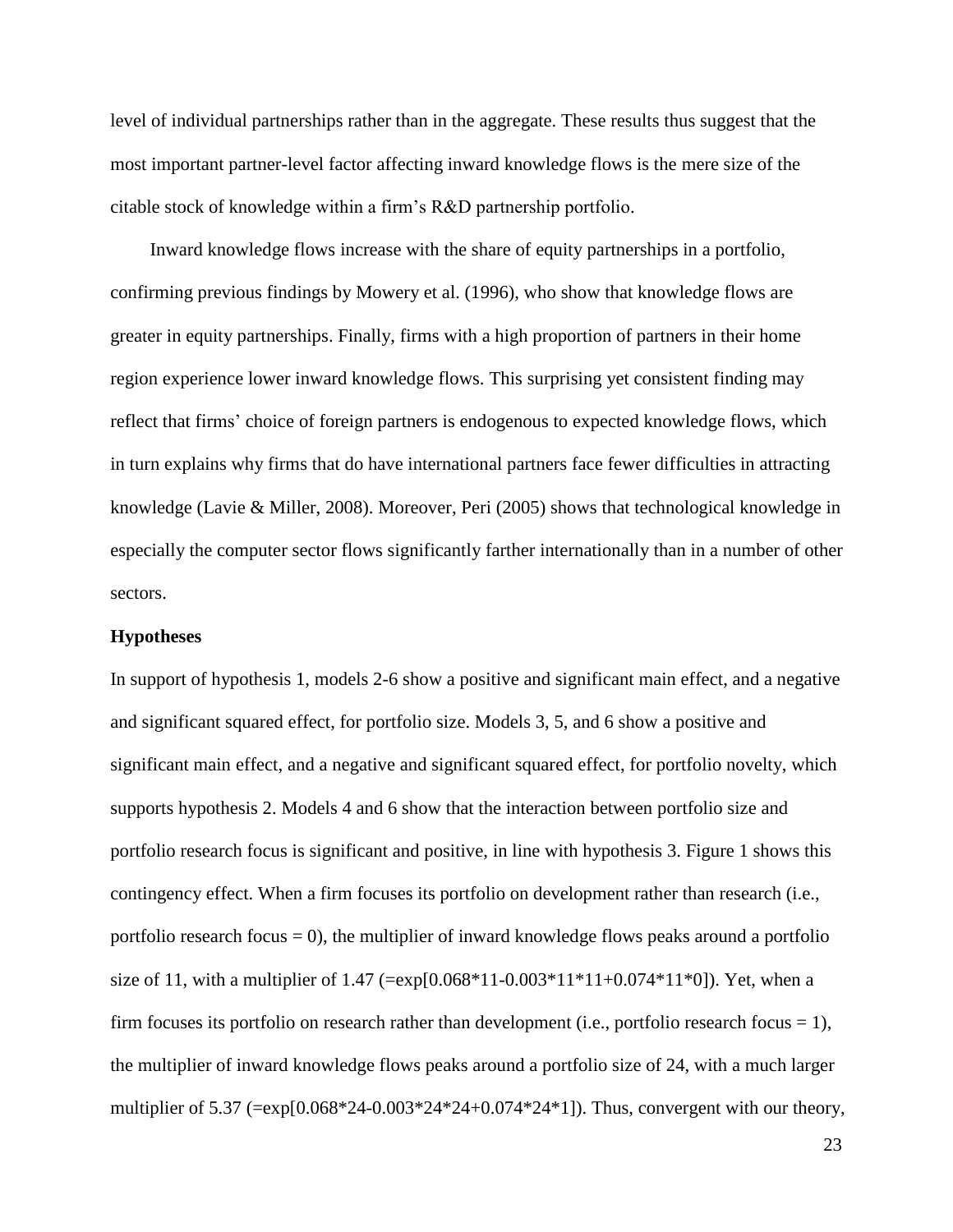parallel partnerships are significantly more valuable for knowledge inflows when the focus of these partnerships is on research rather than development.

## --- Insert figures 1 and 2 about here ---

Models 5 and 6 show that the interaction between portfolio novelty and portfolio research focus is significant and negative, in line with hypothesis 4. Figure 2 shows this contingency effect. When a firm focuses its portfolio on development rather than research (i.e., portfolio research focus  $= 0$ ), the multiplier of inward knowledge flows peaks when the share of novel partners is around 0.5, with a multiplier of 1.37 (= $\exp[1.291*0.5-1.315*0.5*0.5-0.617*0.5*0]$ ). Yet, when a firm focuses its portfolio on research rather than development (i.e., portfolio research  $f\text{ocus} = 1$ , the multiplier of inward knowledge flows peaks when the share of novel partners is around 0.3, with a much smaller multiplier of  $1.09$  (=exp[1.291\*0.3-1.315\*0.3\*0.3- $0.617*0.3*1$ ]. Thus, in line with our theory, the effect of portfolio novelty is less positive when

the portfolio focuses on research rather than development.

#### **Robustness Checks**

First, as with any model relating interorganizational design to outcomes, endogeneity may affect our estimates (Bascle, 2008). Specifically, knowledge inflows may systematically condition firms' R&D partnership formation. Nevertheless, a generalized Durbin-Wu-Hausman  $\chi^2$ -test (Davidson & MacKinnon, 1993: 237-240) failed to reject the null hypothesis that the fixed effects negative binomial coefficients for the three potentially endogenous partnership variables of interest (i.e. portfolio size, portfolio research focus, and portfolio novelty) were consistent. As only statistical proof of coefficient inconsistency would suggest endogeneity issues, we are confident that endogeneity has not materially affected our empirical estimates. This finding perhaps indicates that accounting for unobserved heterogeneity has reduced systematic endogeneity to random fluctuations (Heckman, 1979), that there is no feedback, or that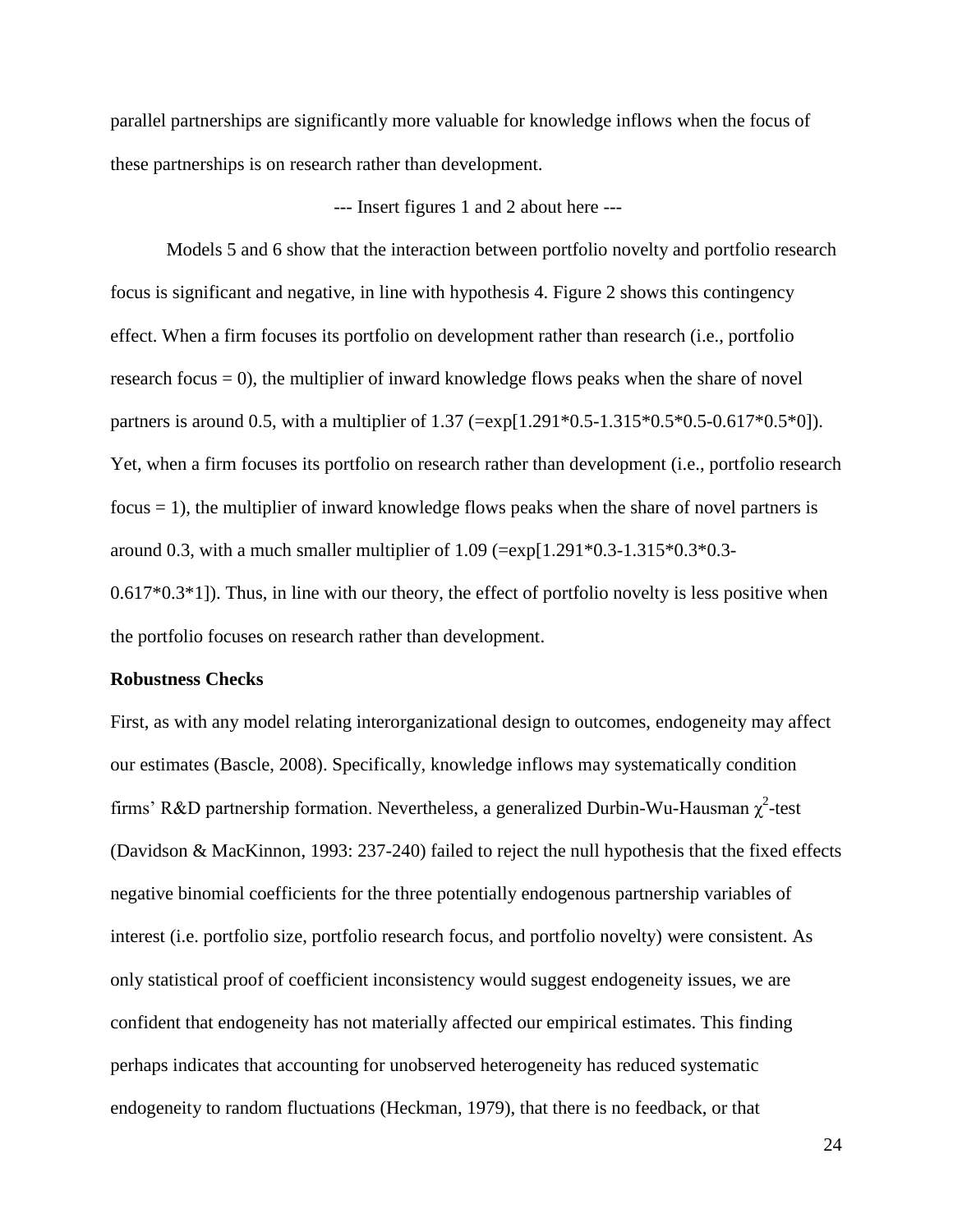knowledge inflows affect R&D partnership formation in multiple ways, resulting in an overall insignificant effect. 6

Second, we generated alternative estimates to further rule out the influence of unobserved heterogeneity. In the spirit of Blundell, Griffith, and Van Reenen (1995) and Blundell, Griffith, and Windmeijer (2002), we added firms' pre-sample history of knowledge inflows to the conditional fixed effects models in table 3. The rationale for pre-sample fixed effects is that any firm-specific dispositional differences should be manifest in firms' knowledge inflows prior to the study period, making a measure capturing such pre-sample inflows a suitable index of persistent unobserved firm differences. With this additional control complementing the conditional fixed effects estimator, the original results remained identical.<sup>7</sup>

Alternatively, we estimated an unconditional fixed effects negative binomial model – i.e., a cross-sectional negative binomial model with dummies for firms. As Allison and Waterman (2002: 250-252, 255-256) argue, because Hausman et al.'s (1984: 922) parameterization of the negative binomial distribution may not eliminate all time-invariant firm effects, an unconditional estimator should be preferred. Rather than eliminating them from the likelihood function, this estimator captures firm fixed effects through firm dummies. Admittedly inefficient, the unconditional estimator nevertheless generated coefficients and significance levels that were broadly identical to the ones presented in table 3. Together, these two alternative specifications further increase our confidence in the results, as the coefficients of interest are unlikely to be systematic shadows of unobserved firm heterogeneity.

Finally, we investigated if the results were sensitive to the reduction in effective sample size due to missing values. We first ran the complete models excluding the controls with missing values. This increased the effective sample size to 1,322 firm-years. Though none of the coefficients changed direction, previously insignificant effects turned significant, suggesting the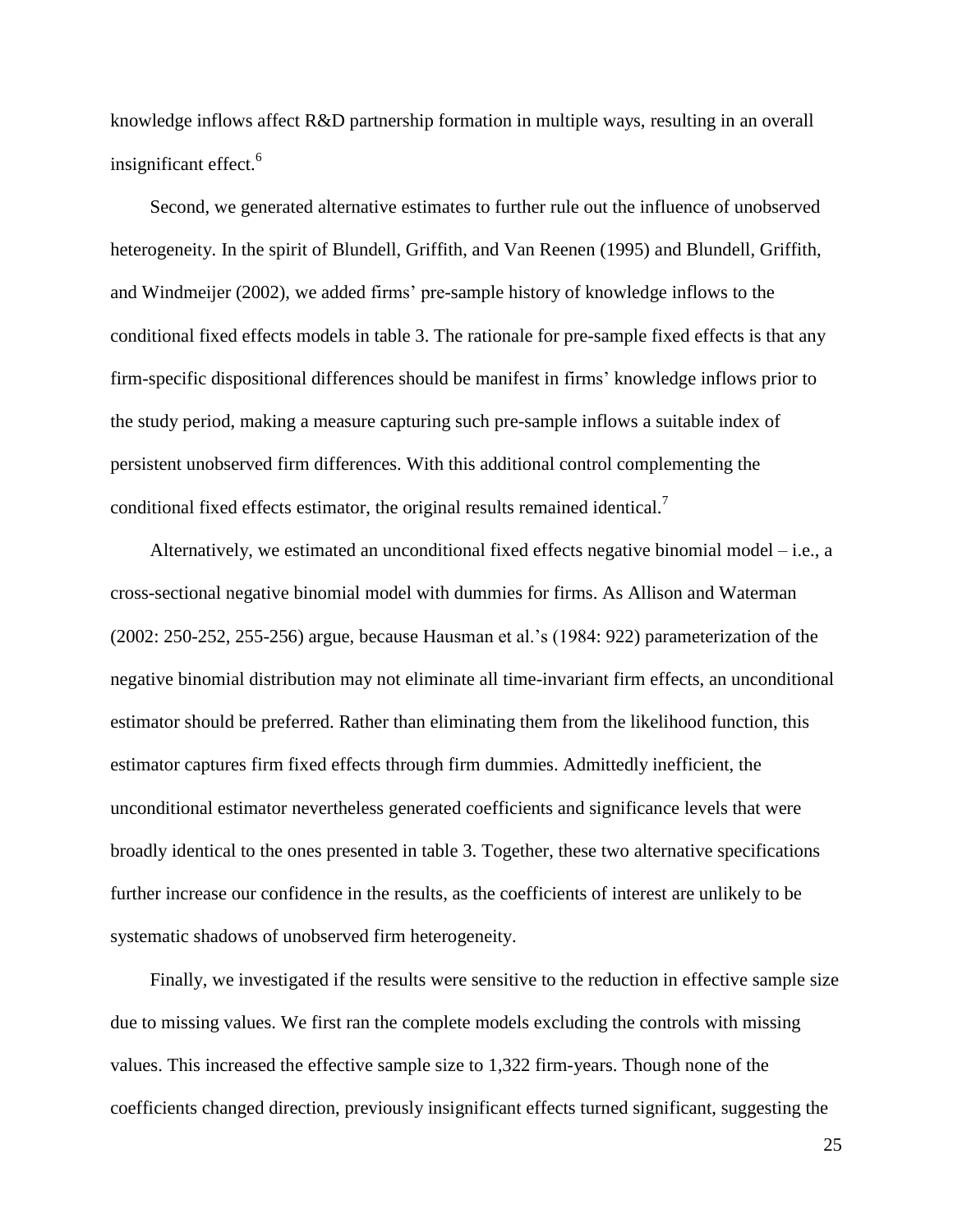importance of the omitted controls. Thus, we probed this issue further because missing values would bias our estimates if they occurred non-randomly. We tested for this potential selection bias by estimating a two-stage selection model (Allison, 2001: 79-81; Heckman, 1979). In the first stage, we estimated the probability of non-missing values in the full panel using robust probit regression. In the second stage, we estimated the full model including the inverse Mills ratio based on the first-stage probit estimates to correct for the probability of non-missing values. Results remained identical, indicating missing values did not bias our parameter estimates.

### **DISCUSSION AND CONCLUSION**

In this paper, we explored how a firm's R&D partnership portfolio affected inward flows of technological knowledge from its partners. We linked research on parallel search and joint R&D to show that the size of a firm's R&D partnership portfolio and its share of novel partners both have an inverted U-shaped effect on the inflow of technological knowledge from the firm's R&D partners. In addition, we showed that these direct effects vary as a function of the level of technological uncertainty within the portfolio. Together, these findings reveal the value of invoking a portfolio perspective to study knowledge flows in interfirm R&D partnerships.

We wish to emphasize two broad contributions. First, our focus on the amount of knowledge a firm gathers from its R&D partners helps us move beyond conclusions about portfolios and knowledge flows deriving from studies connecting partnership portfolios to innovative outputs or those connecting partnership dyads to knowledge flows. Direct attention to knowledge flows as the mechanism connecting R&D partnership portfolios to performance is an important step to bridge the gap between theory on knowledge flows in R&D partnership portfolios and available empirical evidence. Results show that a firm achieves the greatest knowledge inflows with a portfolio of intermediate size and with a balanced mix of novel and repeat partners. The portfolio size result strongly mirrors early research on parallel R&D within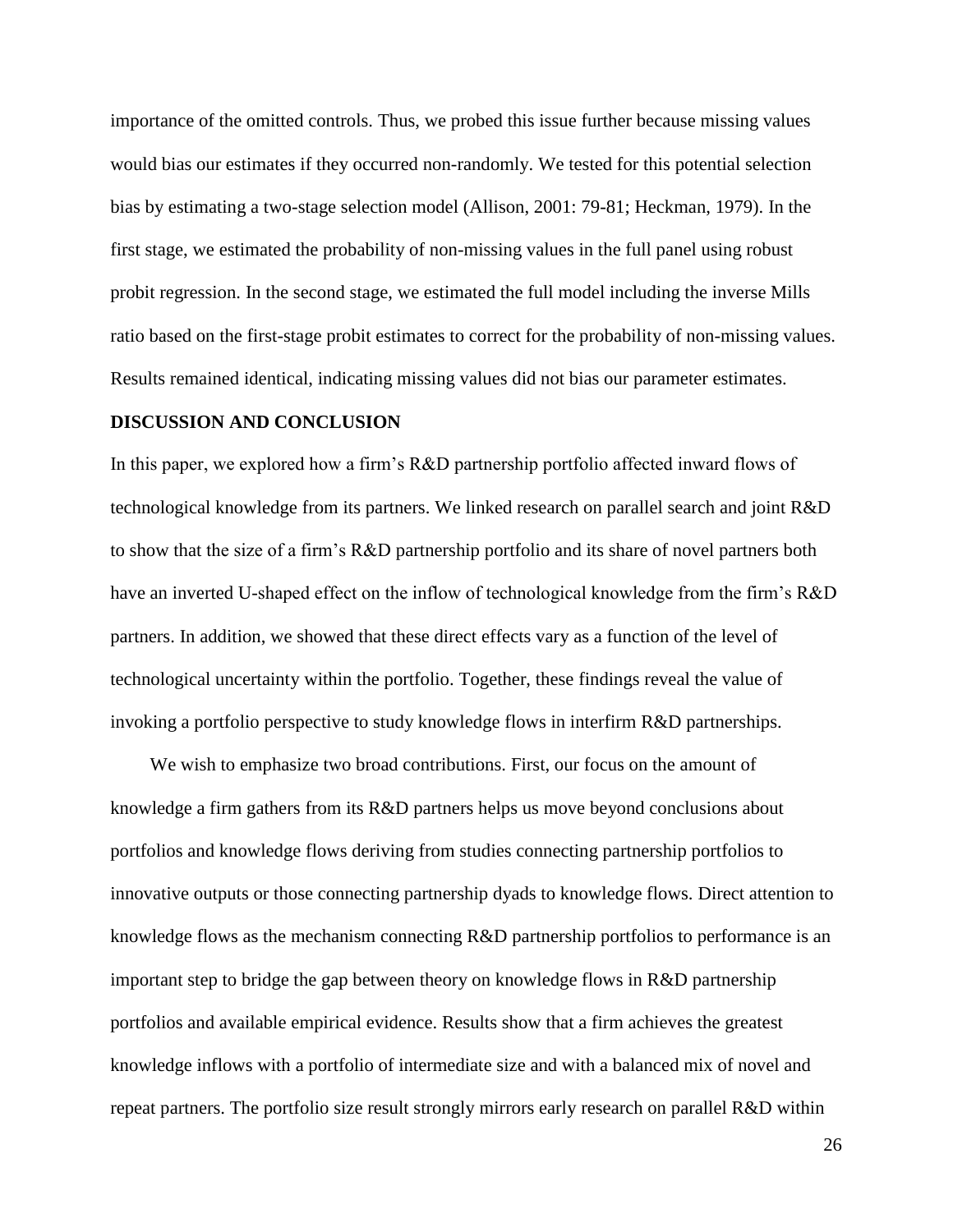firms (Nelson, 1961), suggesting the existence of an optimum portfolio size. While small portfolios do not sufficiently allow for uncertainty reduction through knowledge gathering, those that are too large will provide less useful information and increase burdens on their management.

The result regarding the mix of novel and repeat partners suggests that neither a sole reliance on repeat partners, nor a sole reliance on novel partners leads to the greatest inflow of knowledge in a high tech environment where both firm-specific and industry-level uncertainties blur innovation-related decisions. Though repeat partnering allows a firm to benefit from relational routines that may ease the exchange of technological knowledge, novel partners are likely to carry information with a higher marginal value. Thus, a balanced portfolio should optimally combine the benefits of relational routines with higher marginal returns of information drawn from novel partners. In addition, this finding suggests that an R&D portfolio may serve as an integrating mechanism joining novel and extant knowledge. This is similar to Katila and Ahuja (2002), who suggest that useful innovations emerge in particular when an integrating mechanism joins extant and novel perspectives. We think further study of the integrating capability that appears endogenous to firms' R&D partnership portfolio activities is warranted.

At a more general level, our portfolio perspective on knowledge inflows aligns with recent interest among scholars and practitioners, who increasingly note that partnership portfolios represent an important level of analysis, above and beyond individual partnerships (Bamford & Ernst, 2002; Gulati, 2007; Hoffmann, 2007; Lavie, 2007; Mahnke, Overby, & Nielsen, 2006; Munson & Spivey, 2006; Parise & Sasson, 2002; Wassmer, 2010; Wassmer, Dussauge, & Planellas, 2010). Like internal project portfolios, external partnership portfolios exhibit aggregate compositional properties with crucial implications for understanding firm behavior and performance. Our findings suggest that interfirm knowledge flows can be usefully analyzed and understood when cast as a function of portfolio characteristics like size and partner mix.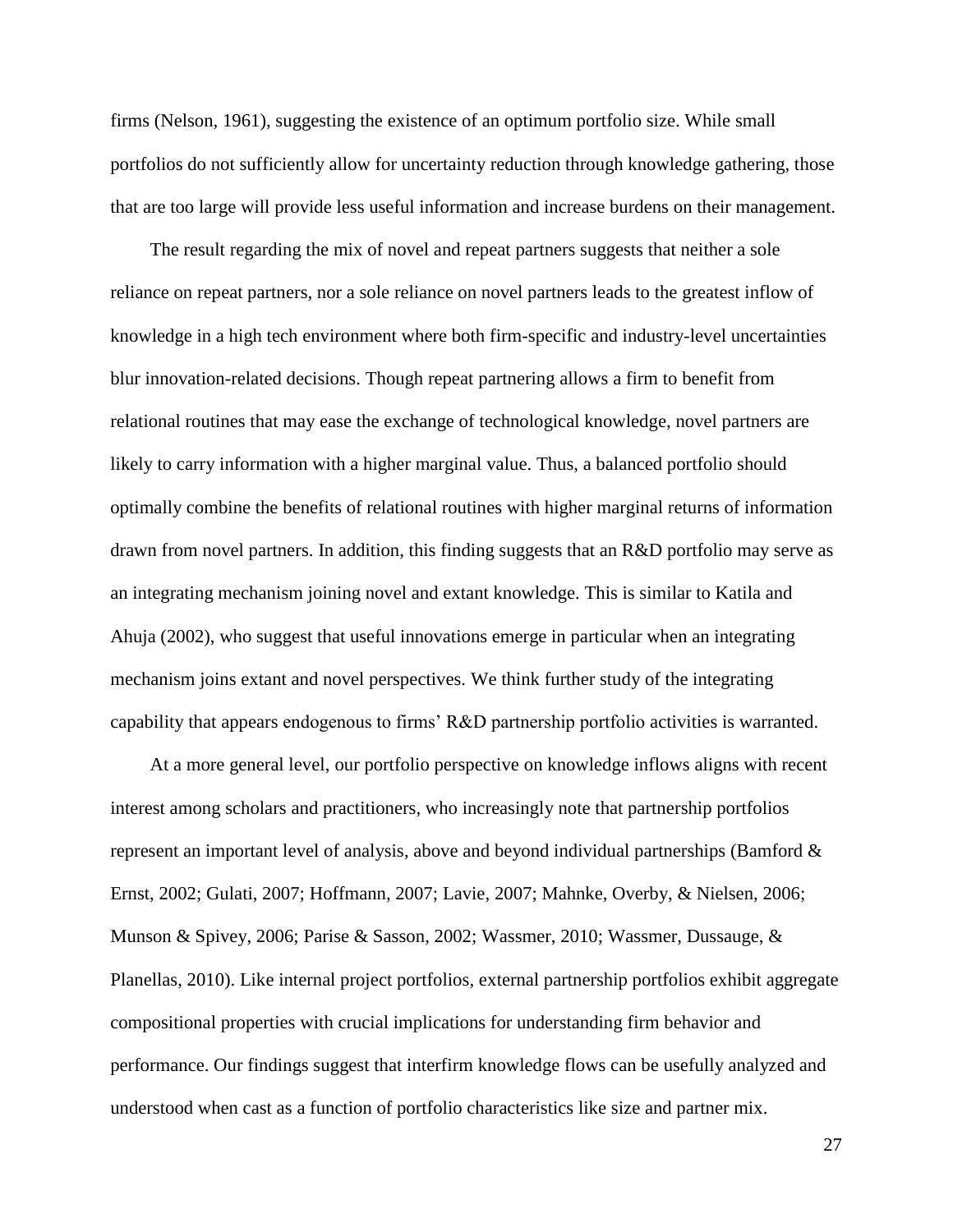The second, and related, contribution concerns our theoretical and empirical treatment of technological uncertainty as a contingency to the relationship between R&D partnership portfolios and knowledge inflows. Consistent with early work on parallel R&D within firms (Abernathy & Rosenbloom, 1969; Nelson, 1961), we find that when firms focus their joint R&D activities on basic and applied research rather than development, the optimum portfolio size, and the absolute amount of knowledge to be gathered, becomes significantly larger. Thus, parallel R&D projects are significantly more beneficial for knowledge gathering in the research stages of innovation projects, when technological uncertainty is greatest.

Moreover, beyond affecting the knowledge gathering effect of portfolio size, technological uncertainty also affects the relationship between the portfolio's partner mix and knowledge inflows. Our findings robustly reveal that knowledge gathering in a research-focused portfolio peaks at a lower share of novel R&D partners than knowledge gathering in a developmentfocused portfolio. In the face of greater technological uncertainty typical for a research-focused portfolio, firms thus benefit more from pre-established routines because they help mitigate information-gathering problems. In addition, the higher marginal value of information potentially drawn from novel partners is less relevant when technological uncertainty makes that information particularly hard to recognize, identify, and understand (Simonin, 1999).

More broadly, our contingency perspective contributes to recent work on alliance networks and portfolios (e.g., Gilsing et al., 2008; Lavie et al., 2011; Rowley, Behrens, & Krackhardt, 2000), which shows that the performance consequences of firms' embeddedness within a network of partnerships vary with the types of projects comprising those portfolios. These studies test the broader idea that the heterogeneity of projects within a firm's portfolio of partnerships, or across portfolios of different firms, will have implications for optimal portfolio design. In our case, the optimal portfolio for highly uncertain, early-stage basic and applied research differs from the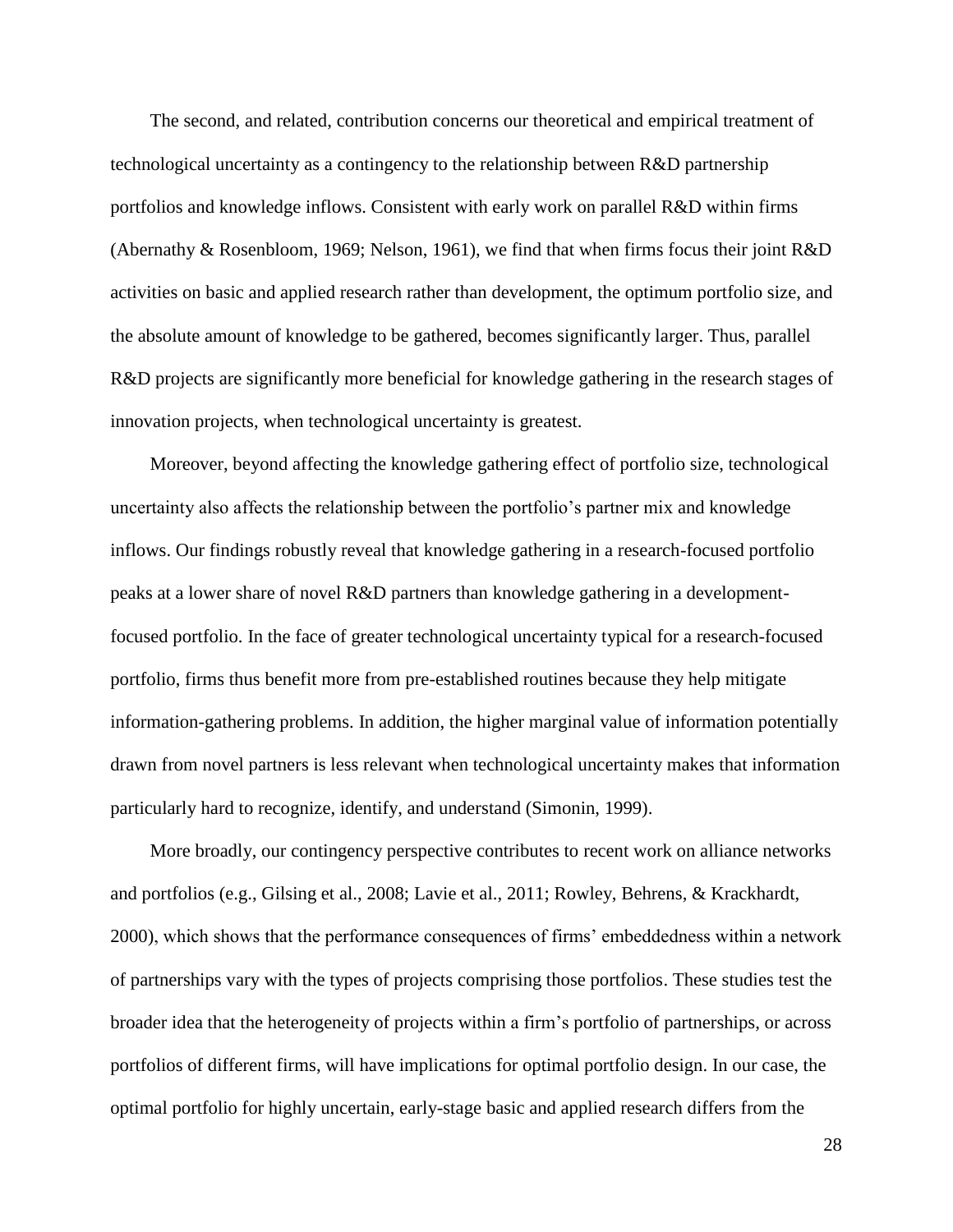portfolio optimal for less uncertain development projects. We believe that the focus on task contingencies (here, research versus development) within recent work has the potential to generate insight into the functioning of partnership portfolios with much closer applicability in practice than unifying approaches arguing for one optimal portfolio design.

To test our contingency hypotheses, we used granular information drawn from partnership announcements to identify the research versus development focus of the R&D partnerships in our sample. Though each individual partnership represents specific technological problems that are not necessarily captured by our research-development dichotomy, we believe that decomposing R&D partnerships into joint research and joint development is an important step to arrive at a more fine-grained understanding of portfolio effects in firms' external R&D partnership activities. Admittedly posing a research challenge when announcement data are scarce or dubious, we hope that our first look here spurs further study.

Our study does not come without some caveats that might encourage further study beyond the above suggestions. First, measuring technological knowledge flows using patent citations has well-known shortcomings. Despite recent changes enabling the isolation of examiner-added citations, some degree of noise to the information caught in patent citations will remain. Alternative measures with less noise may be found outside the realm of patents. Obviously, standard single-respondent-per-firm survey research runs the risk of single respondent, common methods bias, in particular when it concerns technological knowledge flows for firms with vast R&D resources and multiple R&D units and innovation centers. Although multiple-respondentper-firm survey research could provide some additional insights, the cost of such research is significant. Nevertheless, for science-based industries such as IT, a combination of patent citations and bibliometric research on joint publications and scientific citations might reveal additional and more in-depth understanding of the technological knowledge flows between firms.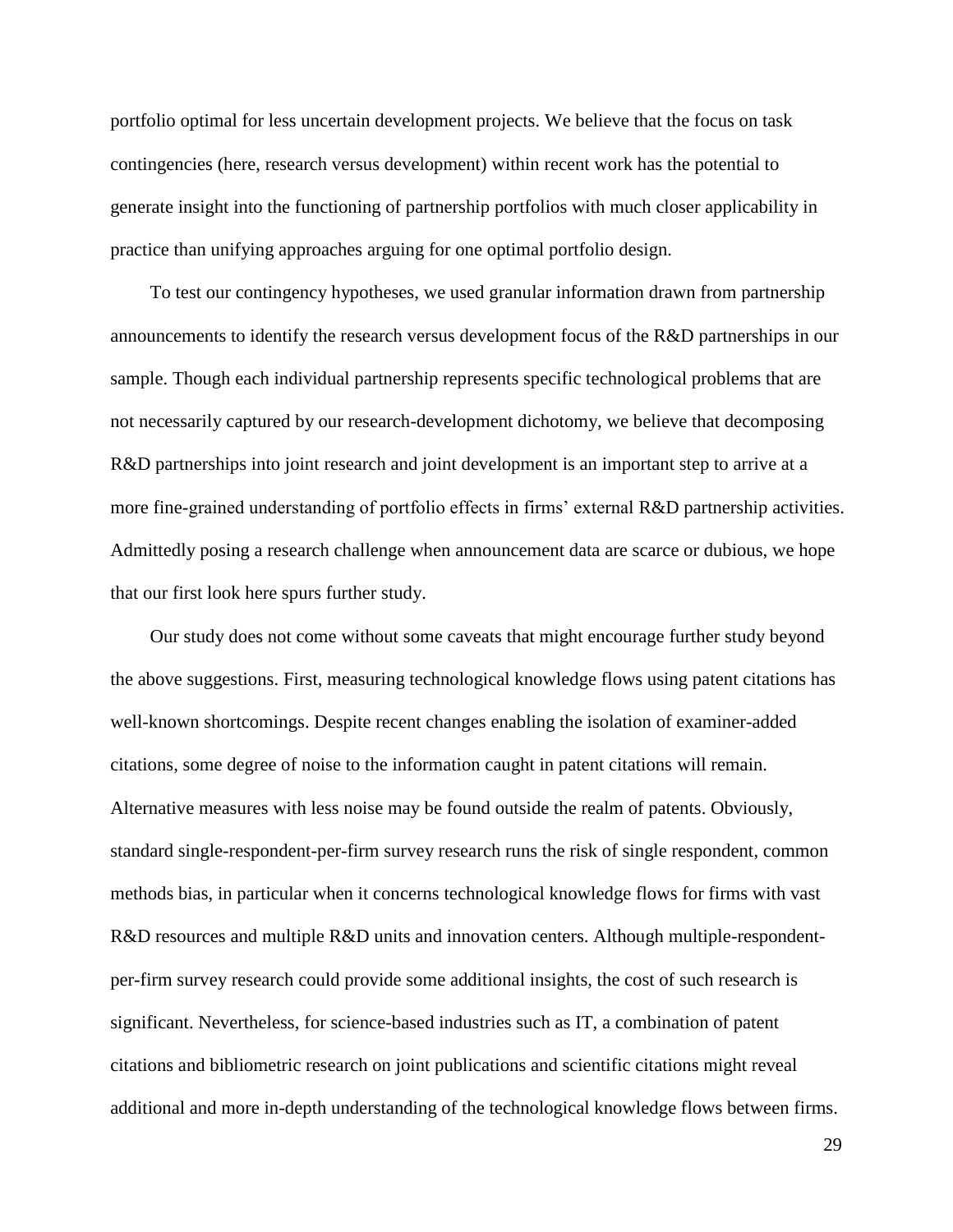Second, we focused on one industry, albeit a broad one. The pattern of knowledge flow in relation to dimensions of firms' R&D partnership portfolios thus perhaps reflects characteristics of the industry's knowledge base. Even though our theory did not rely on idiosyncratic features of the IT industry, an obvious question for further research is to what extent portfolio effects we found play a role across a range of industries in which uncertainty blurs decisions about the development of novel technologies, products, and processes.

Our understanding of interfirm R&D partnerships has increased considerably in recent years. We further this understanding by presenting and testing a firm-level portfolio perspective on knowledge flows within such partnerships, and by highlighting technological uncertainty as an important contingency within this portfolio perspective. We hope our findings stimulate further research linking dimensions of R&D partnership portfolios to knowledge flows, innovation, and economic performance at the firm level.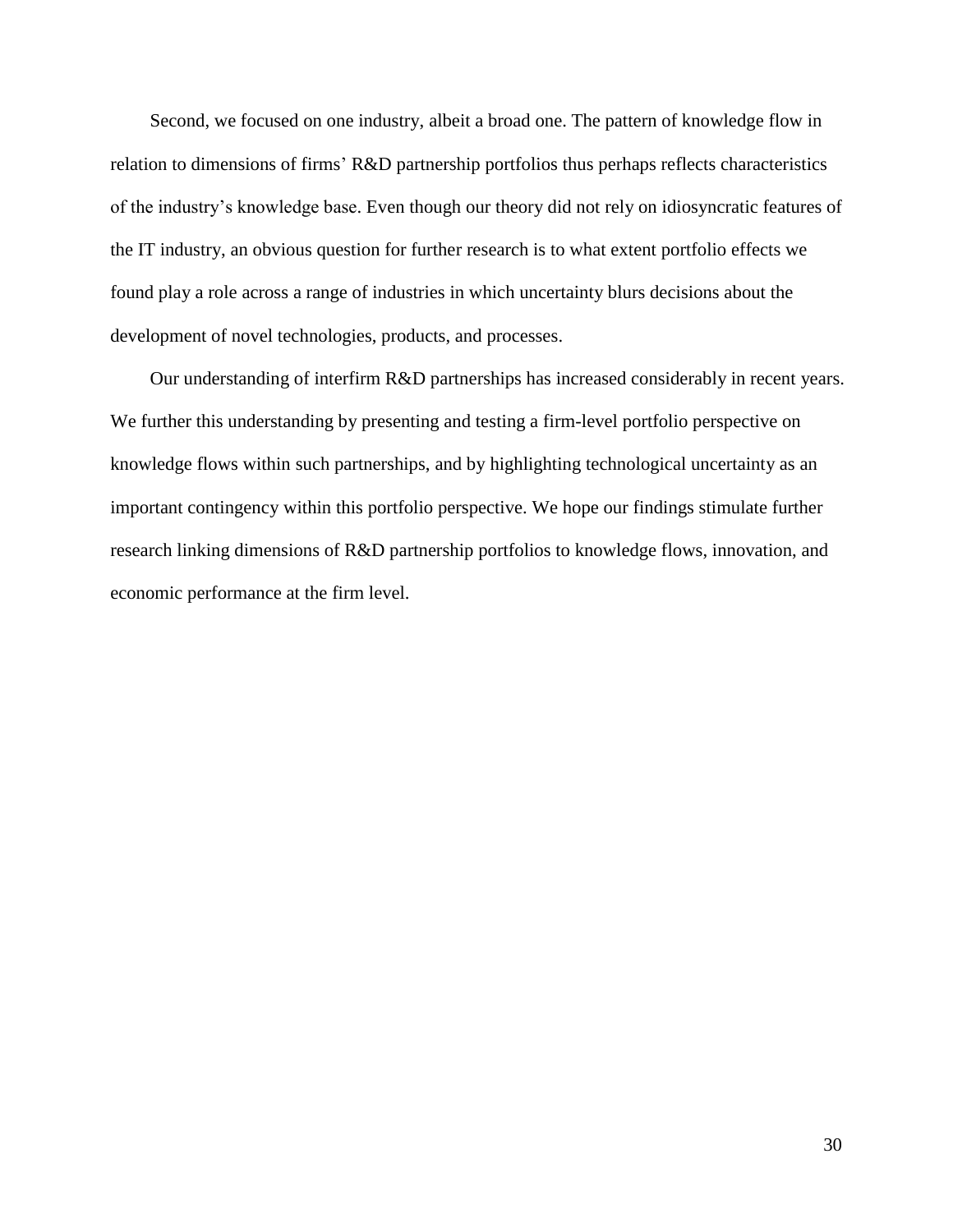#### **REFERENCES**

- Abernathy, W. J. & Rosenbloom, R. S. 1969. Parallel strategies in development projects. *Management Science,* 15: 486-504.
- Ahuja, G. 2000. Collaboration networks, structural holes, and innovation: A longitudinal study. *Administrative Science Quarterly,* 45: 425-455.

Alcácer, J. & Gittelman, M. 2006. Patent citations as a measure of knowledge flows: The influence of examiner citations. *Review of Economics and Statistics,* 88: 774-779.

- Allison, P. D. 2001. *Missing data.* Thousand Oaks, CA: SAGE.
- Allison, P. D. & Waterman, R. 2002. Fixed-effects negative binomial regression models. *Sociological Methodology,* 32: 247-265.
- Almeida, P., Song, J., & Grant, R. M. 2002. Are firms superior to alliances and markets? An empirical test of cross-border knowledge building. *Organization Science,* 13: 147-161.
- Appleyard, M. 1996. How does knowledge flow? Interfirm patterns in the semiconductor industry. *Strategic Management Journal,* 17: 137-154.
- Autant-Bernard, C. 2001. The geography of knowledge spillovers and technological proximity. *Economics of Innovation and New Technology,* 10: 237-254.
- Bamford, J. & Ernst, D. 2002. Managing an alliance portfolio. *McKinsey Quarterly,* 28: 29-39.
- Bascle, G. 2008. Controlling for endogeneity with instrumental variables in strategic management research. *Strategic Organization,* 6: 285-327.
- Bayus, B. L., Erickson, G., & Jacobson, R. 2003. The financial rewards of new product introductions in the personal computer industry. *Management Science,* 49: 197-210.
- Blundell, R., R. Griffith, & Van Reenen, J. 1995. Dynamic count data models of technological innovation. *The Economic Journal,* 105: 333-334.
- Blundell, R., R. Griffith, & Windmeijer, F. 2002. Individual effects and dynamics in count data models. *Journal of Econometrics,* 108: 113-131.
- Cassiman, B. & Veugelers, R. 2002. R&D cooperation and spillovers: Some empirical evidence from Belgium. *American Economic Review,* 92: 1169-1184.
- Childs, P. D. & Triantis, A. J. 1999. Dynamic R&D investment policies. *Management Science,* 45: 1359-1377.
- Cohen, W. M. & Levinthal, D. A. 1990. Absorptive capacity: A new perspective on learning and innovation. *Administrative Science Quarterly,* 35: 128-152.
- Davidson, R. & MacKinnon, J. G. 1993. *Estimation and inference in econometrics.* New York, NY: Oxford University Press.
- Deeds, D. L. & Hill, C. W. L. 1996. Strategic alliances and the rate of new product development: An empirical study of entrepreneurial biotechnology firms. *Journal of Business Venturing,* 11: 41-55.
- Duguet, E. & MacGarvie, M. 2005. How well do patent citations measure flows of technology? Evidence from French innovation surveys. *Economics of Innovation & New Technology,* 14: 375-393.
- Faems, D., Janssens, M. & Van Looy, B. 2007. The initiation and evolution of interfirm knowledge transfer in R&D relationships. *Organization Studies,* 28: 1699-1728.
- Faems, D., Van Looy, B. & Debackere, K. 2005. Interorganizational collaboration and innovation: Toward a portfolio approach. *Journal of Product Innovation Management,* 22: 238-250.
- Ferriani, S., Cattani, G., & Baden-Fuller, C. 2009. The relational antecedents of projectentrepreneurship: Network centrality, team composition and project performance. *Research Policy,* 38: 1545-1558.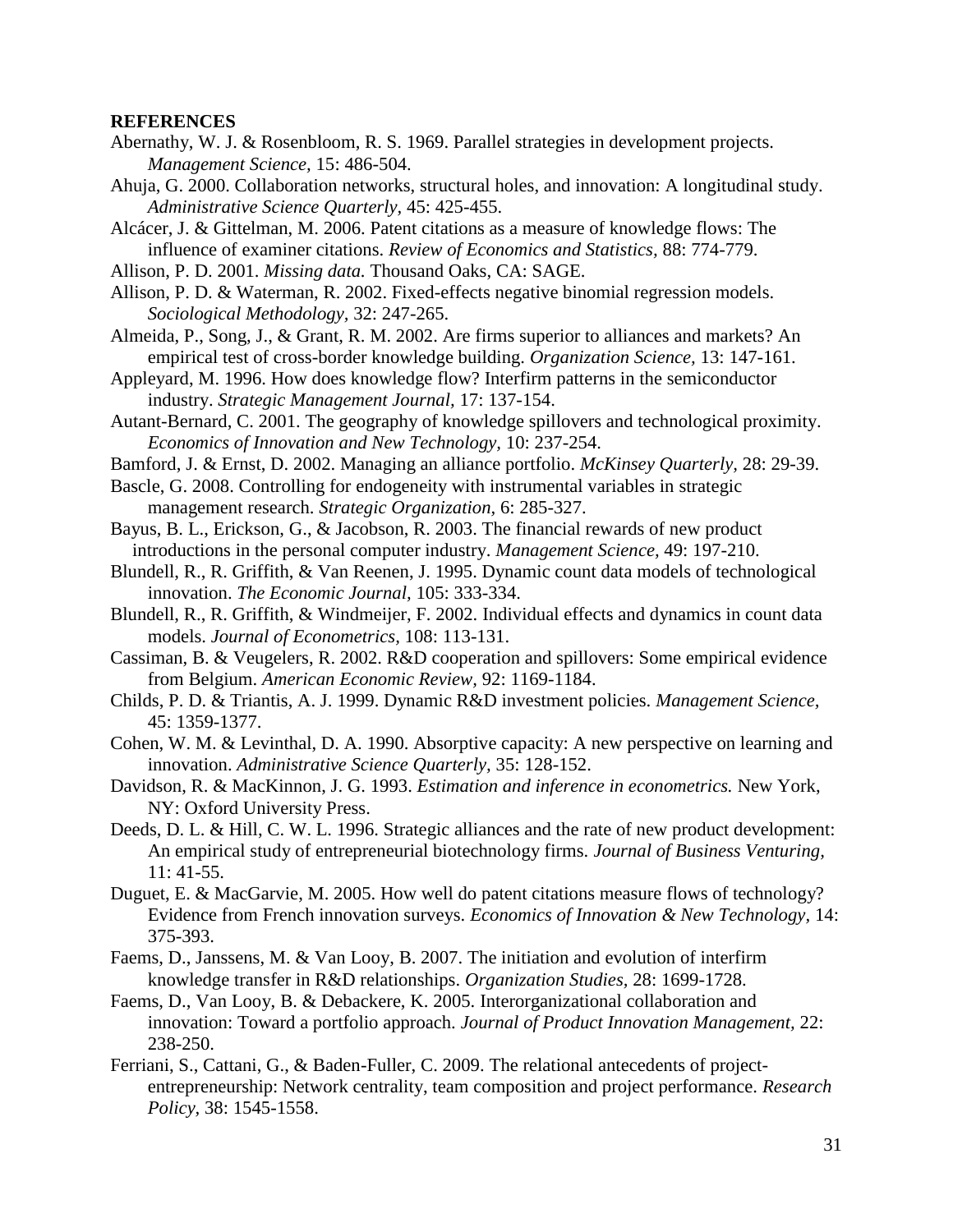Freeman, C. & Soete, L. 1997. *The economics of industrial innovation*. London: Pinter.

- George, G., Zahra, S. A., Wheatley, K. K., & Khan, R. 2001. The effects of alliance portfolio characteristics and absorptive capacity on performance: A study of biotechnology firms. *Journal of High Technology Management Research,* 12: 205-226.
- Gilsing, V., Nooteboom, B., Vanhaverbeke, W., Dusyters, G., & van den Oord, A. 2008. Network embeddedness and the exploration of novel technologies: Technological distance, betweenness centrality and density. *Research Policy,* 37: 1717-1731.
- Gomes-Casseres, B., Hagedoorn, J., & Jaffe, A. B. 2006. Do alliances promote knowledge flows? *Journal of Financial Economics,* 80: 5-33.
- Greve, H. R. 2005. Interorganizational learning and heterogeneous social structure. *Organization Studies,* 26: 1025-1047.
- Gulati, R. 1995. Social structure and alliance formation: A longitudinal analysis. *Administrative Science Quarterly,* 40: 619-652.
- Gulati, R. 2007. *Managing network resources: Alliances, affiliations and other relational assets*. Oxford: Oxford University Press.
- Hagedoorn, J. 1993. Understanding the rationale of strategic technology partnering: Interorganizational modes of cooperation and sectoral differences. *Strategic Management Journal,* 14: 371-385.
- Hagedoorn, J. 2002. Interfirm R&D partnerships: An overview of major trends and patterns since 1960. *Research Policy,* 31: 477-492.
- Hagedoorn, J. & Frankort, H. T. W. 2008. The gloomy side of embeddedness: The effects of overembeddedness on inter-firm partnership formation. In J. A. C. Baum & T. J. Rowley (Eds.), *Network Strategy - Advances in Strategic Management Vol. 25:* 503-530. Bingley, UK: JAI/Emerald Group.
- Hall, B. H., Jaffe, A. B., & Trajtenberg, M. 2002. The NBER patent-citations data file: Lessons, insights, and methodological tools. In A. B. Jaffe & M. Trajtenberg (Eds.), *Patents, Citations & Innovations:* 403-459. Cambridge, MA: The MIT Press.
- Hall, B. H., Jaffe, A. B., & Trajtenberg, M. 2005. Market value and patent citations. *RAND Journal of Economics,* 36: 16-38.
- Harrigan, K. R. 2003 [1985]. *Joint ventures, alliances, and corporate strategy.* Washington, D.C.: Beard Books.
- Hausman, J. 1978. Specification tests in econometrics. *Econometrica,* 46: 1251-1271.
- Hausman, J., Hall, B. H., & Griliches, Z. 1984. Econometric models for count data with an application to the patents-R&D relationship. *Econometrica,* 52: 909-938.
- Heckman, J. 1979. Sample selection bias as a specification error. *Econometrica,* 47: 153-161.
- Heimeriks, K. H., Duysters, G. & Vanhaverbeke, W. 2007. Learning mechanisms and differential performance in alliance portfolios. *Strategic Organization,* 5: 373-408.
- Helper, S., MacDuffie, J. P., & Sabel, C. 2000. Pragmatic collaborations: Advancing knowledge while controlling opportunism. *Industrial and Corporate Change,* 9: 443-488.
- Hoang, H. & Rothaermel, F. T. 2005. The effect of general and partner-specific alliance experience on joint R&D project performance. *Academy of Management Journal,* 48: 332- 345.
- Hoffmann, W. H. 2007. Strategies for managing a portfolio of alliances. *Strategic Management Journal,* 28: 827-856.
- Jaffe, A. B., Trajtenberg, M., & Fogarty, M. S. 2000. Knowledge spillovers and patent citations: Evidence from a survey of inventors. *American Economic Review,* 90: 215-218.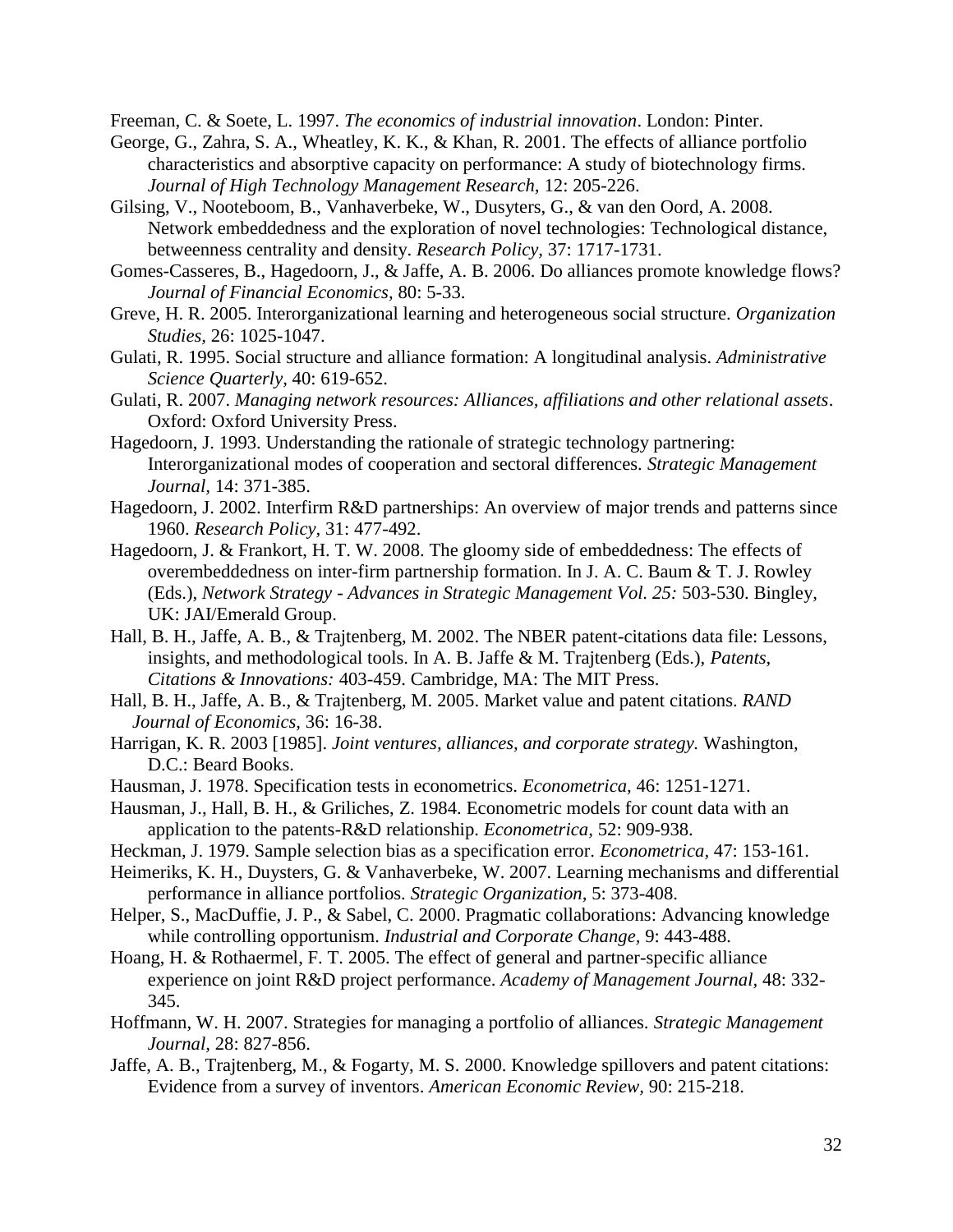- Kalaignanam, K., Shankar, V., & Varadarajan, R. 2007. Asymmetric new product development alliances: Win-win or win-lose partnerships? *Management Science,* 53: 357-374.
- Kale, P., Singh, H., & Perlmutter, H. 200. Learning and protection of proprietary assets in strategic alliances: Building relational capital. *Strategic Management Journal,* 21: 217-237.
- Katila, R. & Ahuja, G. 2002. Something old, something new: A longitudinal study of search behavior and new product inroduction. *Academy of Management Journal,* 45: 1183-1194.
- Kogut, B. & Zander, U. 1992. Knowledge of the firm, combinative capabilities, and the replication of technology. *Organization Science,* 3: 383-397.
- Krishnan, V. & Ulrich, K. T. 2001. Product development decisions: A review of the literature. *Management Science,* 47: 1-21.
- Laursen, K. & Salter, A. 2006. Open for innovation: The role of openness in explaining innovation performance among U.K. manufacturing firms. *Strategic Management Journal,* 27: 131-150.
- Lavie, D. 2007. Alliance portfolios and firm performance: A study of value creation and appropriation in the U.S. software industry. *Strategic Management Journal,* 28: 1187-1212.
- Lavie, D., Kang, J., & Rosenkopf, L. 2011. Balance within and across domains: The performance implications of exploration and exploitation in alliances. *Organization Science,* forthcoming.
- Lavie, D. & Miller S. R. 2008. Alliance portfolio internationalization and firm performance. *Organization Science,* 19: 623-646.
- Lavie, D. & Rosenkopf L. 2006. Balancing exploration and exploitation in alliance formation. *Academy of Management Journal,* 49: 797-818.
- Leiponen, A. & Helfat, C. E. 2010. Innovation objectives, knowledge sources, and the benefits of breadth. *Strategic Management Journal,* 31: 224-236.
- Mahnke, V., Overby, M. L., & Nielsen, L. E. 2006. Portfolio management of R&D collaborations in mobile commerce. In S. Klein & A. Poulymenakau (Eds.), *Managing Dynamic Networks:* 113-123. Berlin/Heidelberg: Springer.
- Mowery, D. C., Oxley, J. E., & Silverman, B. S. 1996. Strategic alliances and interfirm knowledge transfer. *Strategic Management Journal,* 17: 77-91.
- Munson, J. M. & Spivey, W. A. 2006. Take a portfolio view of CRADAs. *Research Technology Management,* 49: 39-45.
- National Science Foundation 2006. Division of Science Resources Statistics. *Research and Development in Industry: 2003*. NSF 07-314. Arlington, VA: National Science Foundation.
- Nelson, R. R. 1961. Uncertainty, learning, and the economics of parallel research and development efforts. *Review of Economics and Statistics*, 42: 351-364.
- Nelson, R. R. 1982. The role of knowledge in R&D efficiency. *Quarterly Journal of Economics,* 97: 453-470.
- Nelson, R. R. & Winter, S. G. 1982. *An evolutionary theory of economic change*. Cambridge (MA): Harvard University Press.
- OECD 2002. *Frascati manual.* Paris: OECD.
- Oxley, J. E. 1997. Appropriability hazards and governance in strategic alliances: A transaction cost approach. *Journal of Law, Economics and Organization,* 13: 387-409.
- Oxley, J. & Wada, T. 2009. Alliance structure and the scope of knowledge transfer: Evidence from US-Japan agreements. *Management Science,* 55: 635-649.
- Parise, S. & Sasson, L. 2002. Leveraging knowledge management across strategic alliances. *Ivey Business Journal,* 66: 41-47.
- Patel, P. & Pavitt, K. 1997. The technological competencies of the world's largest firms: Complex and path-dependent, but not much variety. *Research Policy,* 26: 141-156.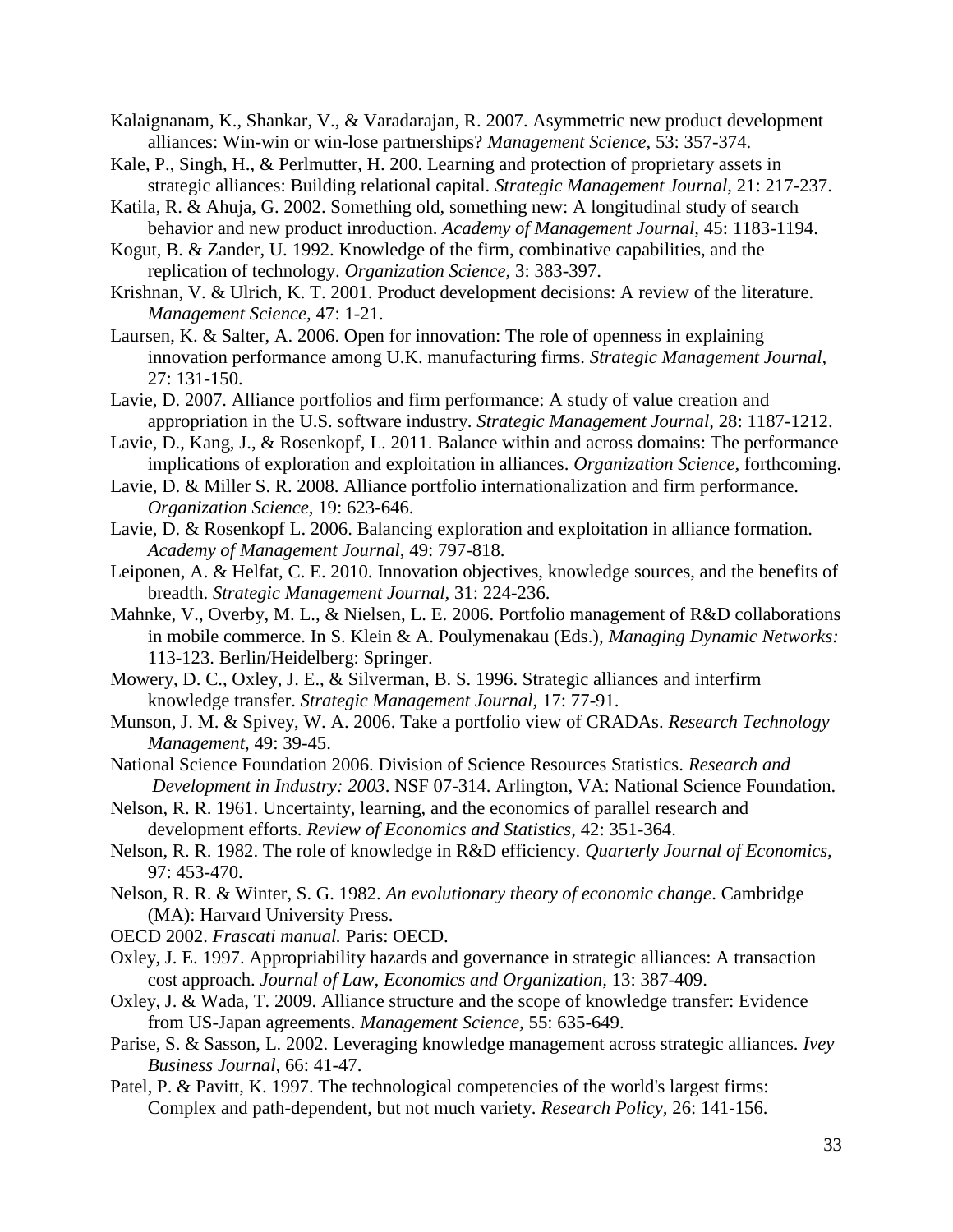- Peri, G. 2005. Determinants of knowledge flows and their effect on innovation. *Review of Economics and Statistics,* 87: 308-322.
- Perretti, F. & Negro, G. 2007. Mixing genres and matching people: A study in innovation and team composition in Hollywood. *Journal of Organizational Behavior,* 28: 563-586.
- Powell, W. W., Koput, K., & Smith-Doerr, L. 1996. Interorganizational collaboration and the locus of innovation: Networks of learning in biotechnology. *Administrative Science Quarterly,* 41: 116-145.
- Powell, W. W., Koput, K., Smith-Doerr, L., & Owen-Smith, J. 1999. Network position and firm performance: Organizational returns to collaboration, *Research in the Sociology of Organizations,* vol. 16*:* 129-159. Greenwich (CT): JAI Press.
- Roberts, K. & Weitzman, M. L. 1981. Funding criteria for research, development, and exploration projects. *Econometrica,* 49: 1261-1288.
- Rosenkopf, L. & Almeida, P. 2003. Overcoming local search through alliances and mobility. *Management Science,* 49: 751-766.
- Rosenkopf, L. & Schilling, M. A. 2008. Comparing alliance network structure across industries: Observations and explanations. *Strategic Entrepreneurship Journal,* 1: 191-209.
- Rothaermel, F. T. & Deeds, D. L. 2006. Alliance type, alliance experience and alliance management capability in high-technology ventures. *Journal of Business Venturing,* 21: 429-460.
- Rowley, T., Behrens, D., & Krackhardt, D. 2000. Redundant governance structures: An analysis of structural and relational embeddedness in the steel and semiconductor industries. *Strategic Management Journal,* 21: 369-386.
- Sarkar, M. B., Aulakh, P. S., & Madhok, A. 2009. Process capabilities and value generation in alliance portfolios. *Organization Science,* 20: 583-600.
- Simonin, B. L. 1999. Ambiguity and the process of knowledge transfer in strategic alliances. *Strategic Management Journal,* 20: 595-623.
- Singh, J. 2005. Collaborative networks as determinants of knowledge diffusion patterns. *Management Science,* 51: 756-770.
- Soh, P.-H. 2003. The role of networking alliances in information acquisition and its implications for new product performance. *Journal of Business Venturing,* 18: 727-744.
- Stuart, T. E. 2000. Interorganizational alliances and the performance of firms: A study of growth and innovation rates in a high-technology industry. *Strategic Management Journal,* 21: 791- 811.
- Van de Ven, A. H. & Polley, D. 1992. Learning while innovating. *Organization Science,* 3: 92- 116.
- Wassmer, U. 2010. Alliance portfolios: A review and research agenda. *Journal of Management,* 36: 141-171.
- Wassmer, U., Dussauge, P., & Planellas, M. 2010. How to manage alliances better than one at a time. *MIT Sloan Management Review,* 51: 77-84.
- Wheelwright, S. C. & Clark, K. B. 1992. *Revolutionizing product development: Quantum leaps in speed, efficiency, and quality.* New York: The Free Press.
- Wuyts, S., Dutta, S., & Stremersch, S. 2004. Portfolios of interfirm agreements in technologyintensive markets: Consequences for innovation and profitability. *Journal of Marketing,* 68: 88-100.
- Zollo, M., Reuer, J. J. & Singh, H. 2002. Interorganizational routines and performance in strategic alliances. *Organization Science,* 13: 701-713.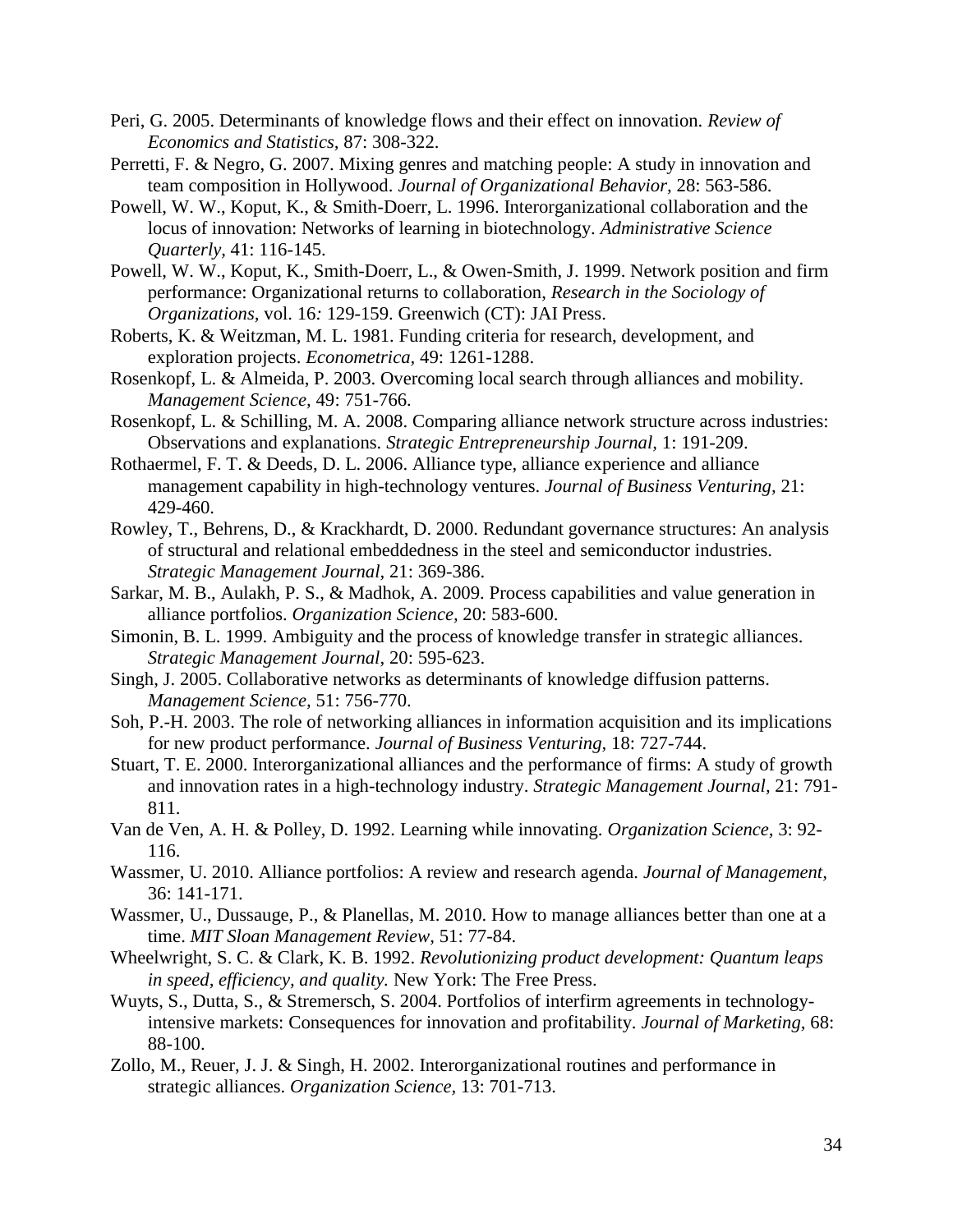

Figure 1: Portfolio Size, Research Focus, and Inward Knowledge Flows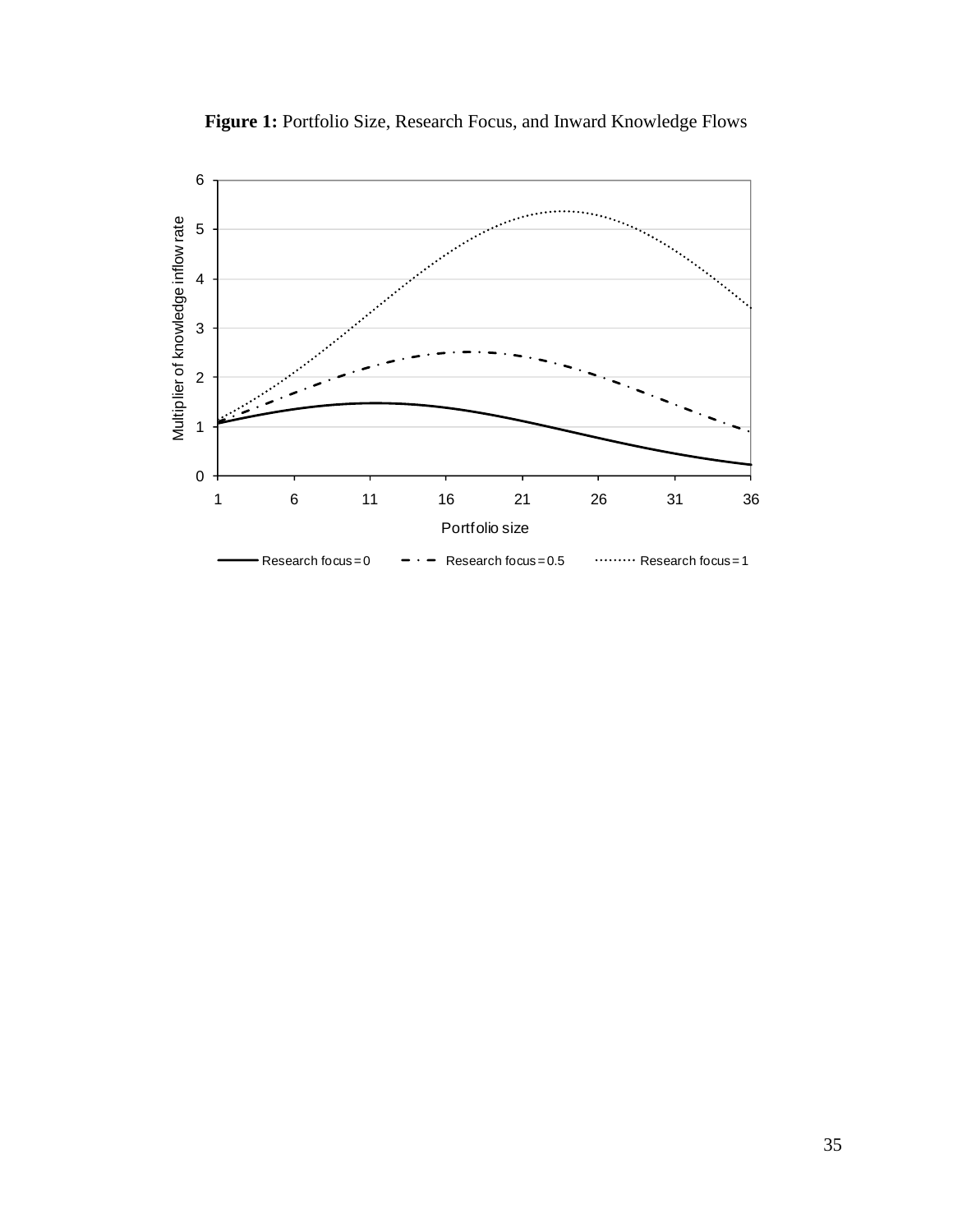

Figure 2: Portfolio Novelty, Research Focus, and Inward Knowledge Flows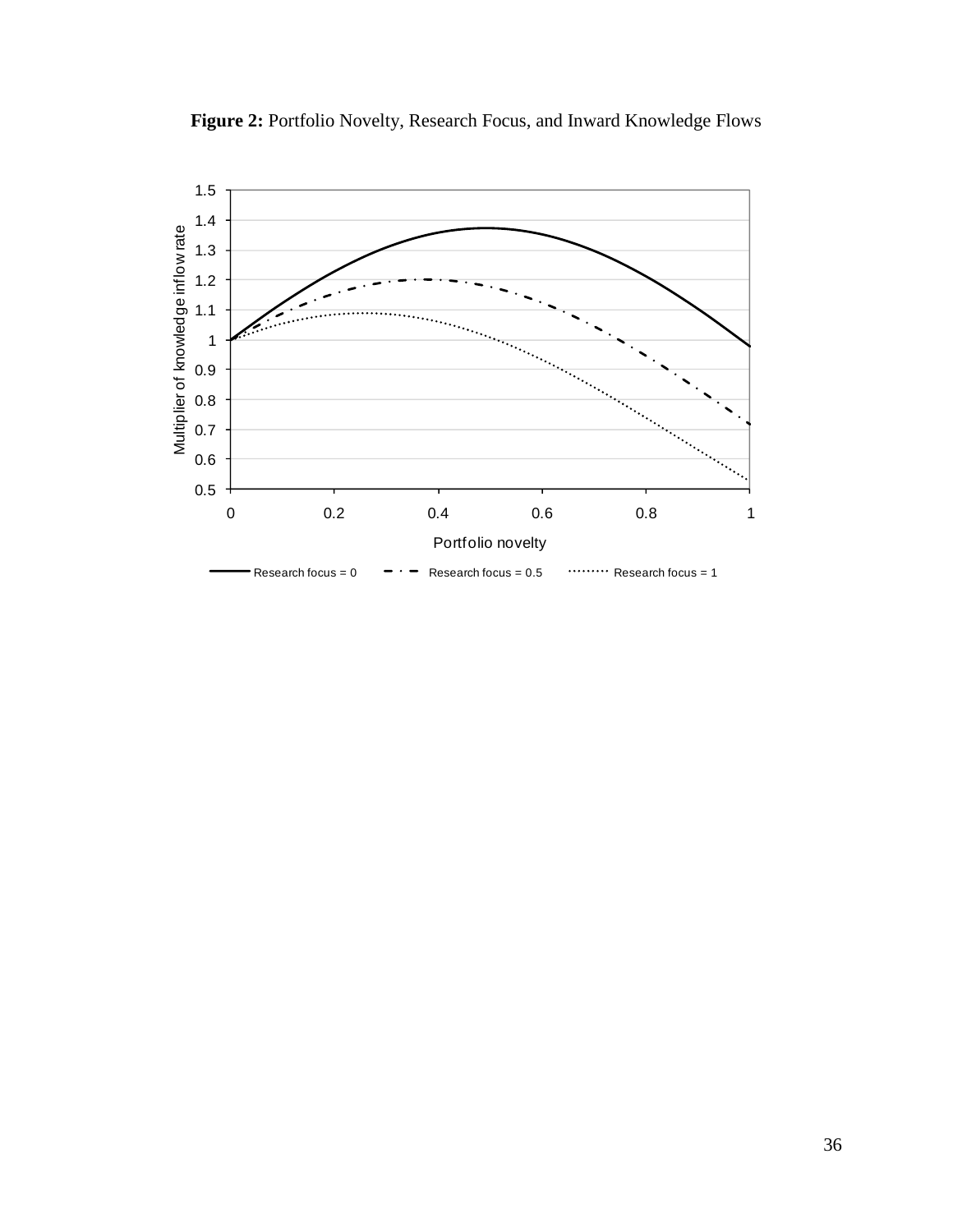|                              | Mean      | <b>SD</b> | Minimum        | Maximum |
|------------------------------|-----------|-----------|----------------|---------|
| Dependent variable           |           |           |                |         |
| Inward knowledge flows       | 58.416    | 257.764   | $\Omega$       | 5,112   |
| Independent variables        |           |           |                |         |
| Portfolio size               | 4.387     | 5.611     | 1              | 36      |
| Portfolio research focus     | 0.160     | 0.294     | $\Omega$       | 1       |
| Portfolio novelty            | 0.369     | 0.415     | $\theta$       | 1       |
| Firm controls                |           |           |                |         |
| Size                         | 3.438     | 0.888     | 0.930          | 5.188   |
| Profitability                | 0.142     | 0.132     | $-1.104$       | 0.624   |
| R&D intensity                | 0.091     | 0.099     | $\Omega$       | 0.708   |
| Patent stock                 | 516.855   | 1,155.485 | 1              | 12,352  |
| Total citations made         | 260.485   | 851.618   | $\Omega$       | 16,205  |
| Partnering experience        | 7.528     | 14.336    | 1              | 141     |
| Partner controls             |           |           |                |         |
| Size                         | 3.907     | 0.619     | 1.242          | 5.188   |
| Profitability                | 0.148     | 0.079     | $-0.560$       | 0.482   |
| R&D intensity                | 0.086     | 0.056     | 0.003          | 0.893   |
| Patent stock                 | 1,533.404 | 1,810.209 | 1              | 12,352  |
| Total citations received     | 635.357   | 1,193.549 | $\theta$       | 11,378  |
| Portfolio controls           |           |           |                |         |
| <b>Bilateral</b> competition | 0.185     | 0.305     | $\Omega$       | 1       |
| Equity partnerships          | 0.152     | 0.265     | $\Omega$       | 1       |
| Regional concentration       | 0.840     | 0.299     | $\overline{0}$ | 1       |

# **Table 1:** Descriptive Statistics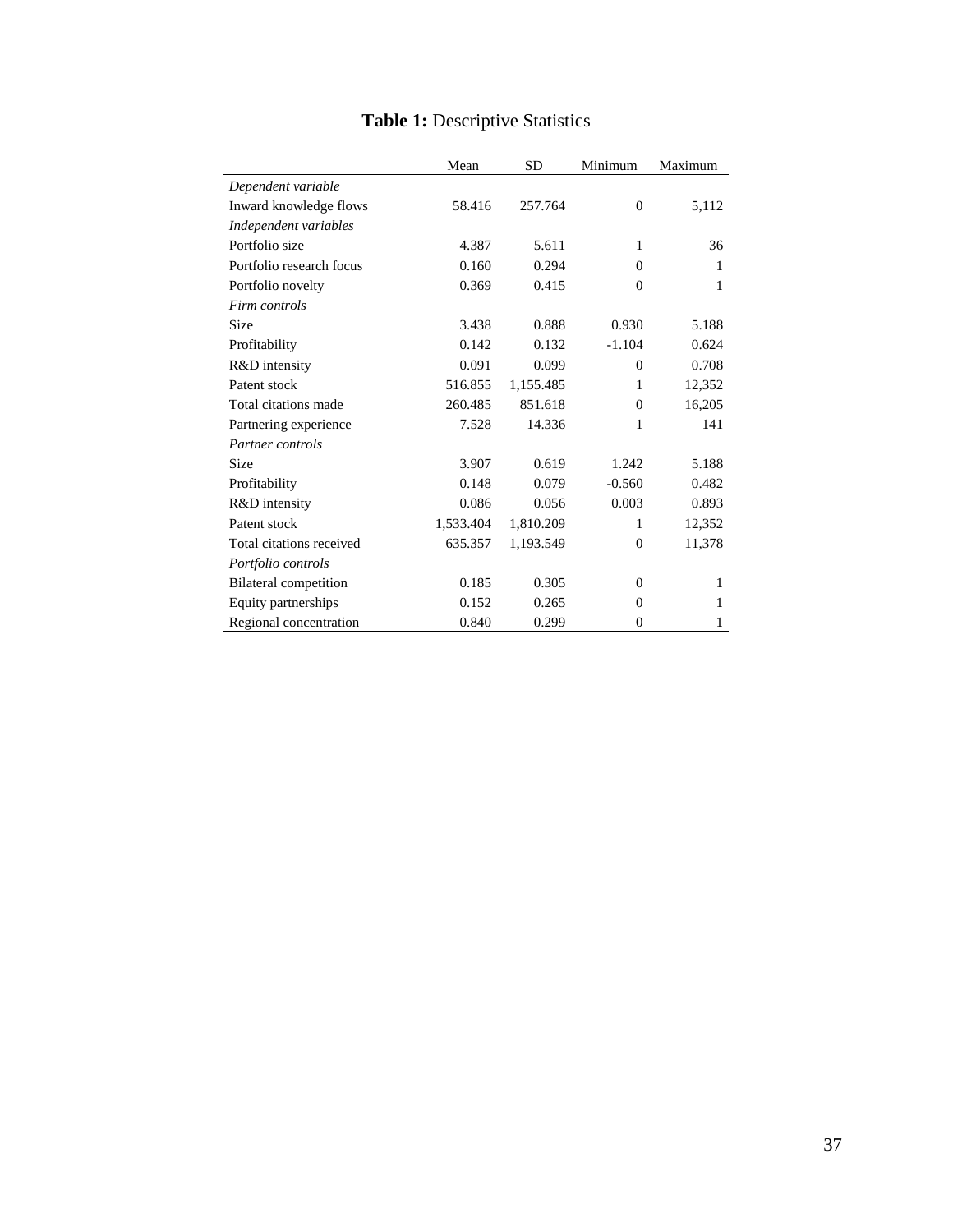|    |                              |         | $\overline{c}$ | 3       | $\overline{4}$ | 5       | 6       | $\tau$  | 8       | 9       | 10      | 11      | 12      | 13      | 14      | 15      | 16      | 17      |
|----|------------------------------|---------|----------------|---------|----------------|---------|---------|---------|---------|---------|---------|---------|---------|---------|---------|---------|---------|---------|
|    | Dependent variable           |         |                |         |                |         |         |         |         |         |         |         |         |         |         |         |         |         |
|    | Inward knowledge flows       |         |                |         |                |         |         |         |         |         |         |         |         |         |         |         |         |         |
|    | Independent variables        |         |                |         |                |         |         |         |         |         |         |         |         |         |         |         |         |         |
| 2  | Portfolio size               | 0.56    |                |         |                |         |         |         |         |         |         |         |         |         |         |         |         |         |
| 3  | Portfolio research focus     | 0.18    | 0.23           |         |                |         |         |         |         |         |         |         |         |         |         |         |         |         |
| 4  | Portfolio novelty            | $-0.08$ | $-0.19$        | $-0.07$ |                |         |         |         |         |         |         |         |         |         |         |         |         |         |
|    | Firm controls                |         |                |         |                |         |         |         |         |         |         |         |         |         |         |         |         |         |
| 5  | Size                         | 0.24    | 0.45           | 0.28    | $-0.12$        |         |         |         |         |         |         |         |         |         |         |         |         |         |
| 6  | Profitability                | 0.07    | 0.09           | 0.04    | 0.09           | 0.17    |         |         |         |         |         |         |         |         |         |         |         |         |
|    | R&D intensity                | $-0.02$ | $-0.04$        | 0.01    | $-0.06$        | $-0.38$ | $-0.39$ |         |         |         |         |         |         |         |         |         |         |         |
| 8  | Patent stock                 | 0.59    | 0.65           | 0.23    | $-0.10$        | 0.49    | 0.07    | $-0.10$ |         |         |         |         |         |         |         |         |         |         |
| 9  | Total citations made         | 0.85    | 0.58           | 0.20    | $-0.10$        | 0.32    | 0.08    | $-0.03$ | 0.77    |         |         |         |         |         |         |         |         |         |
| 10 | Partnering experience        | 0.62    | 0.93           | 0.23    | $-0.20$        | 0.39    | 0.09    | $-0.02$ | 0.70    | 0.67    |         |         |         |         |         |         |         |         |
|    | Partner controls             |         |                |         |                |         |         |         |         |         |         |         |         |         |         |         |         |         |
| 11 | <b>Size</b>                  | 0.00    | 0.03           | 0.03    | $-0.24$        | 0.01    | $-0.10$ | 0.00    | 0.02    | 0.01    | 0.03    |         |         |         |         |         |         |         |
| 12 | Profitability                | 0.04    | 0.06           | $-0.01$ | 0.04           | $-0.04$ | 0.11    | $-0.01$ | 0.07    | 0.06    | 0.06    | 0.04    |         |         |         |         |         |         |
| 13 | R&D intensity                | 0.00    | $-0.01$        | $-0.09$ | 0.00           | $-0.01$ | 0.06    | $-0.07$ | 0.00    | 0.01    | 0.01    | $-0.36$ | $-0.23$ |         |         |         |         |         |
| 14 | Patent stock                 | 0.02    | 0.01           | $-0.09$ | $-0.15$        | $-0.01$ | 0.08    | $-0.01$ | 0.05    | 0.06    | 0.03    | 0.54    | 0.08    | $-0.09$ |         |         |         |         |
| 15 | Total citations received     | 0.05    | $-0.02$        | $-0.09$ | $-0.12$        | $-0.02$ | 0.09    | $-0.01$ | 0.00    | 0.08    | 0.00    | 0.37    | 0.06    | $-0.04$ | 0.83    |         |         |         |
|    | Portfolio controls           |         |                |         |                |         |         |         |         |         |         |         |         |         |         |         |         |         |
| 16 | <b>Bilateral</b> competition | $-0.02$ | $-0.01$        | 0.13    | 0.04           | $-0.20$ | 0.16    | 0.09    | $-0.15$ | $-0.04$ | 0.00    | $-0.17$ | 0.03    | 0.08    | $-0.03$ | $-0.03$ |         |         |
| 17 | Equity partnerships          | 0.30    | 0.40           | 0.33    | $-0.02$        | 0.35    | 0.04    | $-0.03$ | 0.42    | 0.32    | 0.36    | 0.10    | 0.10    | $-0.06$ | 0.04    | $-0.03$ | $-0.06$ |         |
| 18 | Regional concentration       | $-0.05$ | $-0.03$        | 0.03    | 0.04           | $-0.07$ | 0.14    | $-0.15$ | $-0.21$ | $-0.12$ | $-0.02$ | $-0.11$ | 0.07    | $-0.17$ | $-0.21$ | $-0.08$ | 0.21    | $-0.08$ |

# **Table 2:** Bivariate Correlations

Correlations  $\geq$  |0.06| are significant at *p* < .05; correlations  $\geq$  |0.08| are significant at or beyond *p* < .01.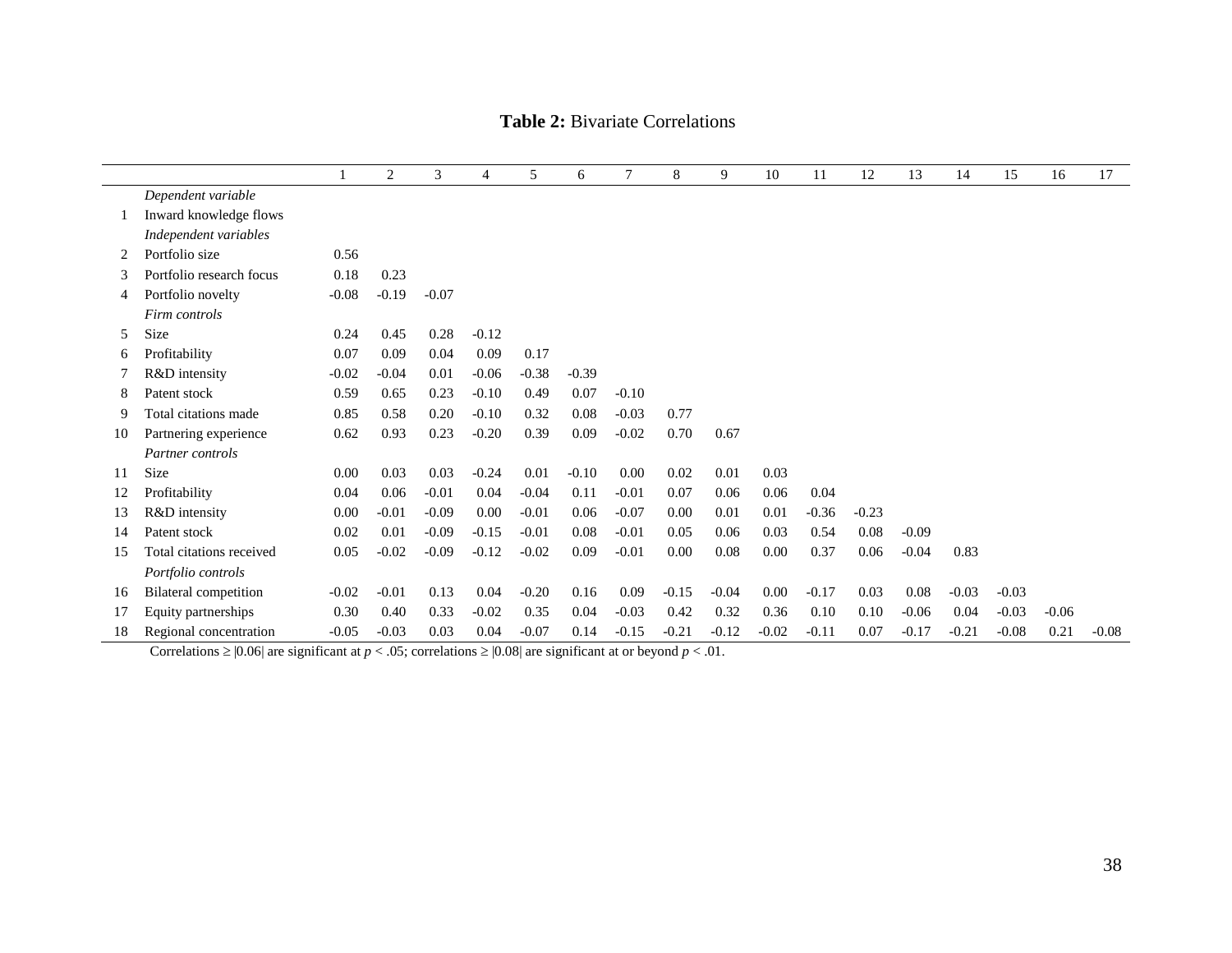|                                                        | Hypothesis |             |                |                |                |                |                |
|--------------------------------------------------------|------------|-------------|----------------|----------------|----------------|----------------|----------------|
| Variables                                              | and sign   | Model 1     | Model 2        | Model 3        | Model 4        | Model 5        | Model 6        |
| Independent variables                                  |            |             |                |                |                |                |                |
| Portfolio research focus                               |            | $0.517**$   | 0.305          | 0.307          | 0.222          | $0.356+$       | 0.254          |
|                                                        |            | (0.184)     | (0.186)        | (0.188)        | (0.190)        | (0.194)        | (0.199)        |
| Portfolio size                                         | $1: +$     |             | 0.098***       | $0.074***$     | $0.090***$     | $0.073***$     | $0.068***$     |
|                                                        |            |             | (0.016)        | (0.017)        | (0.016)        | (0.017)        | (0.017)        |
| (Portfolio size) <sup>2</sup>                          | $1: -$     |             | $-0.004***$    | $-0.004***$    | $-0.004***$    | $-0.003***$    | $-0.003***$    |
|                                                        |            |             | (0.001)        | (0.001)        | (0.001)        | (0.001)        | (0.001)        |
| Portfolio novelty                                      | $2: +$     |             |                | $1.277***$     |                | $1.351***$     | 1.291***       |
|                                                        |            |             |                |                |                |                |                |
|                                                        |            |             |                | (0.311)        |                | (0.316)        | (0.316)        |
| (Portfolio novelty) <sup>2</sup>                       | $2: -$     |             |                | $-1.305***$    |                | $-1.356***$    | $-1.315***$    |
|                                                        |            |             |                | (0.320)        |                | (0.323)        | (0.321)        |
| Portfolio size $\times$ portf. research focus          | $3: +$     |             |                |                | $0.082**$      |                | $0.074*$       |
|                                                        |            |             |                |                | (0.031)        |                | (0.032)        |
| Portfolio novelty $\times$ portf. research focus       | $4: -$     |             |                |                |                | $-0.676*$      | $-0.617*$      |
|                                                        |            |             |                |                |                | (0.280)        | (0.292)        |
| Firm controls                                          |            |             |                |                |                |                |                |
| Firm size                                              |            | $0.651***$  | $0.456***$     | $0.444***$     | $0.464***$     | $0.428***$     | $0.444***$     |
|                                                        |            | (0.103)     | (0.106)        | (0.106)        | (0.105)        | (0.106)        | (0.106)        |
| Firm profitability                                     |            | 0.552       | 0.481          | 0.544          | 0.547          | 0.600          | 0.636          |
|                                                        |            | (0.444)     | (0.440)        | (0.439)        | (0.443)        | (0.445)        | (0.445)        |
| Firm R&D intensity                                     |            | 1.928*      | 0.891          | 0.675          | 0.839          | 0.591          | 0.587          |
|                                                        |            | (0.844)     | (0.937)        | (0.925)        | (0.945)        | (0.926)        | (0.933)        |
| Firm patent stock ( $\times$ 10 <sup>2</sup> )         |            | $-0.001$    | $-0.001$       | 0.004          | 0.000          | 0.005          | 0.006          |
|                                                        |            | (0.004)     | (0.004)        | (0.004)        | (0.004)        | (0.004)        | (0.004)        |
| Firm total citations made ( $\times$ 10 <sup>2</sup> ) |            | $0.007**$   | $0.010***$     | $0.008***$     | $0.009***$     | $0.007***$     | $0.009***$     |
|                                                        |            |             |                |                |                |                |                |
|                                                        |            | (0.003)     | (0.003)        | (0.003)        | (0.002)        | (0.002)        | (0.002)        |
| Firm partnering experience                             |            | $0.008*$    | $0.011*$       | $0.014**$      | 0.007          | $0.013*$       | $0.009 +$      |
|                                                        |            | (0.003)     | (0.005)        | (0.005)        | (0.005)        | (0.005)        | (0.005)        |
| Partner controls                                       |            |             |                |                |                |                |                |
| Partner size                                           |            | $-0.216$    | $-0.062$       | $-0.098$       | $-0.003$       | $-0.110$       | $-0.050$       |
|                                                        |            | (0.135)     | (0.140)        | (0.140)        | (0.140)        | (0.140)        | (0.141)        |
| Partner profitability                                  |            | $-1.154$    | $-0.967$       | $-0.854$       | $-0.899$       | $-0.821$       | $-0.740$       |
|                                                        |            | (0.732)     | (0.729)        | (0.728)        | (0.723)        | (0.726)        | (0.722)        |
| Partner R&D intensity                                  |            | $-2.906$    | $-0.771$       | $-0.873$       | $-0.970$       | $-1.188$       | $-1.214$       |
|                                                        |            | (1.851)     | (1.891)        | (1.882)        | (1.886)        | (1.894)        | (1.885)        |
| Partner patent stock ( $\times$ 10 <sup>2</sup> )      |            | $0.036***$  | $0.040***$     | $0.040***$     | $0.040***$     | $0.042***$     | $0.038***$     |
|                                                        |            | (0.008)     | (0.008)        | (0.008)        | (0.008)        | (0.008)        | (0.008)        |
| Partner total citations received $(\times 10^2)$       |            | $-0.003$    | $-0.003$       | $-0.010$       | $-0.008$       | $-0.010$       | $-0.003$       |
|                                                        |            | (0.008)     | (0.009)        | (0.010)        | (0.010)        | (0.009)        | (0.008)        |
| Portfolio controls                                     |            |             |                |                |                |                |                |
| <b>Bilateral</b> competition                           |            | 0.137       | 0.184          | 0.157          | 0.273          | 0.170          | 0.253          |
|                                                        |            | (0.237)     | (0.242)        | (0.243)        | (0.241)        | (0.242)        | (0.242)        |
| Equity partnerships                                    |            | $1.033***$  | $0.627**$      | $0.754***$     | $0.582**$      | $0.807***$     | $0.729***$     |
|                                                        |            |             |                |                |                |                |                |
|                                                        |            | (0.205)     | (0.211)        | (0.212)        | (0.213)        | (0.216)        | (0.219)        |
| Regional concentration                                 |            | $-0.650***$ | $-0.674***$    | $-0.661***$    | $-0.743***$    | $-0.686***$    | $-0.741***$    |
|                                                        |            | (0.189)     | (0.200)        | (0.199)        | (0.199)        | (0.200)        | (0.199)        |
|                                                        |            |             |                |                |                |                |                |
| Constant                                               |            | $-2.191+$   | $-1.893$       | $-1.348$       | $-2.112+$      | $-1.250$       | $-1.505$       |
|                                                        |            | (1.229)     | (1.249)        | (1.262)        | (1.249)        | (1.261)        | (1.263)        |
| Log likelihood (significance versus (1))               |            | $-2,689.80$ | $-2,664.50***$ | $-2,656.05***$ | $-2,661.16***$ | $-2,654.40***$ | $-2,652.68***$ |

# **Table 3:** Conditional fixed effects negative binomial models of inward knowledge flows, 1975-1999

\*\*\* p<0.001, \*\* p<0.01, \* p<0.05, + p<0.1;  $n = 1,030$ . Standard errors are in parentheses. All models include year fixed effects. The dependent variable takes a one-year lead. We centered the independent variables on their means prior to calculation of the squared and interaction terms.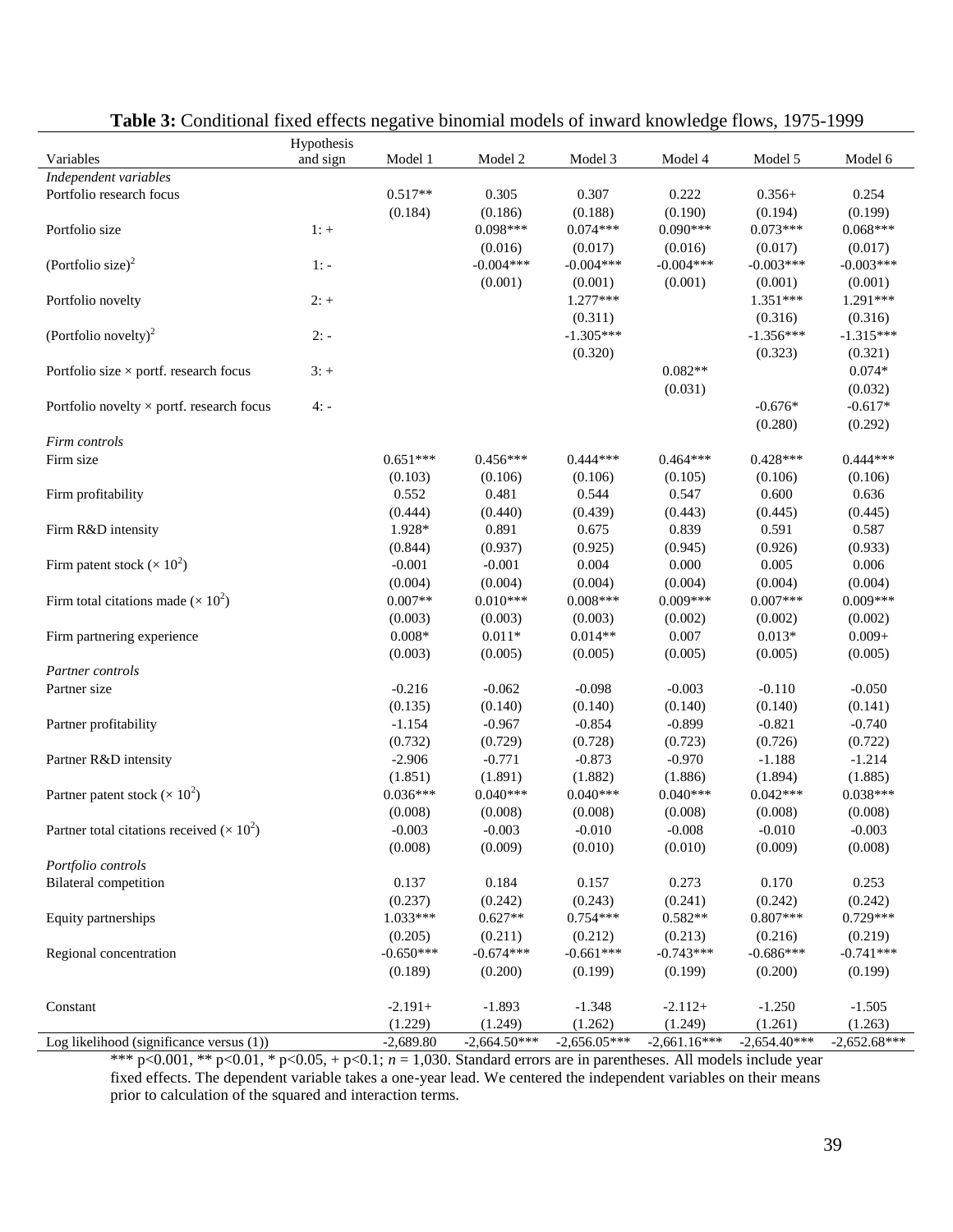**Notes**

-

1. Recent work in the literature on teams also emphasizes the importance of team composition for performance. For example, Perretti and Negro (2007) studied the Hollywood feature film industry, showing that film genre innovation increased both with the number of newcomers and with the number of new combinations between newcomers and 'old-timers' within the project team. Another recent study by Ferriani, Cattani, and Baden-Fuller (2009), also studying the Hollywood feature film industry, showed that a film producer's commercial performance first increased and then decreased with the percentage of team members that had previously collaborated. While at a different level of analysis, these results are consistent with our theoretical mechanisms: because newcomers (in our case: novel R&D partners of the focal firm) provide novel perspectives and old-timers (in our case: repeat R&D partners of the focal firm) provide coordination advantages necessary for effective interaction, a mixture of old-timers and newcomers should optimize performance.

2. One might argue that large, research-focused, R&D partnership portfolios should also increase the *outflow* of technological knowledge to a firm's R&D partners. Though this may be the case, such knowledge outflows disperse across a firm's partners and so individual partners need not benefit from them. Additional analysis using the total partnership-related *outflow* of technological knowledge as dependent variable indicated that large, research-focused, portfolios did not significantly affect the outflow of technological knowledge. These results are available upon request.

3. We thank an anonymous reviewer for reminding us of the importance of this assumption. Our theoretical focus on coordination and knowledge-gathering benefits within R&D partnership portfolios does not discount the substantive relevance of appropriation concerns inherent in interfirm R&D partnerships.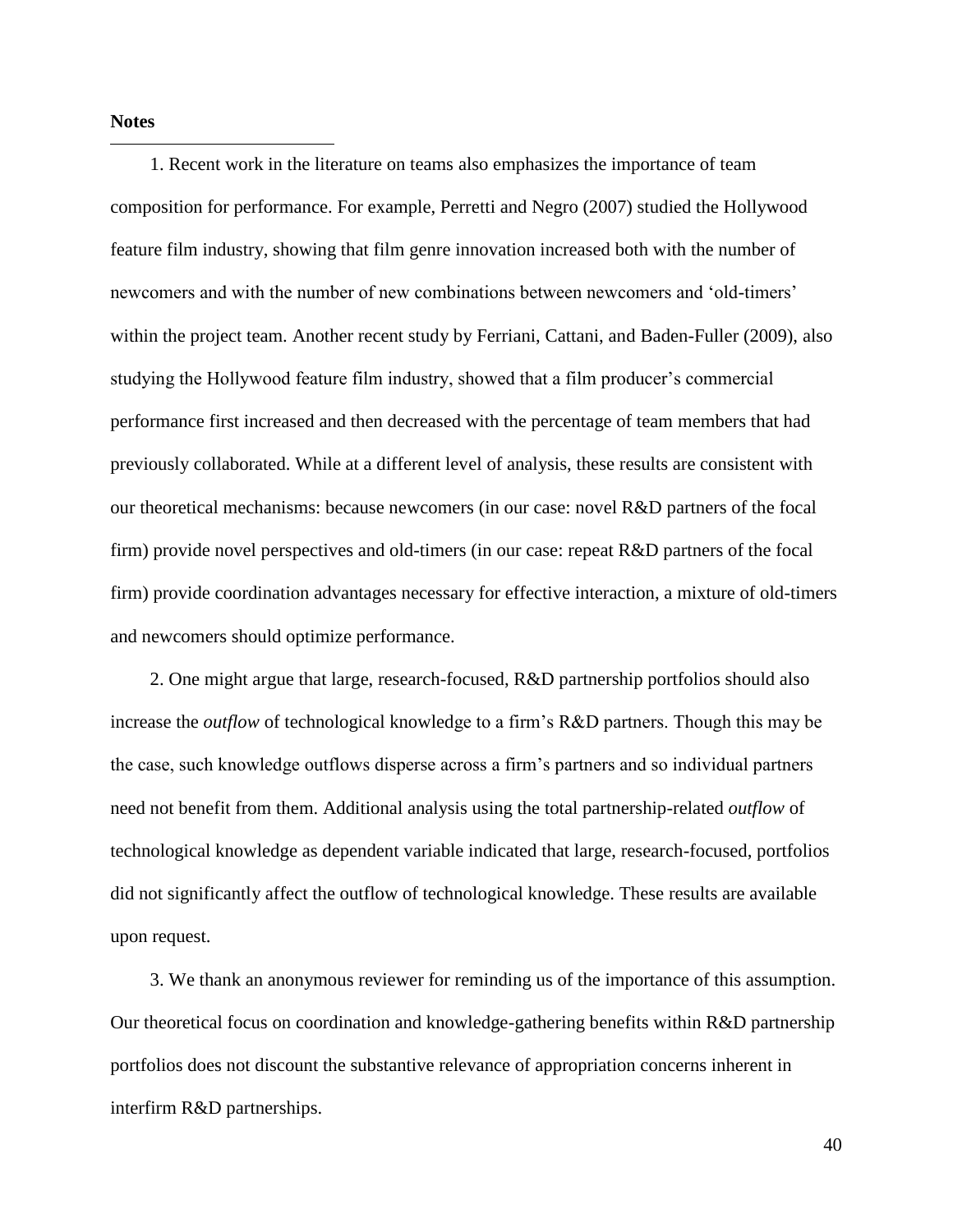4. Our measures for research focus and partnership governance indeed correlate at the .33 level. The linear association between the two variables remains strongly significant and positive when the other independent variables are held constant. These results are available upon request.

-

5. The specification incorporating the interaction between the squared portfolio size term and research focus did not significantly improve the model fit and the additional interaction effect was not significant. This result was identical for portfolio novelty. To conserve space, we present the more parsimonious models incorporating the interactions between the respective main effects instead.

6. Firms with greater knowledge inflows may be motivated to seek more opportunities to learn, by expanding their portfolio of R&D partnerships (Powell et al., 1996). Yet, it is equally plausible that others view fast learners (i.e. expropriators that absorb, rather than reveal, information) as suboptimal partners (Harrigan, 2003 [1985]), which would shrink the opportunity space for potential partnerships. This counterbalances the portfolio-enlarging effect of a firm's search motivation. Thus, theory runs in two directions, which perhaps explains the insignificant effect we find. The logic concerning a possible feedback effect of knowledge inflows to portfolio research focus runs along similar lines. Finally, the feedback effect to portfolio novelty is not obvious. We tested it nevertheless, as some work shows that repeat partnering is a systematic decision (Gulati, 1995). Nevertheless, knowledge inflows do not systematically shift the balance of novel vs. repeat partners in our sample.

7. Frank Windmeijer provided helpful comments on the pre-sample estimator. Blundell et al. (1995, 2002) originally used a pre-sample approach to capture unobserved heterogeneity in dynamic patent rate models. Here, the pre-sample approach complements Hausman et al.'s (1984) conditioning procedure to weed out firm-level unobserved heterogeneity. We added the 4-